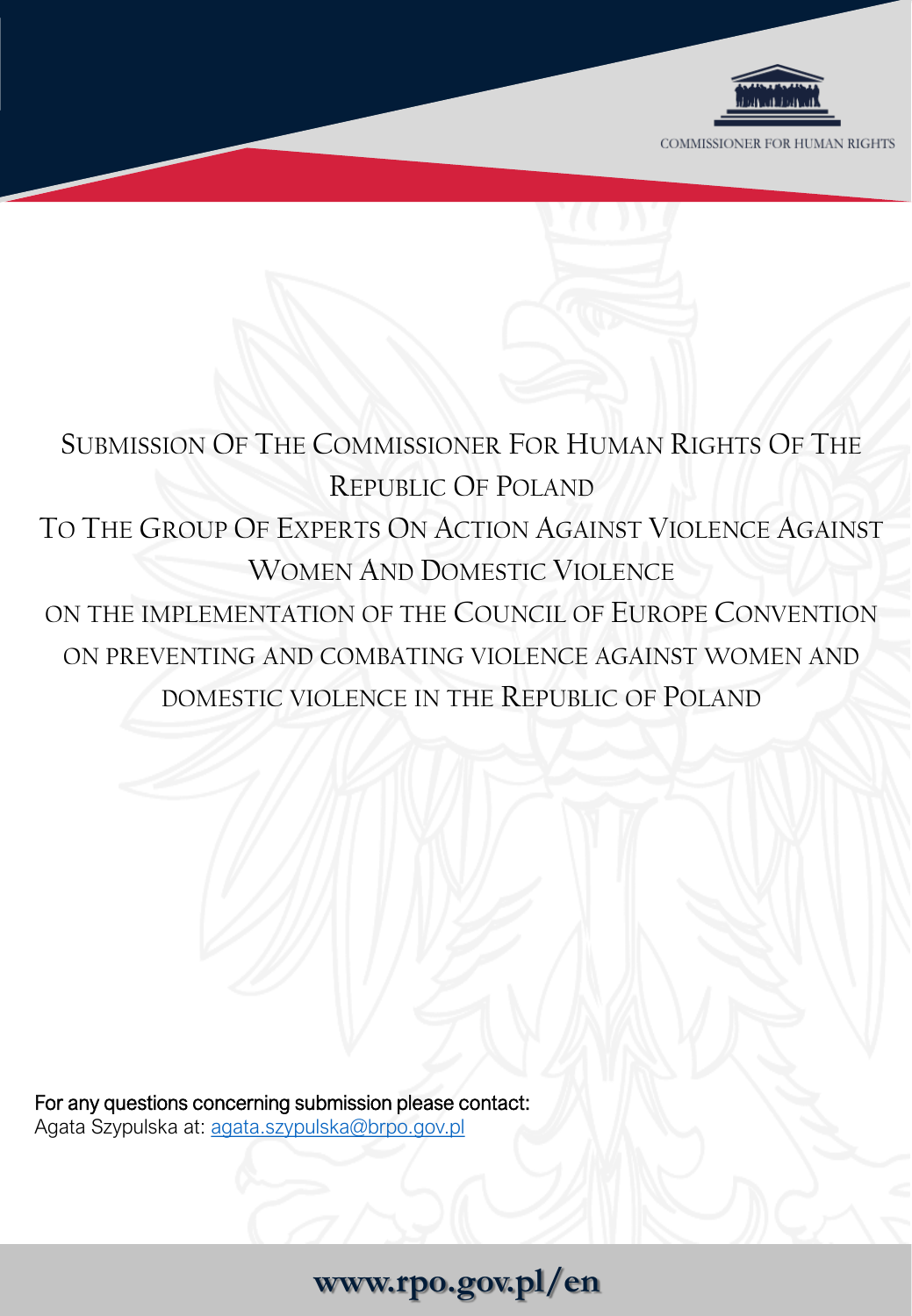

# Table of contents

| Information about Commissioner for Human Rights of the Republic of Poland4                               |
|----------------------------------------------------------------------------------------------------------|
| Chapter I - Purposes, definitions, equality and non-discrimination, general obligations5                 |
|                                                                                                          |
| State bodies assigned with tasks to prevent violence and domestic violence (Articles 7, 10,<br>Α.        |
| Comprehensive and co-ordinated policies of combating violence and domestic violence<br>В.                |
| Financial resources for the implementation of the policy of preventing violence and<br>$C_{\cdot}$       |
| Cooperation with non-governmental organizations and civil society (Article 9 of the<br>D.                |
| Ε.                                                                                                       |
| F.                                                                                                       |
|                                                                                                          |
| А.                                                                                                       |
| В.                                                                                                       |
| C.                                                                                                       |
|                                                                                                          |
| Access to information about support system (Article 13 of the Convention) 30<br>А.                       |
| General support services and legal aid (Articles 20 and 57 of the Convention)31<br>C.                    |
| Specialist support services, shelters and support for victims of sexual violence (Articles 22,<br>D.     |
| Preventive intervention and treatment programmes (Article 16 of the Convention) 36<br>F.                 |
| H. Training of professionals dealing with violence and domestic violence (Article 15)38                  |
|                                                                                                          |
| Custody, visitation rights and safety and other measures provided by family law (Article 31<br><b>B.</b> |
| C.                                                                                                       |
| Prohibition of mandatory alternative dispute resolution processes or sentencing (Article 48<br>F.        |
| Chapter VI - Investigation, prosecution, procedural law and protective measures 45                       |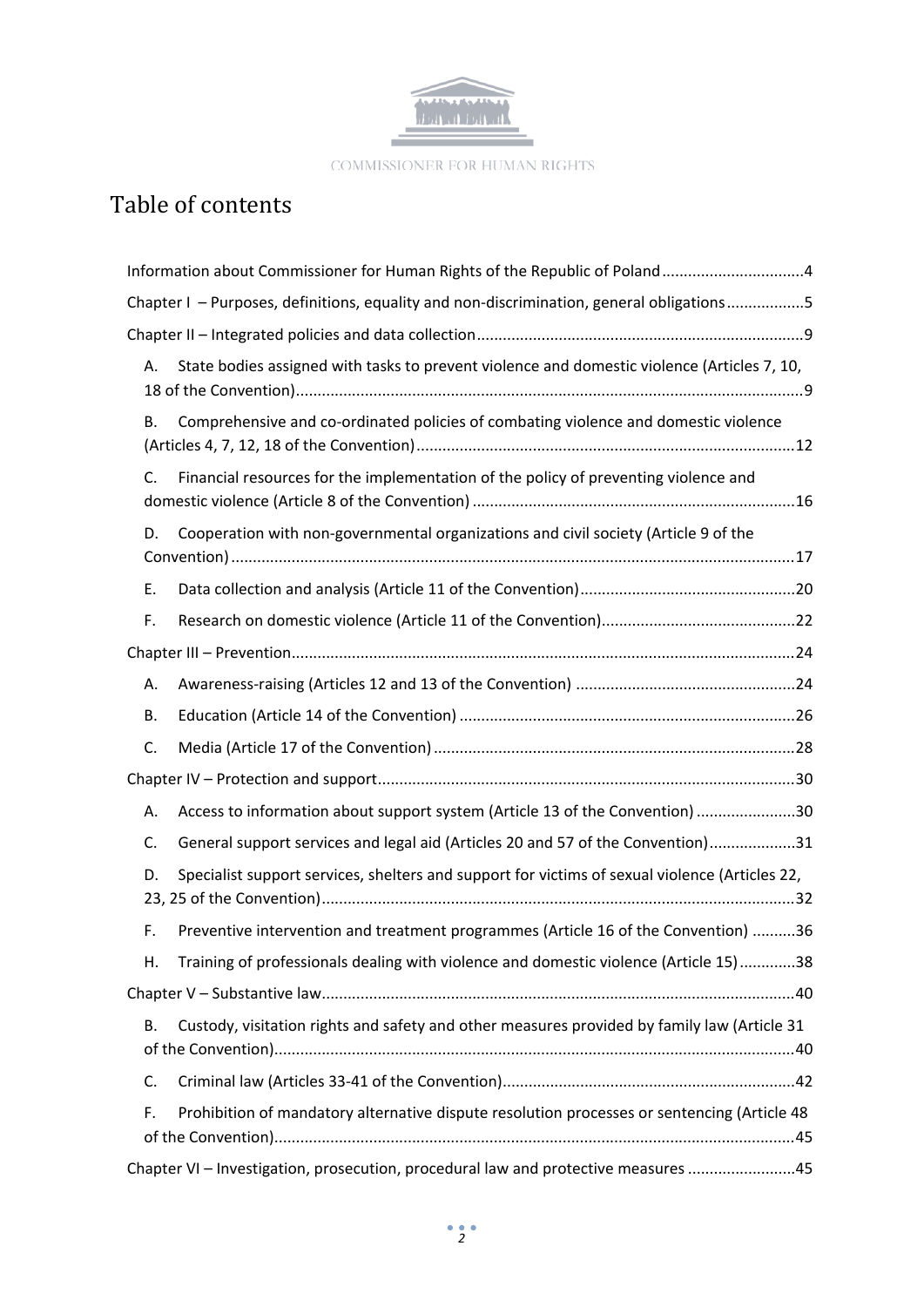

| В. | Immediate response, prevention and protection, risk assessment and risk management               |
|----|--------------------------------------------------------------------------------------------------|
| C. | Emergency barring orders, restrain and protection orders (Articles 52, 53 of the                 |
| D. | Investigations and evidence, measures of protection (Articles 54 and 56 of the Convention)<br>47 |
| Е. |                                                                                                  |
|    |                                                                                                  |
| В. |                                                                                                  |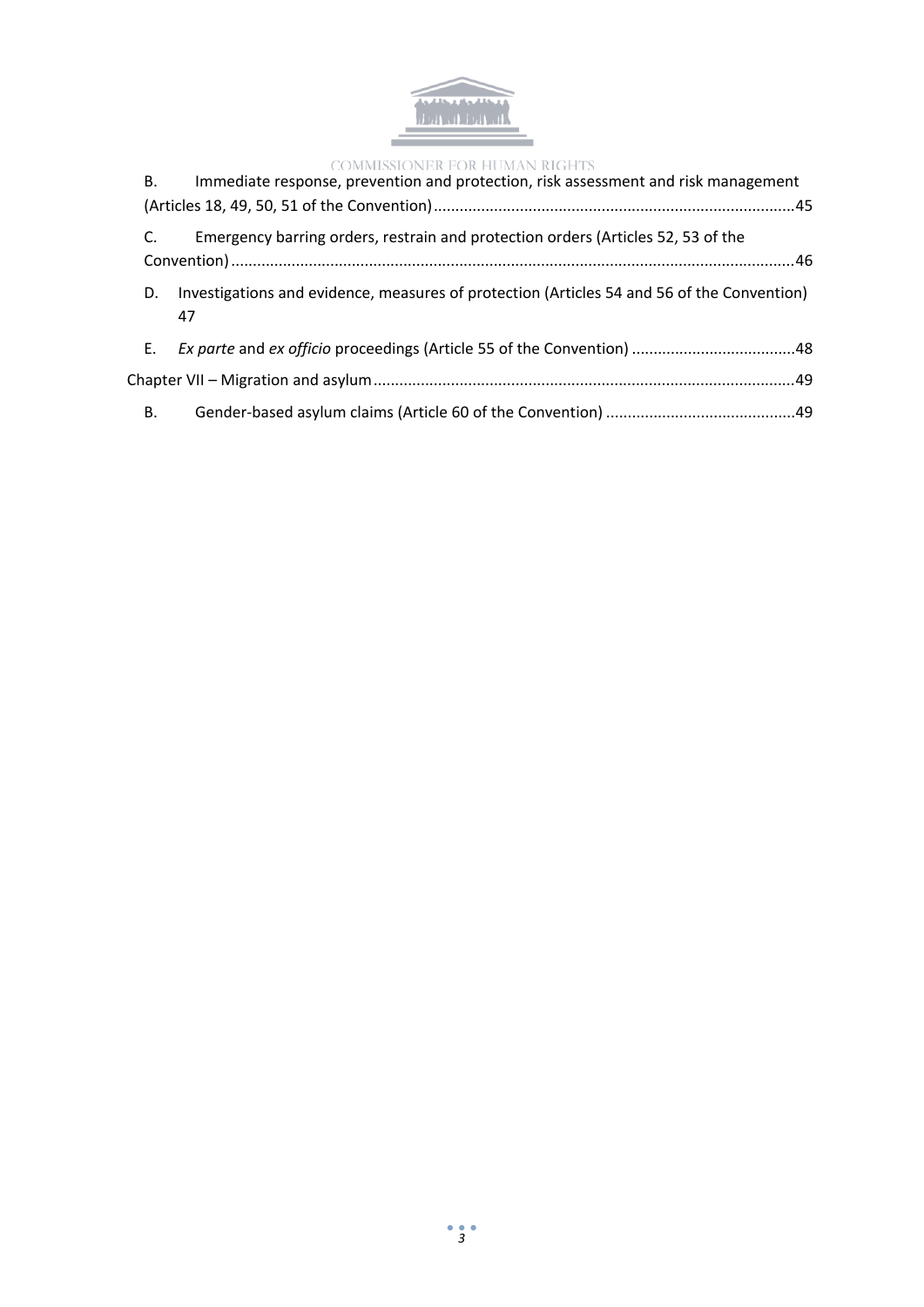

# <span id="page-3-0"></span>**Information about Commissioner for Human Rights of the Republic of Poland**

The Commissioner for Human Rights of the Republic of Poland (Commissioner) is a constitutional body appointed to protect and supervise the observance of human and civil rights. The Commissioner's role is performed independently of other public authorities. The powers of the Commissioner are set out in the Constitution of the Republic of Poland as well as in the Act of 15 July 1987 on the Commissioner for Human Rights. The Commissioner is appointed by the Sejm (lower chamber of the Parliament) with the approval of the Senate (higher chamber of the Parliament) for a 5-year term of office. The Commissioner is a National Human Rights Institution (NHRI/Ombudsman) with the "A status".

The Commissioner also implements the duties of Poland's National Mechanism for the Prevention of Torture (visiting body for the prevention of torture and other cruel, inhuman or degrading treatment or punishment) and independent monitoring body for the Convention on the rights of persons with disabilities (CRPD), pursuant to Article 33 (2) of CRPD.

The Commissioner, furthermore, holds the function of an independent equality body supervising the implementation of the principle of equal treatment, including counteracting discrimination on the grounds of gender. The Commissioner's main duties in this area include the reviewing of individual complaints regarding violation of the principle of equal treatment. The Commissioner also performs the following tasks:

- analysing, monitoring and supporting equal treatment of all persons;
- conducting independent research on discrimination;
- developing and issuing independent reports and issuing recommendations concerning discrimination-related issues;
- submitting annual reports to the Parliament on the Commissioner's activities in the field of equal treatment, the results thereof as well as the state of observance of the principle of equal treatment.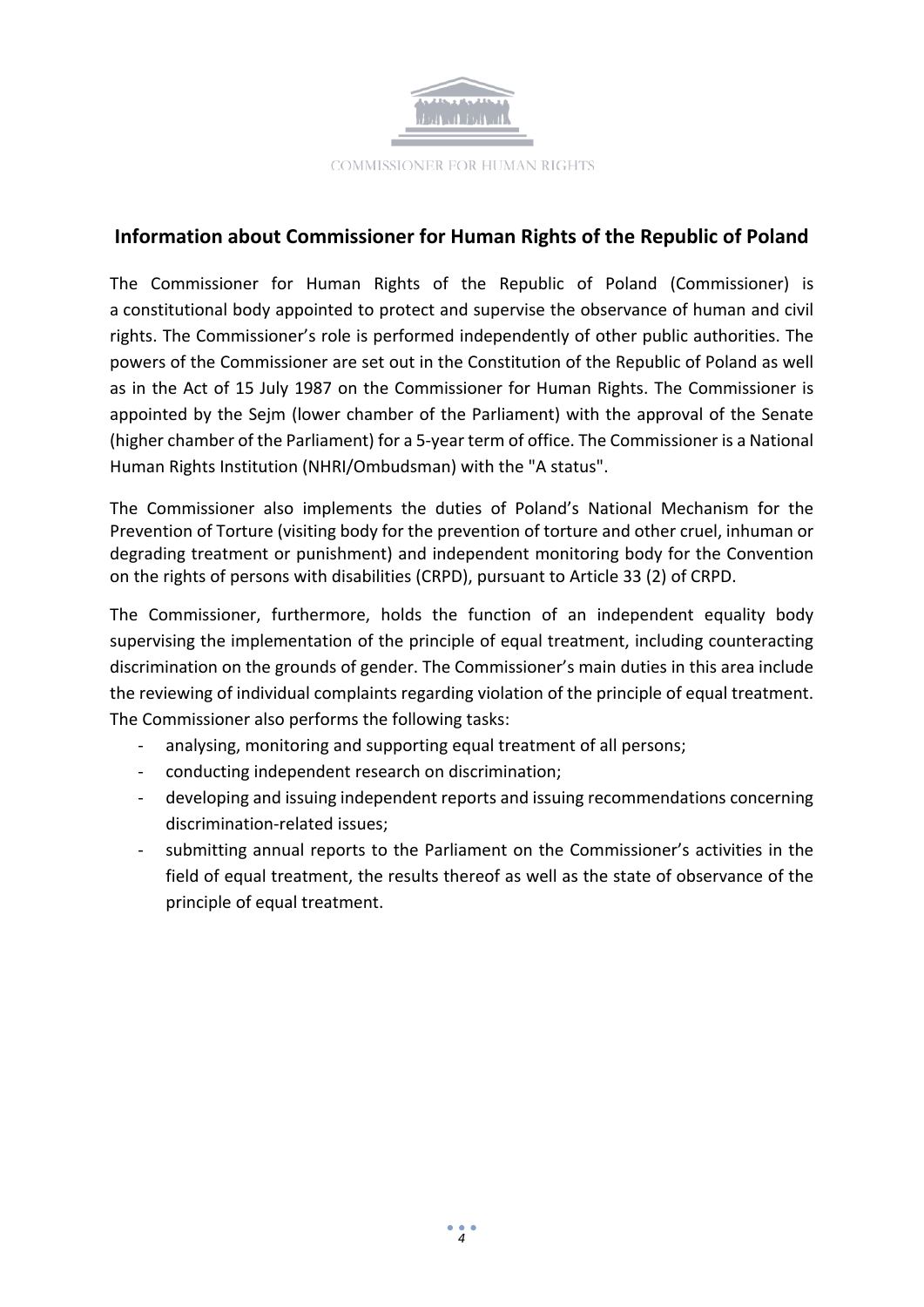

# <span id="page-4-0"></span>**Chapter I – Purposes, definitions, equality and non-discrimination, general obligations**

- 1. The Commissioner for Human Rights is grateful for the opportunity to present his comments on the implementation of the Council of Europe Convention on preventing and combating violence against women and domestic violence<sup>1</sup>, pursuant to Article 68 (5) thereof. The Commissioner's comments and postulates included herein have been formulated based on complaints submitted to the Office of the Commissioner for Human Rights, Commissioner's general letters of  $intervention$  addressed to relevant public bodies<sup>2</sup> as well as information acquired during Commissioner's direct meetings with individuals or representatives of various non-governmental organizations. The Commissioner refers to the information presented in a Report of the Government of the Republic of Poland submitted to the Secretary General of the Council of Europe.
- 2. The Commissioner notes that discrimination on the grounds of gender is prohibited by the Constitution of the Republic of Poland. Article 32 states that everyone is equal before the law and has the right to equal treatment by public authorities. No one may be discriminated against in political, social or economic life for any reason whatsoever. Article 33 of the Constitution provides that men and women have equal rights in family, political, social and economic life.
- 3. Two main legal acts providing for protective measures against discrimination in Poland are: Labour Code<sup>3</sup> and the Act on Equal Treatment<sup>4</sup>. The Labour Code provides for protection against discrimination on the grounds of gender and other grounds in the areas of: establishing and terminating employment relationships, employment conditions, promotion at work and access to training for the purpose of raising professional qualifications. Employees who have been discriminated against in the aforementioned areas have the right to sue for compensation for

<sup>&</sup>lt;sup>1</sup> Council of Europe Convention on preventing and combating violence against women and domestic violence, adopted in Istanbul on 11 May 2011, Journal of Laws (Dz.U.) of 2015, item 961 (further herein also referred to as the Istanbul Convention or the Convention).

<sup>&</sup>lt;sup>2</sup> The Commissioner may notify the authorities of systemic problems identified based on the examined cases. The problems may relate to faults in legislation, to its non-adjustment to changing social conditions, or to solutions proposed by the authorities. The Commissioner's letters by way of which such problems are notified are called general letters of intervention. They are based on in-depth legal analyses that contain references to constitutional and international norms. Representatives of the authorities are required to reply to such general letters of intervention but do not have to seek implementation of the presented postulates.

<sup>&</sup>lt;sup>3</sup> Labour Code Act of 26 June 1974, Dz.U. of 2019, item 1040, consolidated version.

<sup>&</sup>lt;sup>4</sup> Act of 3 December 2010 implementing certain provisions of the European Union in the scope of equal treatment, Journal of Laws of 2016, item 1219, as amended (further herein also referred to as the Act on Equal Treatment).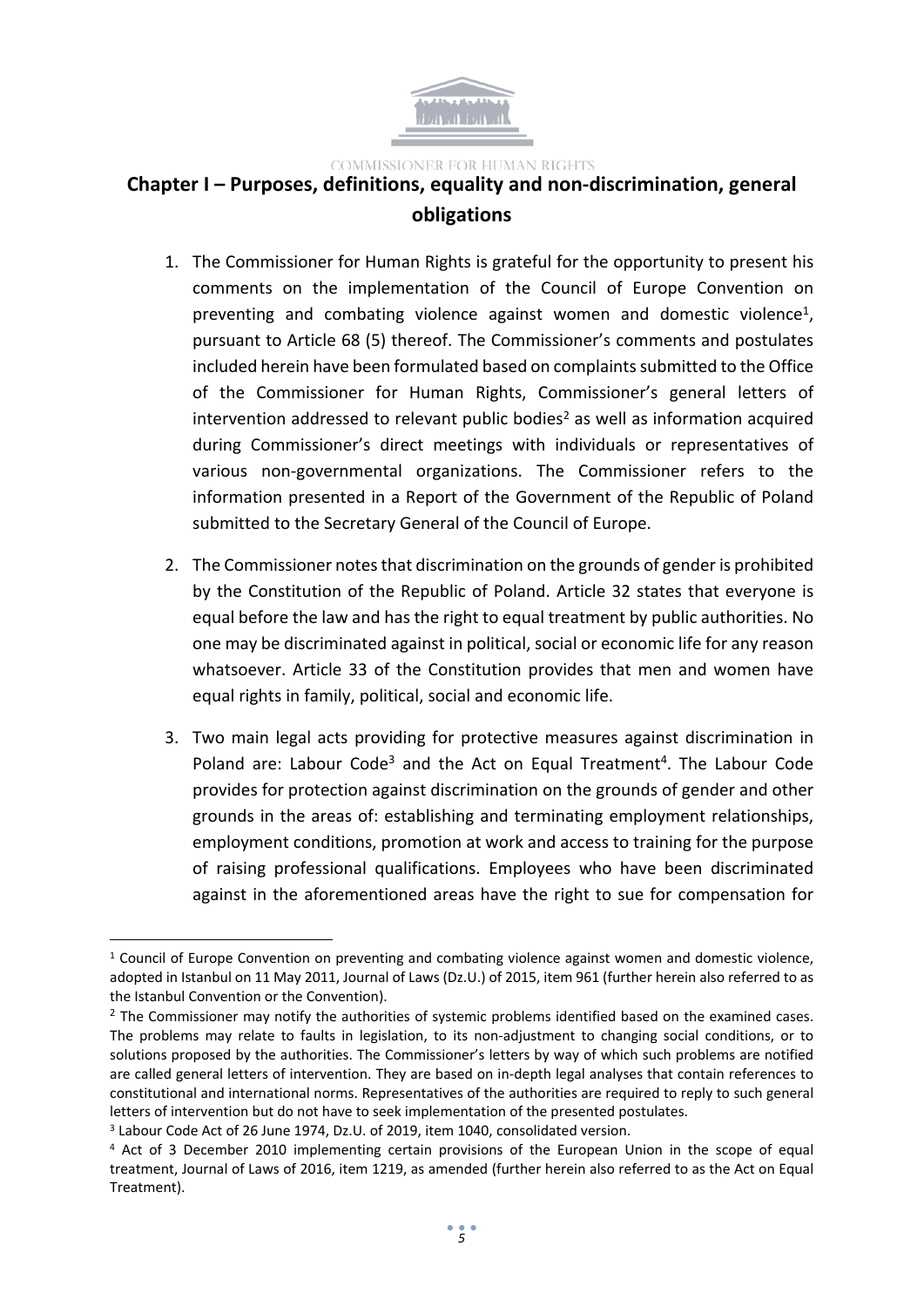

material as well as non-material damage; moreover, case law has established the requirement that compensation for such damage should be "effective, proportional and deterring", in line with the EU law.

- 4. The Act on Equal Treatment, however, establishes different levels of protection in various areas on different grounds, i.e. gender, race, ethnic origin, nationality, religion, denomination, belief, disability, age and sexual orientation. Women who have experienced discrimination enjoy only limited protection under the Act, i.e. only in areas such as access to vocational training; employment and performance of business or professional activity; activities in trade unions, employers' organizations or governing bodies of professional organizations; access to and conditions of use of labour market instruments and services; social security; access to services, including residential services, objects and procurement of rights and energy, provided they are publicly offered. However, the Act on Equal Treatment does not guarantee women legal protection against discrimination in the areas of health care or access to education and higher education. The Act states that everyone whose right to equal treatment has been violated is entitled to compensation. However, the damages awarded by the court only compensate the claimant for material damage. Yet, in the vast majority of cases of equal treatment violations, it is not primarily the victim's property rights that are subject to protection, but the person's dignity. Thus, if the victim of discrimination has not suffered a material damage, he/she should nonetheless be entitled to pursue compensation in line with the principles specified in the Act, though this issue is currently controversial. The practical applicability of the provisions of the Act on Equal Treatment is insignificant. The Commissioner is aware of only one case in which a claim for compensation was based on discrimination on the grounds of gender. The number of court cases concerning violation of the principle of equal treatment is far out of proportion to the scale of discrimination in Poland.
- 5. The problem of low awareness of gender-based discrimination was sufficiently reflected in three surveys conducted by the Commissioner in recent years. The surveys confirmed that discrimination on the grounds of gender, including unequal treatment of women, is a phenomenon almost invisible to Poles of both genders, and that women do not identify themselves as victims of discrimination. The latest survey<sup>5</sup> reveals that 27% consider themselves to belong to a group subject to discrimination. However, despite substantial differences in social and economic status, women feel exposed to gender-based discrimination only slightly more

<sup>5</sup> Report for the Commissioner for Human Rights, *Świadomość prawna w kontekście równego traktowania 2018*, *[Legal Awareness in the Context of Equal Treatment 2018]* compiled by Kantar Public.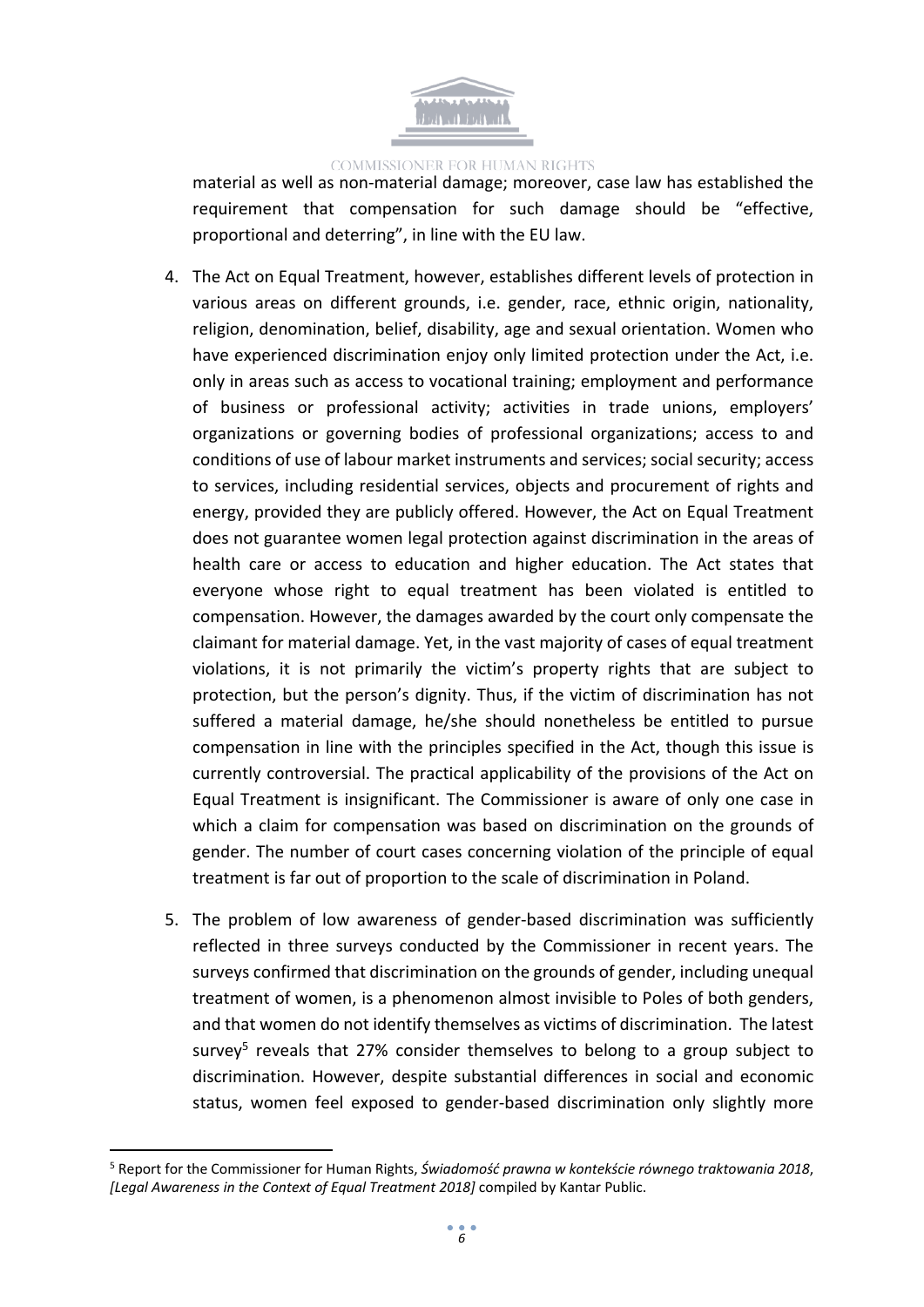

often than men do (5% vs. 3%). This indicates women's low awareness in this area, and confirms that **discrimination on the grounds of gender is so deeply rooted in women's everyday lives that it is essentially imperceptible to them**. At the same time, only 17% of the respondents who admitted to experience discrimination in the past year decided to report it to any public institution. When asked why they did not report instances of discrimination, the respondents mainly gave the following answers: reporting discrimination doesn't change anything (44%), don't know/hard to say (22%), and it was not a serious matter (13%). The results appear to confirm that discrimination is not taken seriously in Poland, and that its victims have seemingly "reconciled" themselves to this fact. These attitudes explain the paucity of complaints on violations of women's rights, submitted to the Commissioner.

- 6. In respect of gender-based violence, the Commissioner underlines that the entry into force of the Council of Europe Convention on preventing and combating violence against women and domestic violence on 1 August 2015 was **a milestone** in ensuring that women and girls suffering from gender-based violence in Poland have their fundamental human rights and freedoms protected. The Commissioner appreciates the determination of all people, organizations and institutions whose common efforts resulted in the Convention being signed and then ratified by Poland.
- 7. **The Commissioner points to the fact that ensuring actual implementation of the rights guaranteed by the Istanbul Convention has been a problem not only due to imperfect legal and institutional measures, insufficient funds dedicated to implementing certain actions, but also due to lack of necessary determination and awareness of the decision makers.**
- 8. Firstly, the Commissioner points out that the main piece of legislation concerning gender-based violence focuses mostly on the issue of intimate partner violence. Article 2 (2) of Domestic Violence Prevention Act<sup>6</sup> provides for a **definition of "domestic violence"** which is **not coherent with the definition** of this phenomenon included in **Article 3 (b) of the Istanbul Convention.** The definition provided by the Polish law does not cover all the types of violence suffered by victims, regardless of whether the violence takes place between former or current spouses or partners, and regardless of whether a perpetrator and a victim share accommodation.

<sup>6</sup> Domestic Violence Prevention Act of 29 July 2005, Journal of Laws of 2020, item 218, consolidated version (further herein also referred to as Violence Prevention Act or the Act).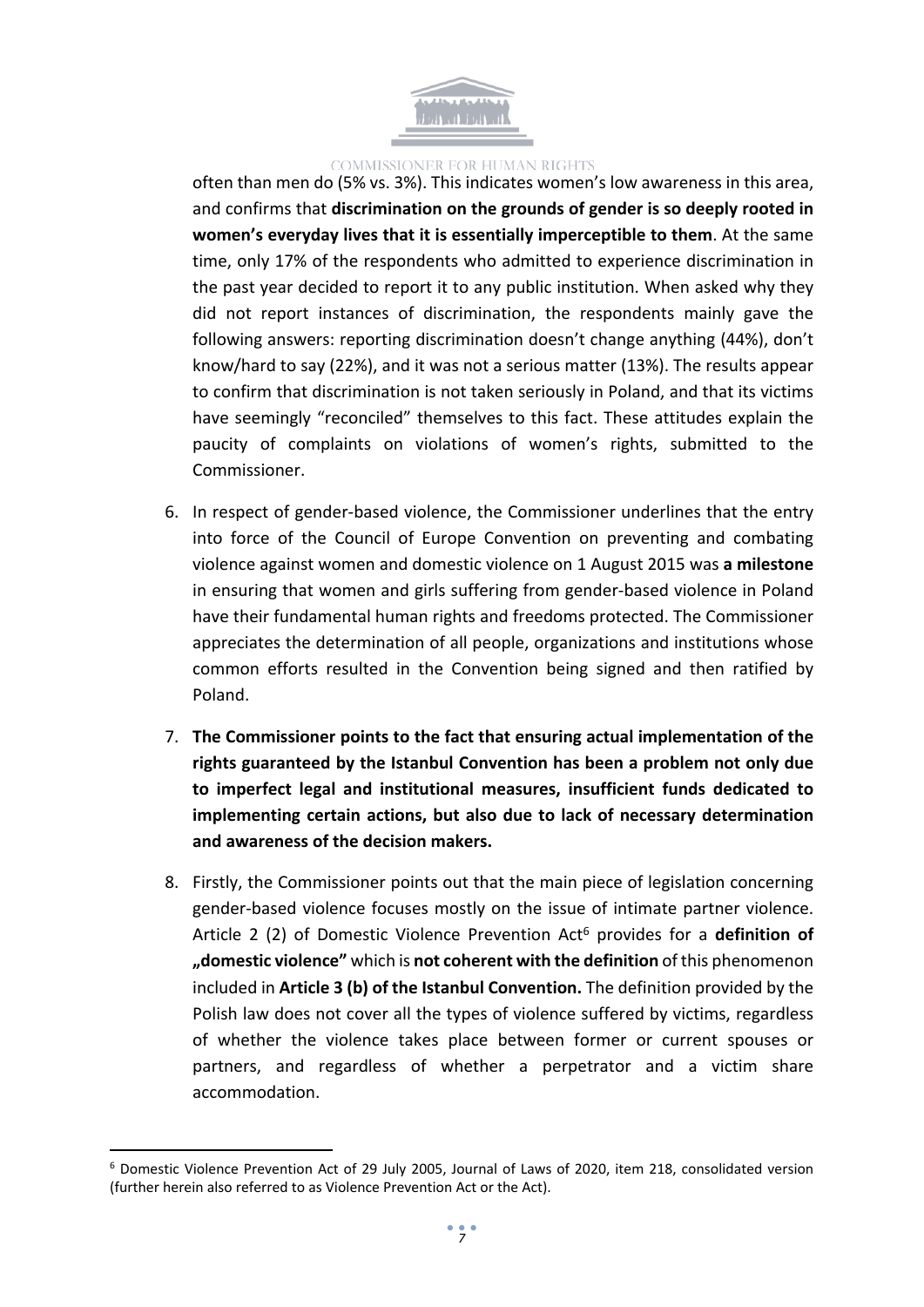

- 9. Domestic Violence Prevention Act defines domestic violence as "*one-off or repeated deliberate action or omission which violates personal rights of a »family member«, in particular putting the person'slife or health at risk, violation of dignity, physical integrity, freedom, including sexual freedom, which cause physical or emotional harm or which result in suffering and moral harm*. According to the Act, the definition of "family member" covers only a list of individuals included in Article 115 § 11 of Penal Code Act of 6 June 1997<sup>7</sup> , i.e. spouses, ascendants, descendants, siblings, relatives of the same line or degree, an adopted person and his/her spouse, a conjugal partner as well as a cohabitant.
- 10. The Commissioner points out that the **Act does not provide for protection against instances of economic violence and offers no support to victims who experience violence by former partners or husbands with whom the victims do not cohabitate or do notrun a conjugal home.** Although the argument of the definition being incoherent with the Istanbul Convention has been pointed out as early as at the stage of the Convention ratification, the required changes have not been made.
- 11. Meanwhile, despite an obvious need to redefine domestic violence, in December 2019 the Ministry of Family, Labour and Social Policy attempted to modify the definition by striking out the word "one-off". Adoption of that proposal would mean that domestic violence involves only "*repeated deliberate action or omission* which violates personal rights<sup>"8</sup>. Finally the government gave up work on the proposal.
- 12. The Commissioner also highlights that the National Programme for Domestic Violence Prevention 2014-2020<sup>9</sup> is limited in its scope. There are no other action plans adopted by public authorities that would address the problem of violence in a systemic way. Moreover, the **situation of groups particularly exposed to discrimination and violence** in private and public sphere – namely women with

<sup>7</sup> Penal Code Act of 6 June 1997, Journal of Laws of 2019, item 1950 and 2128 (further herein also referred to as Penal Code).

<sup>8</sup> Letter of intervention of the Commissioner for Human Rights to the Prime Minister concerning a proposal of 28 January 2019, XI.518.1.2019.

<sup>9</sup> Polish: Krajowy Program Przeciwdziałania Przemocy w Rodzinie na lata 2014-2020.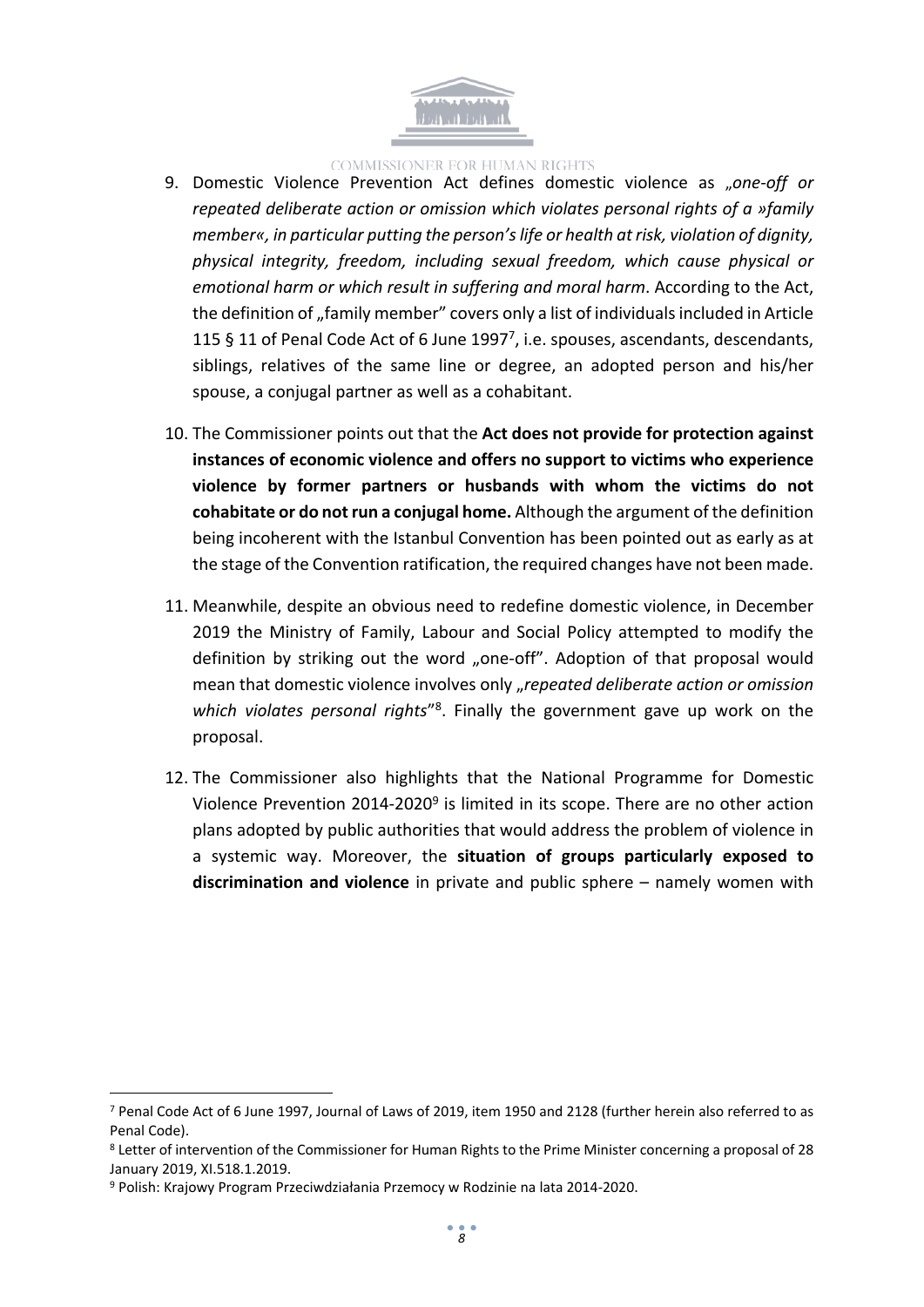

disabilities<sup>10</sup> , elderly women<sup>11</sup> and migrant women<sup>12</sup> – **is not taken sufficiently account of in the law and practical implementation thereof.** Nor even in the Program mentioned above specific solutions have been included to support these mostly vulnerable persons.

#### *Recommendations:*

- *I. To develop a comprehensive strategy of preventing gender-based violence so that it covers all the manifestations thereof in public and private sphere and to take account of a specific situation of various groups (women with disabilities, elderly women and migrant women).*
- *II. To intensify educational actions in order to increase social awareness in the scope of identifying and preventing violence against women as a form of gender-based violence.*
- *III. To include such a definition of domestic violence to the Domestic Violence Prevention Act, which will be corresponding in all aspects to the definition provided in Article 3 (b) of the Istanbul Convention.*

# <span id="page-8-0"></span>**Chapter II – Integrated policies and data collection**

# <span id="page-8-1"></span>**A. State bodies assigned with tasks to prevent violence and domestic violence (Articles 7, 10, 18 of the Convention)**

13. Pursuant to Article 6 (1) of Domestic Violence Prevention Act, the tasks of preventing domestic violence are implemented by central as well as local government administration bodies. Such a solution is coherent with the rule of dualistic public administration system.

<sup>&</sup>lt;sup>10</sup> See: Committee on the Rights of Persons with Disabilities Concluding observations on the initial report of Poland of 29 October 2018, CRPD/C/POL/CO/1, points 9-10; available online: [https://tbinternet.ohchr.org/\\_layouts/treatybodyexternal/TBSearch.aspx?Lang=en&TreatyID=4&DocTypeID=5.](https://tbinternet.ohchr.org/_layouts/treatybodyexternal/TBSearch.aspx?Lang=en&TreatyID=4&DocTypeID=5) The Committee pointed out that comments concerning the situation of women with disabilities, including in the scope of preventing violence towards that group, should be addressed urgently by the state (see Section 57). <sup>11</sup> See: still valid report of the CHR *Przeciwdziałanie przemocy wobec kobiet, w tym kobiet starszych i kobiet z niepełnosprawnościami. Analiza i zalecenia*, [Preventing violence against woman, elderly women and disable women. Analysis and recommendations] Warsaw 2013; accessed in digital format: [https://www.rpo.gov.pl/sites/default/files/Biuletyn\\_Rzecznika\\_Praw\\_Obywatelskich\\_2013\\_Nr\\_7.pdf](https://www.rpo.gov.pl/sites/default/files/Biuletyn_Rzecznika_Praw_Obywatelskich_2013_Nr_7.pdf)

<sup>12</sup> See: *Bezpieczny dom? Przemoc fizyczna isymboliczna wobec uchodźczyń i uchodźców*, red. W. Klaus, Warszawa 2014; *[Secure home? Physical violence and symbolic power toards female and male migrants]* W. Klaus, *Przemoc ze strony najbliższych w doświadczeniach życiowych uchodźczyń. Analiza kryminologiczna*, *[Violence experienced by female migrants from their dearest. Criminological Analysis]* Warszawa 2017.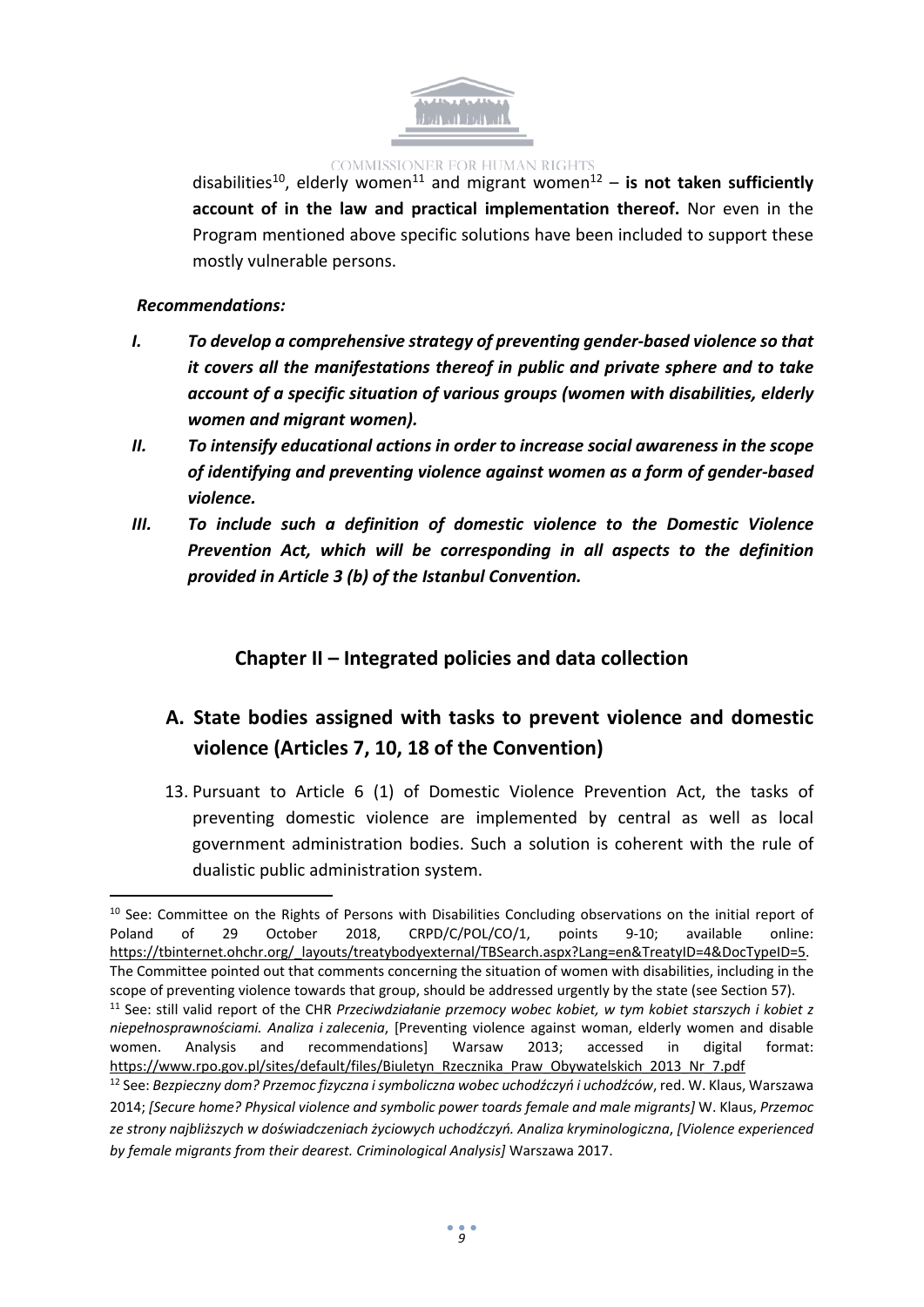

- 14. From the perspective of rights and needs of persons experiencing domestic violence, particularly important tasks are vested with the administrations of municipalities, counties and provinces which are responsible for developing local strategies of preventing domestic violence (conf. municipal/county/provincial programme of preventing domestic violence). According to the Commissioner, developing such local strategies should be based on a reliable identification of the prevalence of the violation phenomenon in a given region. It is necessary that a local strategy be developed with the participation of inhabitants, NGOs and that it takes account of the context and specific character of a given community. According to the Commissioner, only in this way will they address effectively the needs of inhabitants of a given area, while reinforcing within the community the responsibility for observing the law, principles and social norms and increasing awareness of domestic violence phenomenon.
- 15. According to the data available, **a number of local government bodies in Poland have not taken any actions towards identifying the extent of domestic violence problem within their areas:** out of 2,478 municipalities, 314 counties and 66 towns with county rights<sup>13</sup>, in 2017 only 683 municipalities and 132 counties had their domestic violence identification reports compiled. The situation did not improve much in 2018 (781 municipalities and 118 counties made investigations to identify the extent of the problem)<sup>14</sup>. Such a low number of problem identification reports point to the fact that a lot of local government bodies plan their actions randomly, without actually being aware of how much action is needed in their areas.
- 16. Although developing a local strategy for violence prevention is a mandatory task of the local authorities, **it has not been developed in each county and in each municipality yet**. In 2018, such strategies were developed in 2344 out of 2478 municipalities, in 313 out of 314 counties and 66 towns with county rights<sup>15</sup>. The Commissioner welcomes the fact that the number of municipal strategies for violence prevention in 2018 is higher as compared to 2017 (17 programmes more), it is necessary, however, that such a programme is in place in each local administration unit.
- 17. The Commissioner wishes to invoke the town of Zakopane as an example of causes and effects of a lack of mandatory municipal programme of domestic violence prevention. In November 2019 the Municipal Council refused to adopt a relevant

<sup>&</sup>lt;sup>13</sup> The number of local government units as at 2020-01-01, information provided by TERYT – TERC CIS database, Office in Łódź, <http://eteryt.stat.gov.pl/eteryt/raporty/WebRaportZestawienie.aspx>

<sup>14</sup> Report on the implementation of the National Programme for Domestic Violence Prevention 2014-2020 for the period 1 January - 31 December 2018, p. 6.

<sup>15</sup> *Op.cit.*, p. 36.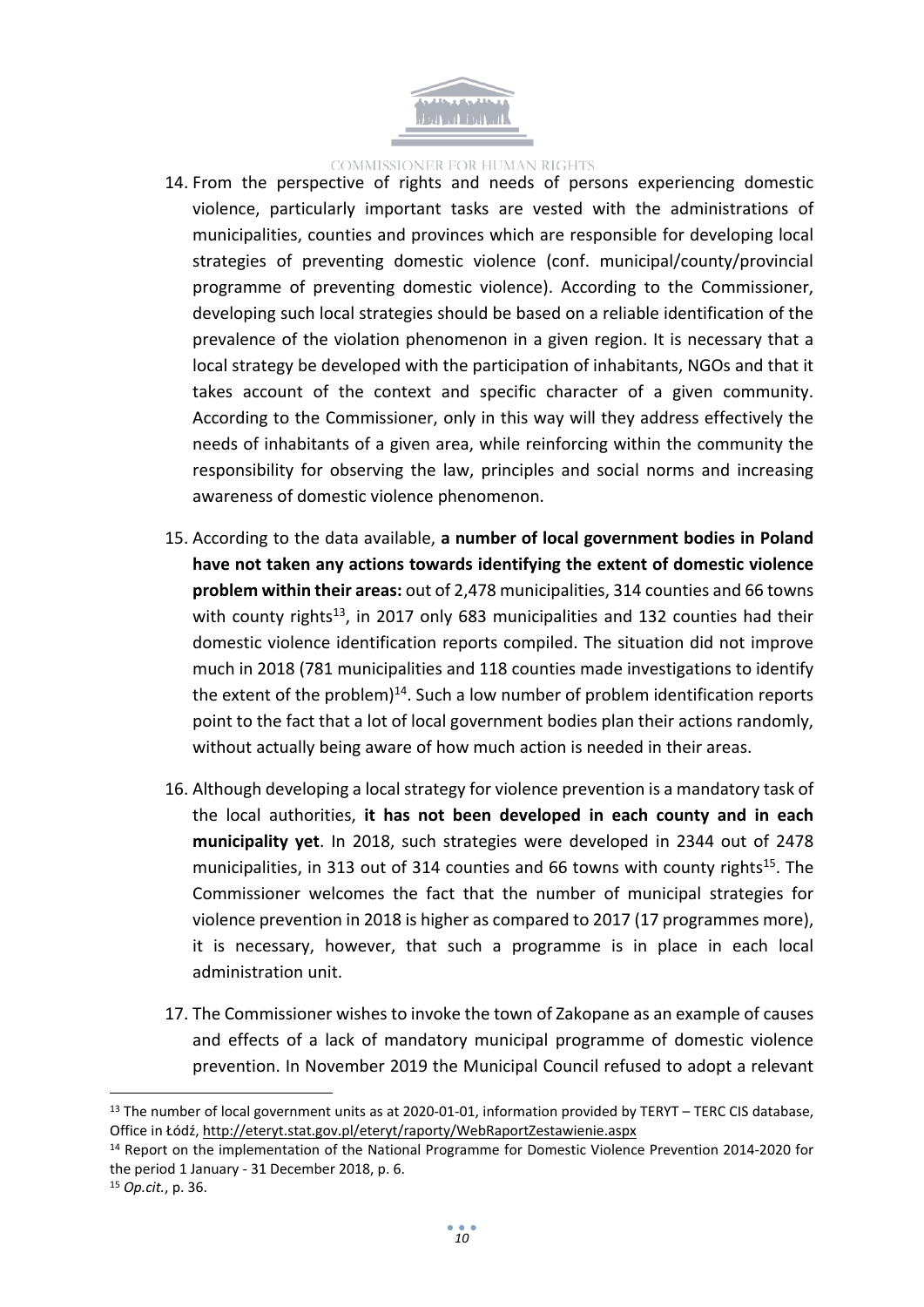

programme for the eleventh time. As a consequence, individuals who experience domestic violence are deprived of comprehensive support and in case of a threat to their lives or health they are forced to look for support in neighbouring municipalities. Despite i.a. Human Rights Commissioner's intervention, the situation in Zakopane municipality has not changed for 10 years<sup>16</sup>.

- 18. The case of Zakopane municipality and other municipalities which have not adopted a local programme for domestic violence prevention **questions the effectiveness of central government supervision over municipalities** which refuse to execute statutory tasks related to violence prevention. In 2019, the Commissioner was ensured by the Governor of Małopolska Province that should Zakopane municipality not adopt the programme, he would consider a dissolution of the Municipality Council or introduction of a central government-appointed receiver<sup>17</sup>. Despite that declaration none of the actions, referred to above, has been taken. The Commissioner indicates that the Province Governor's failure to take action could be influenced by a statement of Prime Minister Beata Szydło who, during a visit to Zakopane, approved of the Council's decision (see Section 28).
- 19. The Commissioner wishes to point out that **the quality of local programmes is quite diverse**. According to an analysis carried out by NGOs<sup>18</sup>, the programmes often do not include definitions of particular types of violence or lack an analysis of specific nature of situation and support to the persons with disabilities, the older persons or migrants, or lack quantitative data broken down to gender categories. They rarely include information concerning roots of violence against women. They most frequently do not address the problem of prejudice against women, including those originating from various minority groups. Nor the problem of social permission to male aggression, or domestic violence as a form of gender-based discrimination. Thus, it is justified to conduct evaluations of local strategies of domestic violence prevention on a nationwide scale. According to the Commissioner, thistask should be carried out by the Ministry of Family, Labour and Social Policy.
- 20. The task of coordinating actions carried out by institutions responsible for implementation, monitoring and evaluation of policies and actions aimed at

<sup>&</sup>lt;sup>16</sup> Letter of intervention of Human Rights Commissioner to the Minister of Family, Labour and Social Policy of 18 April 2019, XI.816.1.2015.AS; Letter of intervention of Human Rights Commissioner to the Governor of Małopolska Province on Zakopane's failure to implement Domestic Violence Prevention Act of 16 October 2019, Ref. XI.816.1.2015.

<sup>&</sup>lt;sup>17</sup> Response of the Governor of Małopolska Province of 12 November 2019. Ref: WP-X.9452.16.2019.

<sup>&</sup>lt;sup>18</sup> [Local programmes for domestic violence prevention and gender perspective] Lokalne programy przeciwdziałania przemocy w rodzinie a perspektywa płci. Report. Model Programme. Feminoteka Foundation, Warsaw 2016.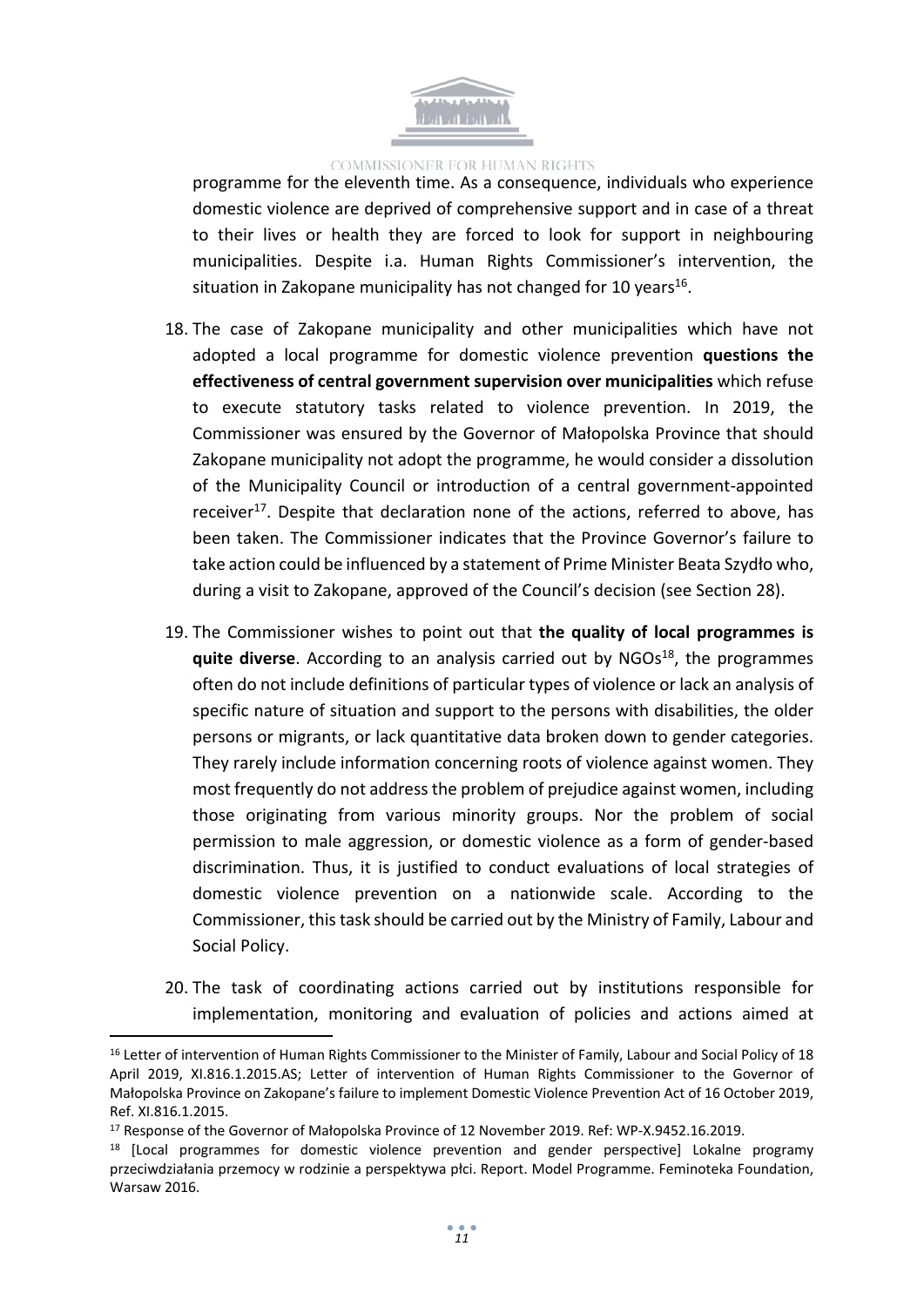

prevention and combat of all form of violence has been vested with the Minister of Family, Labour and Social Policy. The Minister is supported by a team of advisors called a Monitoring Task Force for Domestic Violence Prevention, whose task is i.a. to initiate and support actions aimed at domestic violence prevention. A limited scope of the Task Force's competence results from the limited scope of programmed actions against violence which are vested with public administration. The fact that the Task Force does not include a representative of the Minister of Justice who is responsible for the area which regulates a number of key issues for ensuring effective implementation of the Istanbul Convention and Domestic Violence Prevention Act, is quite striking. Moreover, **the effectiveness of the Task Force and the National Coordinator** (the Minister of Family, Labour and Social Policy) in preparing new measures in this respect **is impaired significantly** by the currently applicable timetable of works – the last meeting of the Task Force was held in December 2019.

#### *Recommendations:*

- *IV. To ensure that each local government unit has identified current needs for action against domestic violence, has got a relevant report on the matter and has been implementing a municipal/country/provincial programme of domestic violence prevention.*
- *V. To strengthen Province Governor's supervision over local governments' actions aimed to prevent domestic violence.*
- *VI. To evaluate and assess the contents and effectiveness of local programmes for domestic violence prevention.*
- *VII. To improve institutional collaboration by means of developing coordination and monitoring of efficiency in the implementation of measures intended to prevent domestic violence.*

# <span id="page-11-0"></span>**B. Comprehensive and co-ordinated policies of combating violence and domestic violence (Articles 4, 7, 12, 18 of the Convention)**

21. The Commissioner points out that, pursuant to Article 10(1) of Domestic Violence Prevention Act, the development of assumptions for the policy of combating domestic violence is chiefly the task of the Council of Ministers whose statutory duty is to develop a National Programme for Domestic Violence Prevention. The chief goal of the National Programme for Domestic Violence Prevention isto create the environment for effective prevention of domestic violence.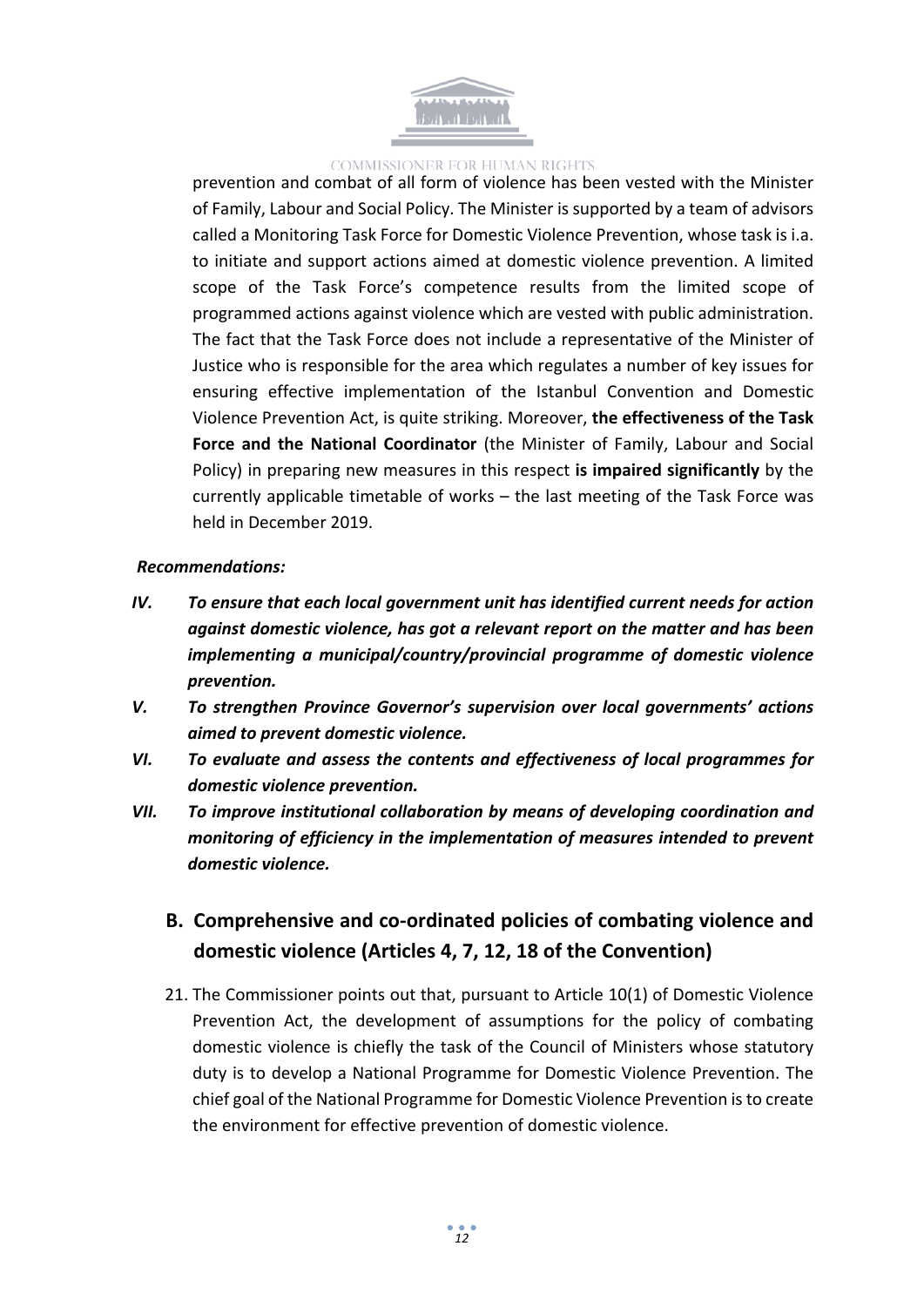

- 22. The Commissioner notes with concern that despite an approaching expiry deadline for the current National Programme for Domestic Violence Prevention 2014-2020 <sup>19</sup>, its continuation for the subsequent years, i.e. the period 2021-2028 has not been presented yet. The Commissioner points out that the National Programme for Domestic Violence Prevention 2014-2020 was adopted by the Council of Ministers with delay, i.e. in April 2014, and it entered into force only in June 2014. While remembering the above, the Commissioner hopes that works on the Programme continuation will be completed and approved forthwith. The Programme should enter into force as of 1 January 2021 to ensure a fluent continuation of actions in this area. It is also necessary for the draft Programme to be subject to broad social consultation.
- 23. The Commissioner points out that since the entry into force of the Convention, the need to prevent violence against women and domestic violence, as well asthe need to implement the Istanbul Convention have been openly challenged by public authorities. **The Commissioner is gravely concerned about statements to withdraw from the Istanbul Convention, which have been heard repeatedly since 2015.**
- 24. As a result of media reports on the government's actions aimed at withdrawal from the Istanbul Convention, the Commissioner applied to the Government's Plenipotentiary for Civic Society and Equal Treatment<sup>20</sup> for information whether it is really true that works aimed at withdrawing Poland from the Convention are being conducted within the government. The Plenipotentiary responded<sup>21</sup> that on 28 November 2016 a draft motion for withdrawal from the Convention, together with grounds, came to the Office of the Plenipotentiary, the Ministry of Justice being the leading force behind the draft. However, the works aimed at withdrawing from the Convention have not been included in the 2016 Plan of Legislative Works of the Council of Ministers.
- 25. Thus, the Commissioner approached the Minister of Justice<sup>22</sup> with a request to be sent a copy of the draft motion for withdrawal from the Istanbul Convention, together with grounds, and all the other relevant documentation, and to be

<sup>&</sup>lt;sup>19</sup> Resolution no 76 of the Council of Ministers of 29 April 2014 establishing the National Programme for Domestic Violation Prevention 2014–2020.

<sup>&</sup>lt;sup>20</sup> A letter of Commissioner for Human Rights to the Government Plenipotentiary for Civic Society and Equal Treatment of 9 December 2016, concerning withdrawal from the Istanbul Convention, Ref. XI.816.1.2015.

<sup>&</sup>lt;sup>21</sup> Response of the Government Plenipotentiary for Civic Society and Equal Treatment of 23 December 2016, Ref. XI.816.1.2015.

<sup>&</sup>lt;sup>22</sup> A letter of Commissioner for Human Rights to the Minister of Justice of 9 January 2017 concerning withdrawal from Istanbul Convention, Ref. XI.816.1.2015.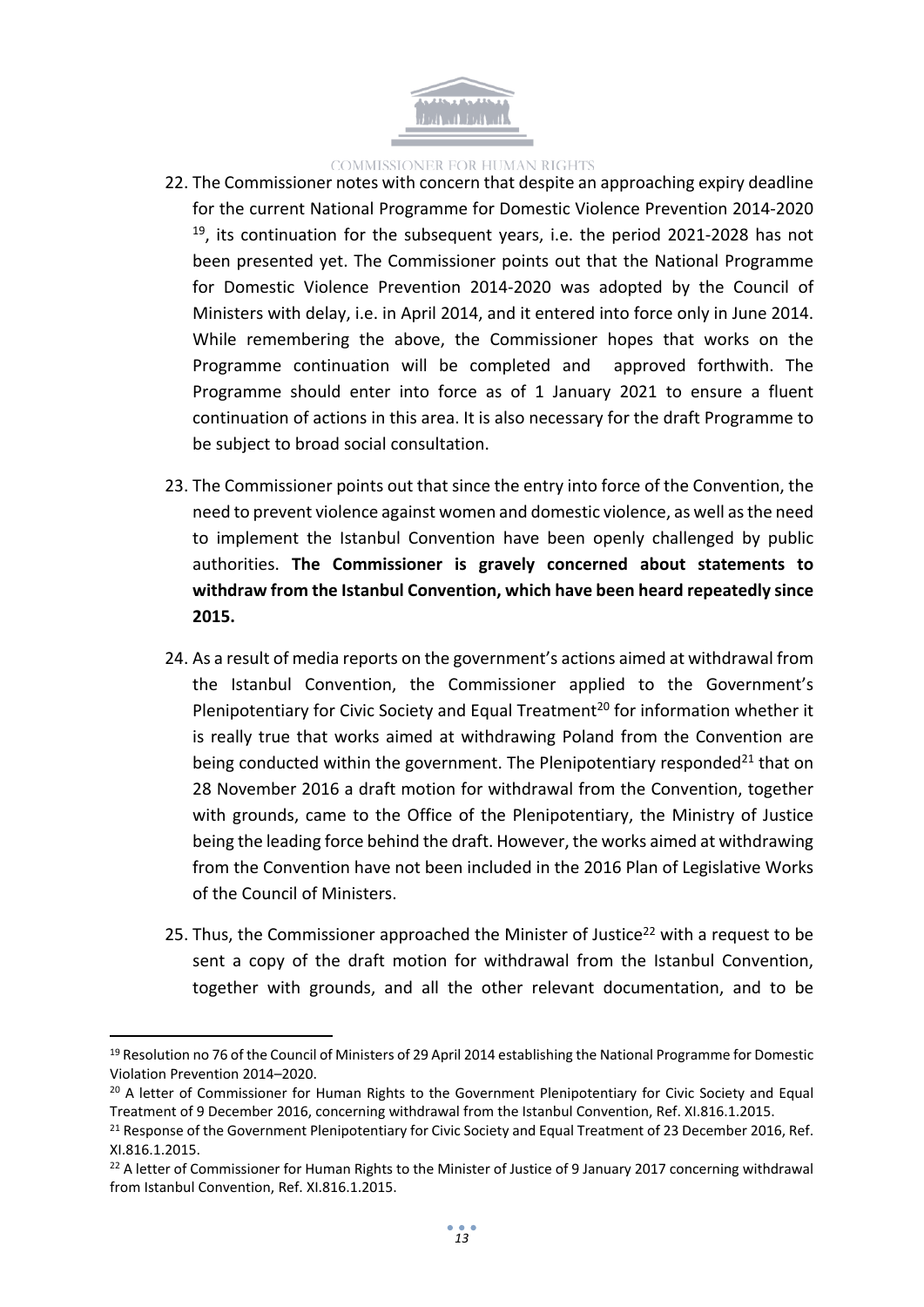

informed about an expected timetable of works. In his response<sup>23</sup>, the Minister of Justice admitted that at the end of November 2016 he had sent an initial draft of a motion for withdrawal from the Convention for the purpose of inter-ministerial consultations. At the first stage a need arose for the grounds to be modified significantly and to obtain the opinion of the EU bodies. Thus, a decision was made then to suspend works on the final draft motion and grounds thereof, and as a consequence, on the withdrawal of the Istanbul Convention.

- 26. Moreover, the Commissioner wishes to invoke statements by representatives of highest state institutions which undermine the authority of the Istanbul Convention and the need to implement the standards resulting from the Convention.
- 27. In February 2017, President Andrzej Duda said in an interview for the Polish Television, that from the very beginning he had not agreed with the assumptions of that document. The said: *"I pointed out that our existing regulations concerning violence are very efficient and they work fine, and are enforced. Adopting additional regulationsis unnecessary as our Polish regulations work fine. Thus, we do not need to make any additional commitments."*. When asked about any constraint to withdraw from the Convention he said: *"You should ask the government representatives about the constraints. If you ask me: first, do not apply"*<sup>24</sup> .
- 28. On 13 May 2018 while in Zakopane, Prime Minister Beata Szydło was addressing the City Council referring to the fact that the Council repeatedly refused to adopt a local programme for domestic violence prevention (see Sections 16-17). The Prime Minister approved of their decision saying: *"First of all, I must congratulate you on how brave you are, as you are the only one local authority in Poland which objected. But highlanders are known for their bravery"*<sup>25</sup> .
- 29. Declarations of seeking to withdraw from the Istanbul Convention have also recently been repeated. In his public statement made on 13 May 2020, Vice-Minister of Justice Marcin Romanowski criticized the Convention: *"The Istanbul Convention describes religion as a cause of violence against women. We want to withdraw from that queer gobbledygook ratified by Civic Platform and Polish Peasants' Party. External opinion is of no interest to us. What we favour is an*

<sup>&</sup>lt;sup>23</sup> Response of the Minister of Justice of 13 February 2017, Ref. DWMPC - III - 053 - 1/17/2/3.

<sup>&</sup>lt;sup>24</sup> Material described i.a. by Oko.Press website in the article titled: Duda about the Istanbul Convention: "first, do not apply". Polish regulations are "very good"; [https://oko.press/duda-trzeba-stosowac-konwen](https://oko.press/duda-trzeba-stosowac-konwen-antyprzemocowej-polskie-prawo-dobre/)[antyprzemocowej-polskie-prawo-dobre/](https://oko.press/duda-trzeba-stosowac-konwen-antyprzemocowej-polskie-prawo-dobre/)

<sup>&</sup>lt;sup>25</sup> Material described i.a. by Wyborcza.pl website in the article titled. Government violence against women and domestic violence. So act Szydło, Ziobro and Duda; [https://wyborcza.pl/7,75968,24327738,przemoc-rzadowa](https://wyborcza.pl/7,75968,24327738,przemoc-rzadowa-wobec-przemocy-domowej-tak-dzialaja-szydlo.html)[wobec-przemocy-domowej-tak-dzialaja-szydlo.html](https://wyborcza.pl/7,75968,24327738,przemoc-rzadowa-wobec-przemocy-domowej-tak-dzialaja-szydlo.html)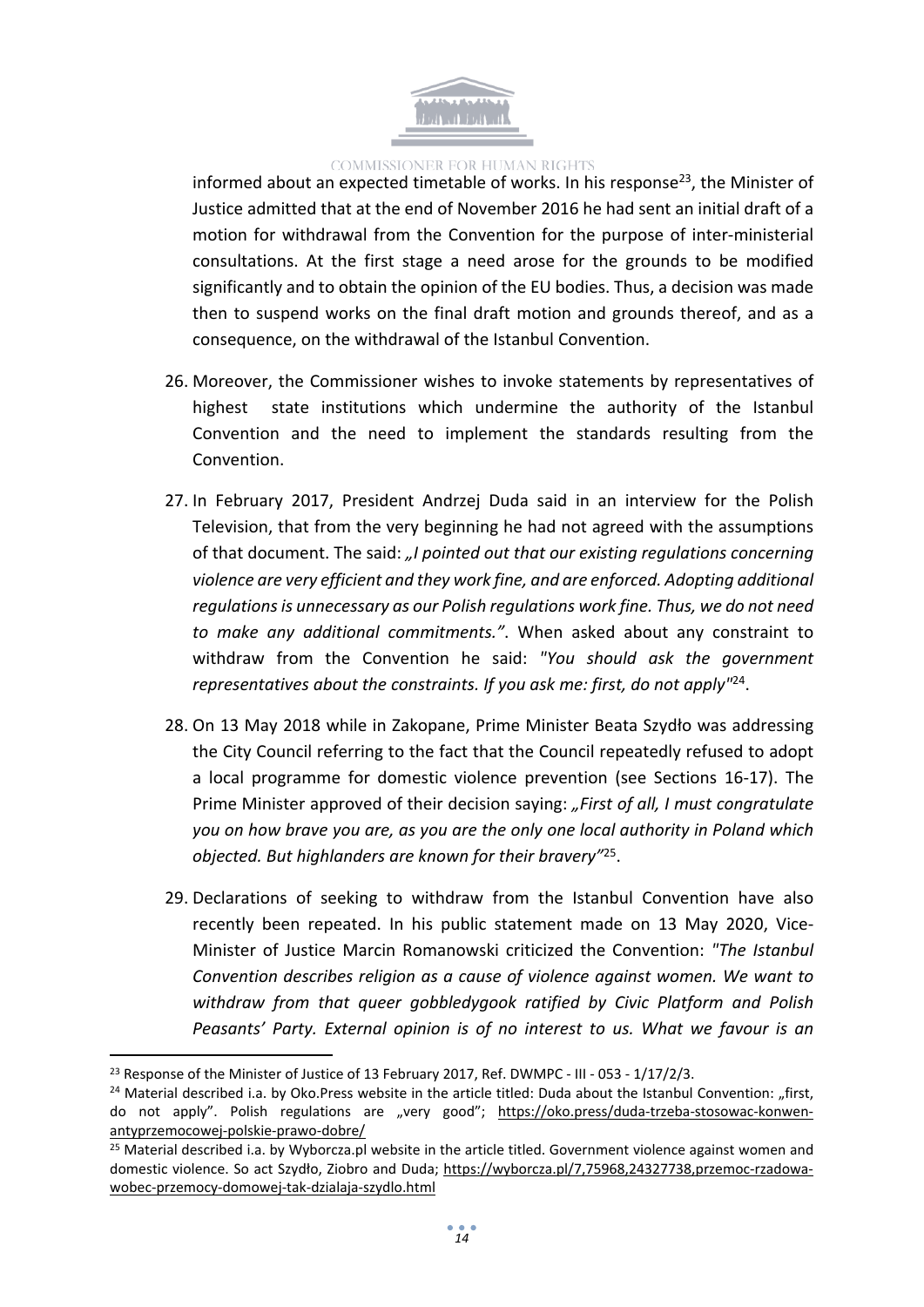

*independent national state"<sup>26</sup> .* In a statement submitted to Tok FM Radio the Ministry of Justice denied that the Deputy Minister's opinion is an official opinion of the Polish government. The statement drawn by the Ministry of Justice's Press Team says that *"The opinion expressed by Deputy Minister Marcin Romanowski is not the opinion of the Polish government, it is a political declaration of United Poland* (a political party)*, which since the very beginning has been against Istanbul Convention ratification and has still been promoting withdrawal from the Convention. United Poland regards the Convention to be a political and ideological manifesto promoting harmful values for Poland and Polish society rather than a support measure (…). In its ideological layer the Convention is a feminist manifesto characterized by Marxist and leftist features, in which roots of violence have been identified wrongly. In our opinion, those roots are not gender-based, but they are related with alcoholism, drug abuse or gambling. Real actions, not ideology – that is what is important for us "*.

30. **The Commissioner is very much concerned with the above described actions of central government officials, as in his opinion they point to a lack of understanding of what violence against women and domestic violence are about, and they are a manifestation of disrespect to those who have been harmed because of violence. The Commissioner calls for a stop to undermining the authority of the Convention and urges to give up any actions aimed at withdrawal.**

### *Recommendations:*

- *VIII. To evaluate National Programme for Domestic Violence Prevention 2014-2020 and to publish the evaluation results. To consult the assumption for the continuation of the Programme with the stakeholders and social organizations.*
- <span id="page-14-0"></span>*IX. To complete on time the works on the National Programme for Domestic Violence Prevention [2021-2028] in order to ensure the highest possible standard of protection and support to people experiencing domestic violence and to fully implement the Istanbul Convention.*
	- **C. Financial resources for the implementation of the policy of preventing violence and domestic violence (Article 8 of the Convention)**
	- 31. A major role in providing professional support to victims of violence is played by non-governmental organizations. However, in recent years NGOs operating for the

<sup>&</sup>lt;sup>26</sup> A tweet publicized by media.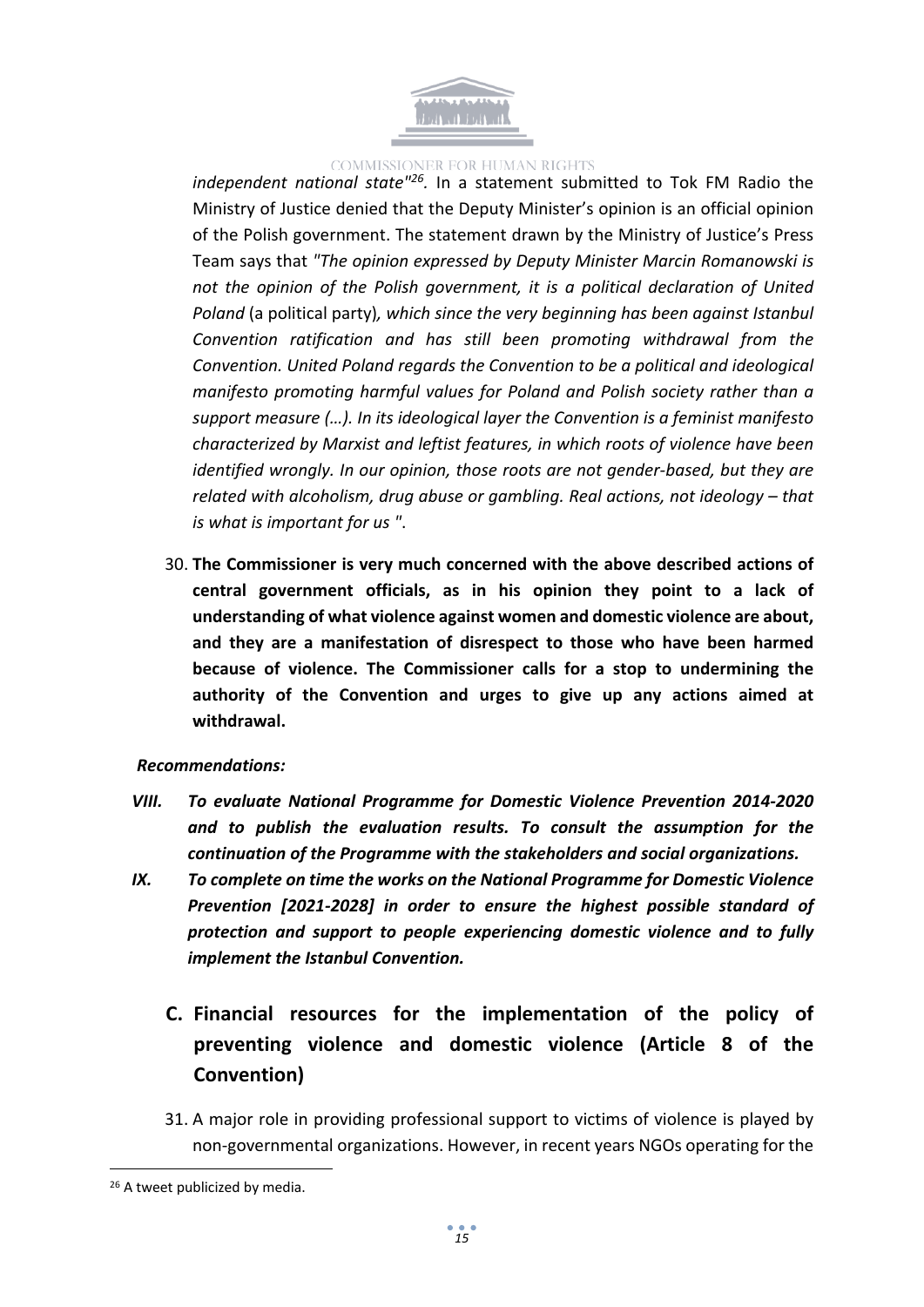

sake of women and violence prevention have been reporting problems with obtaining public funds for carrying out their operations, which funds are normally obtained from the Help for the Disadvantaged Fund and Post-Penitentiary Support Fund.

- 32. The Commissioner draws attention to the fact that in recent years funds have been refused to the NGOs which have for many years been involved in providing a broadranged and comprehensive support for female victims of violence. In response to the Commissioner's letter of intervention<sup>27</sup> the Ministry of Justice justified the refusal of a targeted subsidy to the Centre for Women's Rights and Lubuskie Centre for Women's Rights – BABA<sup>28</sup> by pointing out that both organizations offered support only to women harmed as a result of the offence. According to the Fund's Manager, offering support only to women discriminates against other groups of harmed persons and undermines the support scheme, as the Ministry pays special importance to enabling the support to all the people harmed as a result of the offence. The Commissioner shares the view of a UN Human Rights Council independent expert group on the issue of discrimination against women in law and in practice, that refusing state funds and a growing atmosphere of intimidation will impair the operations of those organizations<sup>29</sup>. According to the Commissioner, the above mentioned grounds for the refusal of funding points to a deep misunderstanding of domestic violence phenomenon, the victims of which are mostly women. The Commissioner is also surprised to see that subsidies are provided to organizations which have been established only recently, and which have rather little experience in the area of violence prevention.
- 33. Urgent changes are also required in regard of the operation of the so called interdisciplinary teams whose members i.a. prepare and implement a plan of support in individual cases of family violence (Article 9b (1) of Domestic Violence Prevention Act). As a result of an audit conducted by the Supreme Audit Office their operations were evaluated positively, but the auditors underline that the positive results are achievable chiefly thanks to individual engagement of persons who participate in the operations. In this context the Commissioner's doubts are aroused by a regulation which provides that members of the interdisciplinary team carry out their tasks as a part of their professional duties, which practically means that the team members do not receive an extra fee for their work, neither does a

<sup>&</sup>lt;sup>27</sup> A letter of Commissioner for Human Rights to the Ministry of Justice of 11 June 2016; Ref. X1.815.29.2016

<sup>&</sup>lt;sup>28</sup> A letter of Ministry of Justice Department of International Cooperation and Human Rights, Ref.: DWMPC-V-5611-33/15 and DWMPC-V-5611-23/15)

 $29$  Visit to Poland - Report of the Working Group on the issue of discrimination against women in law and in practice, A/HRC/41/33/Add.2.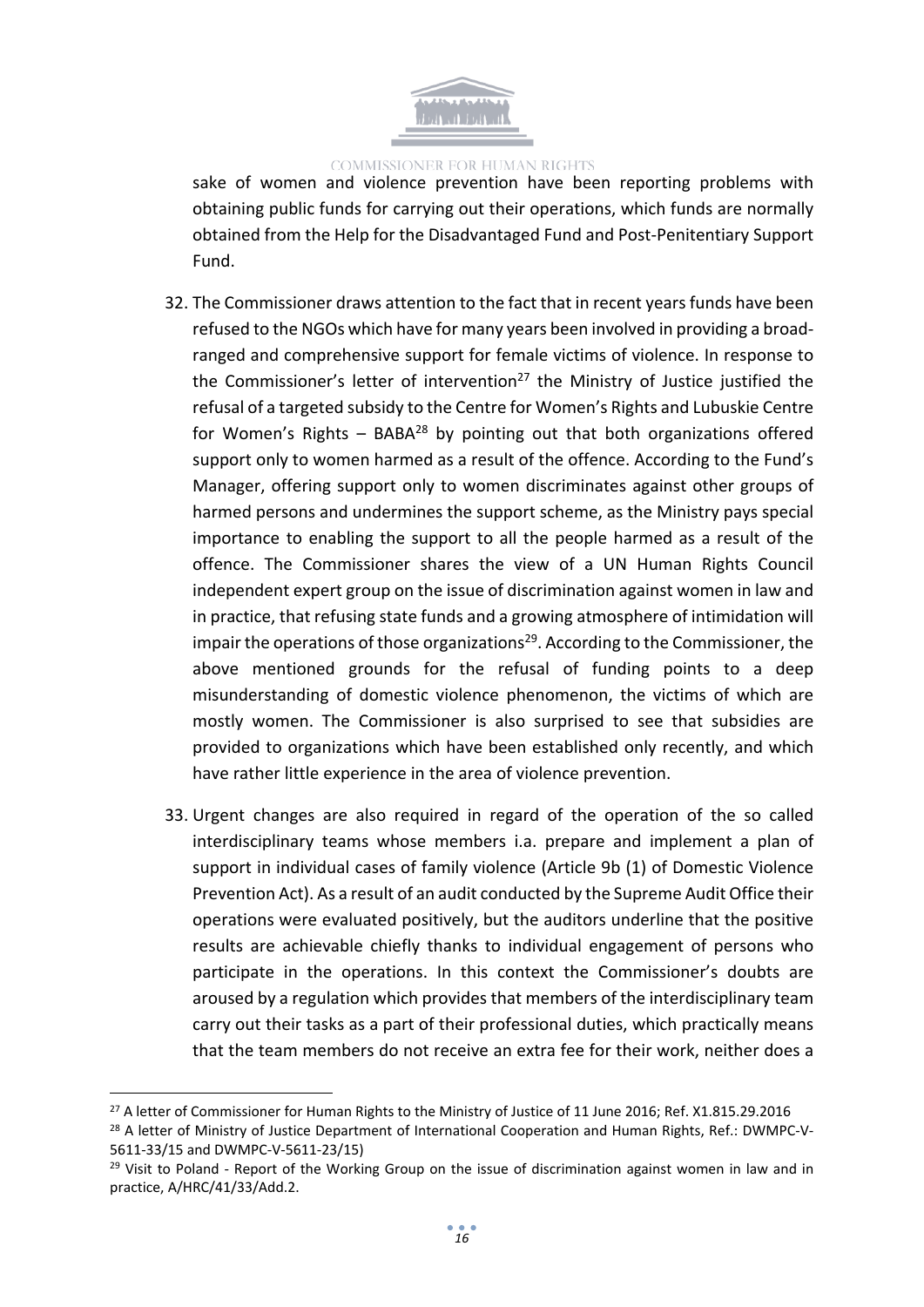

municipality provide them with any reimbursement of the cost of business trips if, in order to participate in the team work, they must commute to the Municipal Office from another locality.

34. The Commissioner's view is that work carried out by the members of an interdisciplinary team should be remunerated based on the same principle on which members of municipal committees for alcohol abuse issues are remunerated. The provision of such funds would certainly enable more NGOs' representatives to participate in the "Blue Form" Scheme, which participation has hitherto been rather limited exclusively for financial reasons, which was pointed out by the Supreme Audit Office.

### *Recommendations:*

- *X. To abolish limitations in access to public funds dedicated for preventing gender based discrimination and combating domestic violence against women.*
- *XI. To introduce a principle of remunerating members of interdisciplinary teams for their work, on the same terms as those applying to members of municipal commissions dealing with alcohol abuse issues.*

# <span id="page-16-0"></span>**D. Cooperation with non-governmental organizations and civil society (Article 9 of the Convention)**

- 35. The Commissioner received, in recent years, deeply concerning signals about attempts to impede the activities of certain non-governmental organizations that support the protection of women's rights. The organizations have pointed at the issue of numerous statements by public officials treating activities undertaken to defend and promote women's rights as manifestations of an ideology which threatens the family and traditional conservative values. Even the very existence of discrimination against women, as well as the need to fight gender-related stereotypes and prevent domestic violence, are openly questioned.
- 36. Women human rights defenders have also encountered actions targeted directly against themselves or their organizations. The Commissioner intervened in cases of police searches, including the securing of computers, data carriers and documentation, conducted at the Warsaw, Gdańsk, Łódź and Zielona Góra offices of Stowarzyszenie Centrum Praw Kobiet [Centre for Women's Rights association] and at the office of the BABA association in Zielona Góra. The searches were carried out on the day following the Nationwide Women's Protest. According to media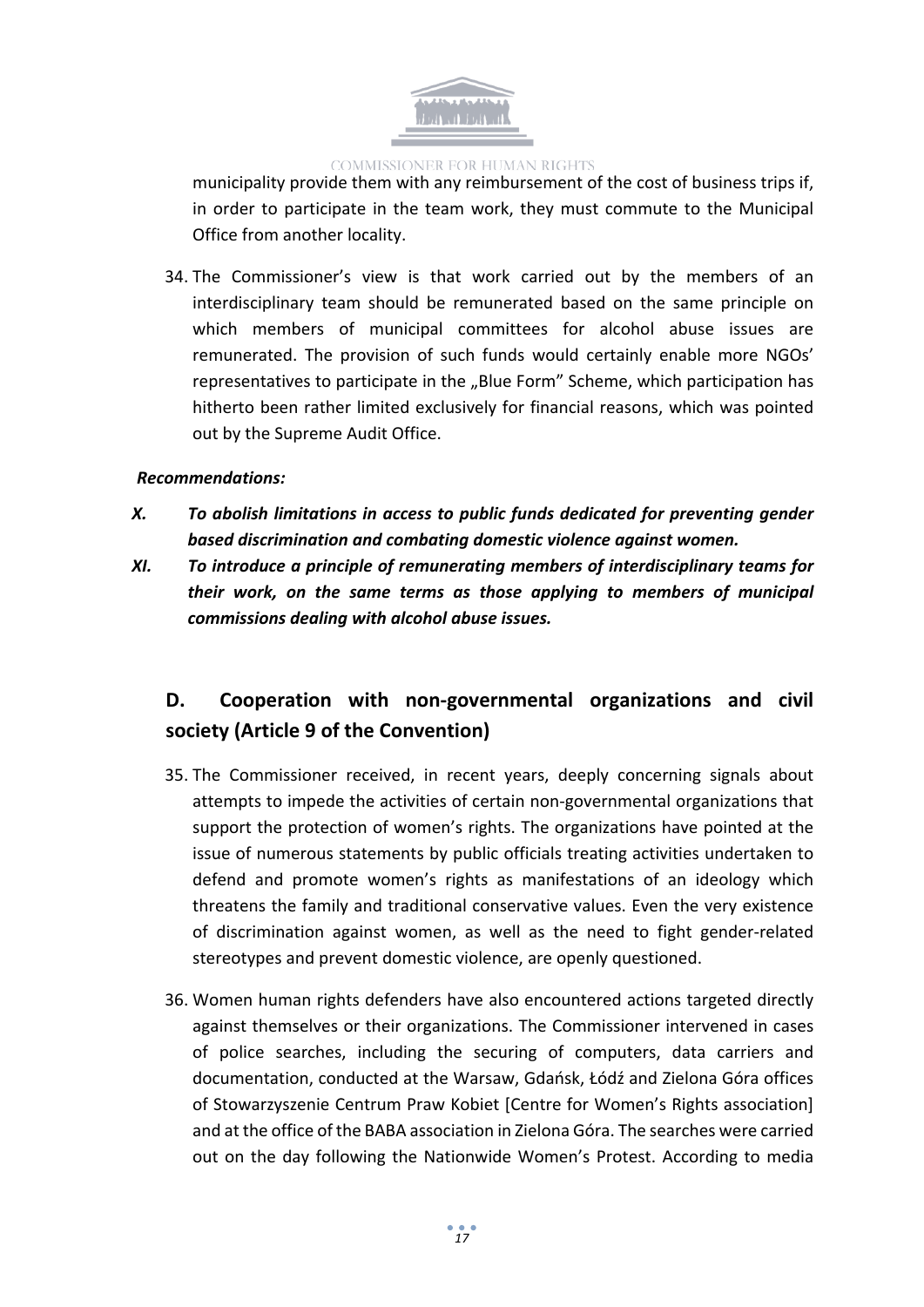

reports, the searches were related to a suspicion of offence, relating to one of the officials.

- 37. The Commissioner also notes with concern the trend in recent years of excluding women's rights groups from State funding. The Commissioner was also involved in case concerning the requirement for Fundacja Autonomia [Autonomy Foundation] to immediately return funds granted to it by the Ministry of Family, Labour and Social Policy for conducting a project entitled "Zero violence: Engagement, Education, Advocacy against gender-based violence" in the course of the project, without providing a convincing substantive justification. The Commissioner also intervened in cases concerning refusal to disburse public funds awarded, in a competition, by the Ministry of Justice to certain NGOs with multiannual experience in counteracting violence against women and children. In refusing to disburse the grant money, the Ministry accused the NGOs of using discriminatory practices themselves, since they provide legal aid only to a specific group of victims, i.e. women.
- 38. The Commissioner also notes that human rights defenders are operating in increasingly intimidating atmosphere<sup>30</sup>. The complaints received by the Commissioner concerned inter alia the initiation of disciplinary proceedings against public school teachers for "detracting from the dignity of the teacher's profession", which occurred, according to the Education Authority, when the teachers supported the nationwide "Black Protest of Women" by coming to work dressed in black and posting their backing of the Protest on a social network portal. The Commissioner is also concerned by ad hoc audits of educational institutions in Wadowice, conducted by the Education Authority in Kraków in connection with planned celebrations of International Girls' Day in 2017. In the Authority's opinion, the organized events (which included, for instance, reading biographies of famous women) violated the principle of educational institutions being apolitical. Ad hoc audits were also conducted in schools that participated in the Rainbow Friday (26 October 2018), a campaign to demonstrate support for non-heteronormative students.
- 39. The Commissioner is of the opinion that the above mentioned actions of public authorities may result in a "chilling effect" that discourages others to undertake initiatives in support of women's and girls' rights. Another consequence of the

<sup>30</sup> See also: *The breath of the government on my back. Attack on Women's rights in Poland*, Human Rights Watch 2019, available at: [https://www.hrw.org/report/2019/02/06/breath-government-my-back/attacks-womens](https://www.hrw.org/report/2019/02/06/breath-government-my-back/attacks-womens-rights-poland)[rights-poland.](https://www.hrw.org/report/2019/02/06/breath-government-my-back/attacks-womens-rights-poland)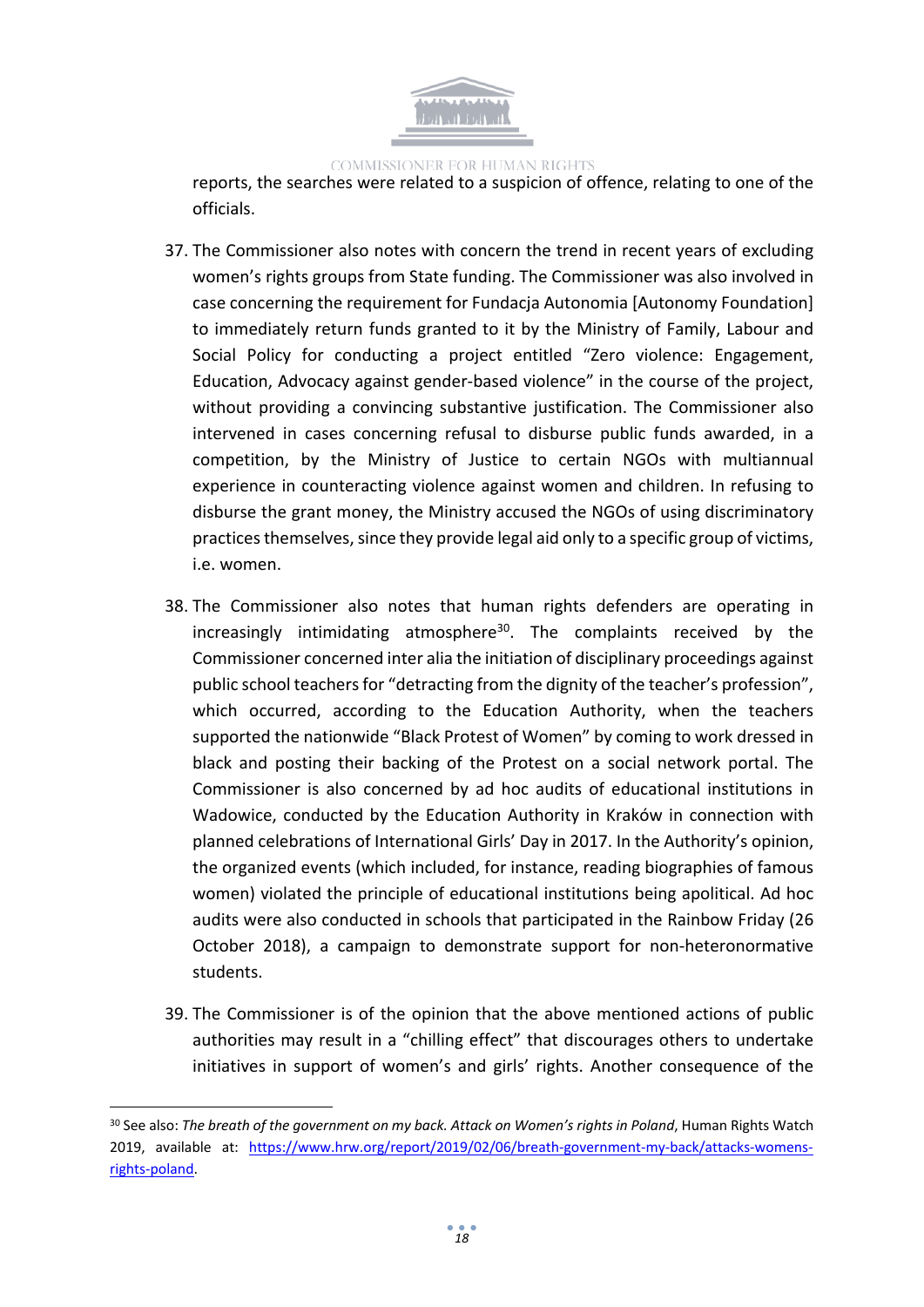

reduction of the financial support is impeded access of victims of gender discrimination, including domestic violence, to specialized support that has largely been provided to date by non-governmental organizations.

40. Also, attention has to be drawn to the process of the government's drafting of a report on actions taken in order to implement the Istanbul Convention. To the best of the Commissioner's knowledge, consultations with leading organizations supporting women's human rights have been given up. Public consultations of the draft report have not been announced . According to the report concerned, comments submitted in fact otherwise than as a result of public consultations by an organization which is openly sceptical about the Convention and which casts doubt upon some of its provisions, or even challenges them<sup>31</sup>, have actually been taken account of by the government.

### **Recommendations:**

- *XII. For the State to acknowledge a vital and active role of NGOs in developing and implementing policies or other solutions aimed at ensuring violence-free lives to individuals.*
- *XIII. To abolish restrictions in the access to public funds earmarked for preventing gender-based discrimination and combating violence against women.*

# <span id="page-18-0"></span>**E. Data collection and analysis (Article 11 of the Convention)**

41. The Istanbul Convention requires the Parties thereto i.a. to collect<sup>32</sup> (disaggregated) statistical data, broken down to relevant categories and at regular intervals, concerning cases of all forms of physical, mental, sexual and economic violence against woman. The State-party is also obliged to support research in the field of all forms of violence in order to study its root causes and effects, frequency of occurrence and penality, as well as effectiveness of actions taken in order to implement the Convention. Population-based surveysin regular intervals, to assess the prevalence and trends in all forms of violence, should also be conducted. The Explanatory Report to the Convention underlines that collection and analysis of data concerning violence against women is of key importance, as it enables current

<sup>31</sup> See section: Introduction to the Report of the Government of the Republic of Poland, *in fine*.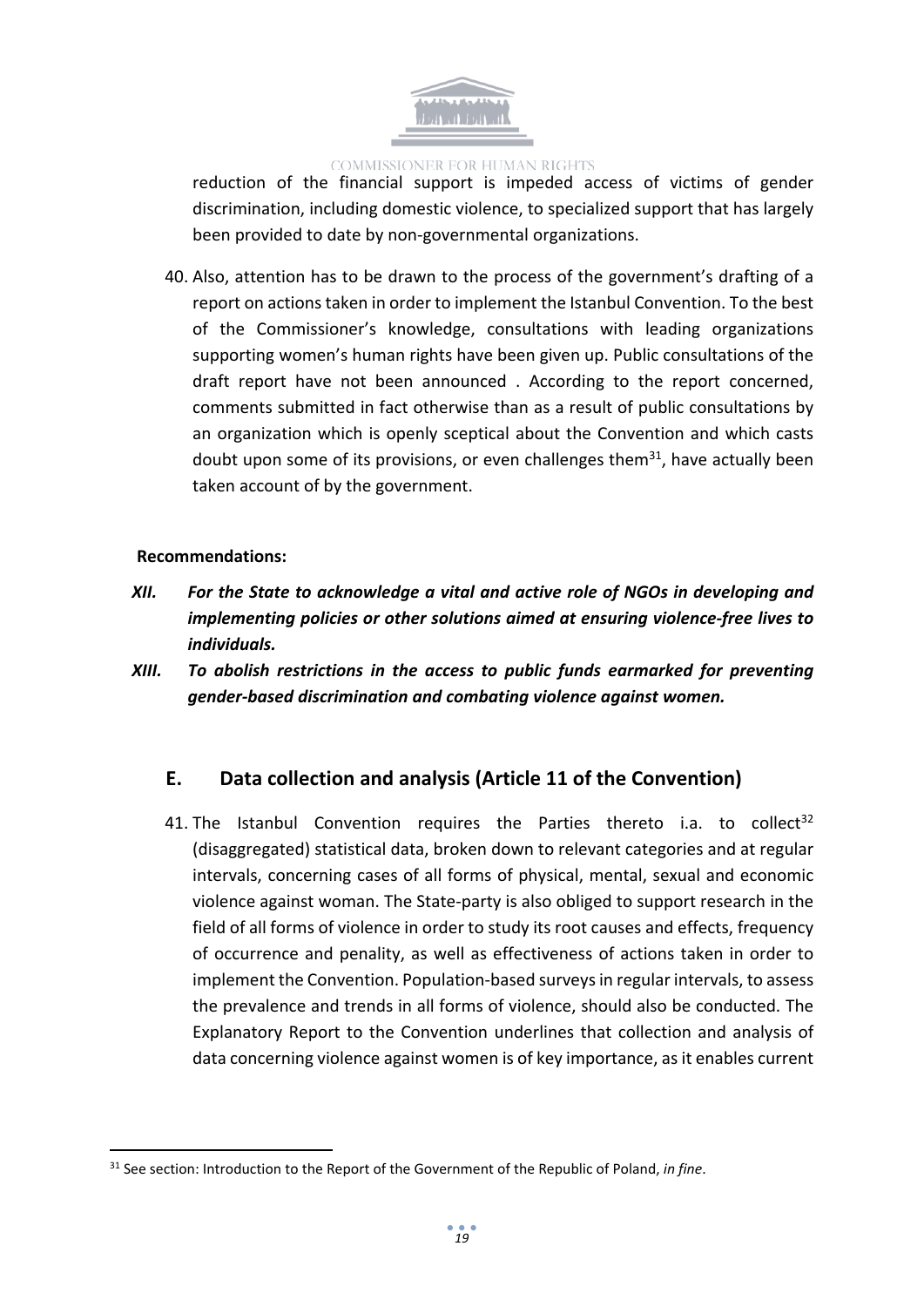

improvement of the system of support of those harmed and it enables monitoring the dynamics and prevalence of violence against women<sup>33</sup>.

- 42. **Solutions in the scope of data collection and analysis, which are currently functioning in Poland, are greatly insufficient.** Methods of data collection do not take account of specific features of domestic violence phenomenon, as they are based on the assumption that violence – as a gender-neutral phenomenon – affects females and males on equal basis, which is contrary to the fundamental principles of the Convention.
- 43. The evaluation of experts from the European Institute of Gender Equality (EIGE)<sup>34</sup> points to the fact that a relation between a victim and a perpetrator in case of intimate partner violence is not recorded in statistics as one of the mandatory variables at all stages of criminal procedure. Moreover, the systems of collecting data on violence by law enforcement bodies and the justice system are incompatible and make it impossible to make necessary data compilations. As a result, Polish law enforcement and judicial bodies are able to fully achieve only one of the thirteen indicators of effective statistical data collection concerning violence against women in case of intimate partner violence.
- 44. As a consequence, it is impossible to assess an annual number of i.a. womenvictims of violence in case of intimate partner violence, a general number of women-victims of particular types of violence in case of intimate partner violence (i.e. physical, mental, sexual, economic violence) committed by men; reported cases of violence committed by man towards women in case of intimate partner violence or the percentage of male perpetrators of violence. Those statistics do not enable to assess the number of homicides, in which a woman was a victim and her partner/husband was the perpetrator<sup>35</sup>.
- 45. Major shortcomings have also been revealed in the area of data collection by judicial bodies, in particular there is no statistics on the number of the submitted motions for isolation of female victims of violence from male perpetrators (in case of intimate partner violence) or the number of motions admitted (i.e. a court order for a perpetrator to vacate the residence, a restraining order); a number of males charged with violence inflicted on their female partners and convicted for that offence.

<sup>33</sup> See: *Explanatory Report…,* op.cit., pp. 74-77.

<sup>&</sup>lt;sup>34</sup> EIGE, Data collection on intimate partner violence by the police and justice sectors: Poland, published July 2018,[https://eige.europa.eu/publications/data-collection-intimate-partner-violence-police-and-justice-sectors](https://eige.europa.eu/publications/data-collection-intimate-partner-violence-police-and-justice-sectors-poland)[poland](https://eige.europa.eu/publications/data-collection-intimate-partner-violence-police-and-justice-sectors-poland)

<sup>35</sup> EIGE Report uses the term *feminicide*, which does not exist in the Polish legal system (kobietobójstwo).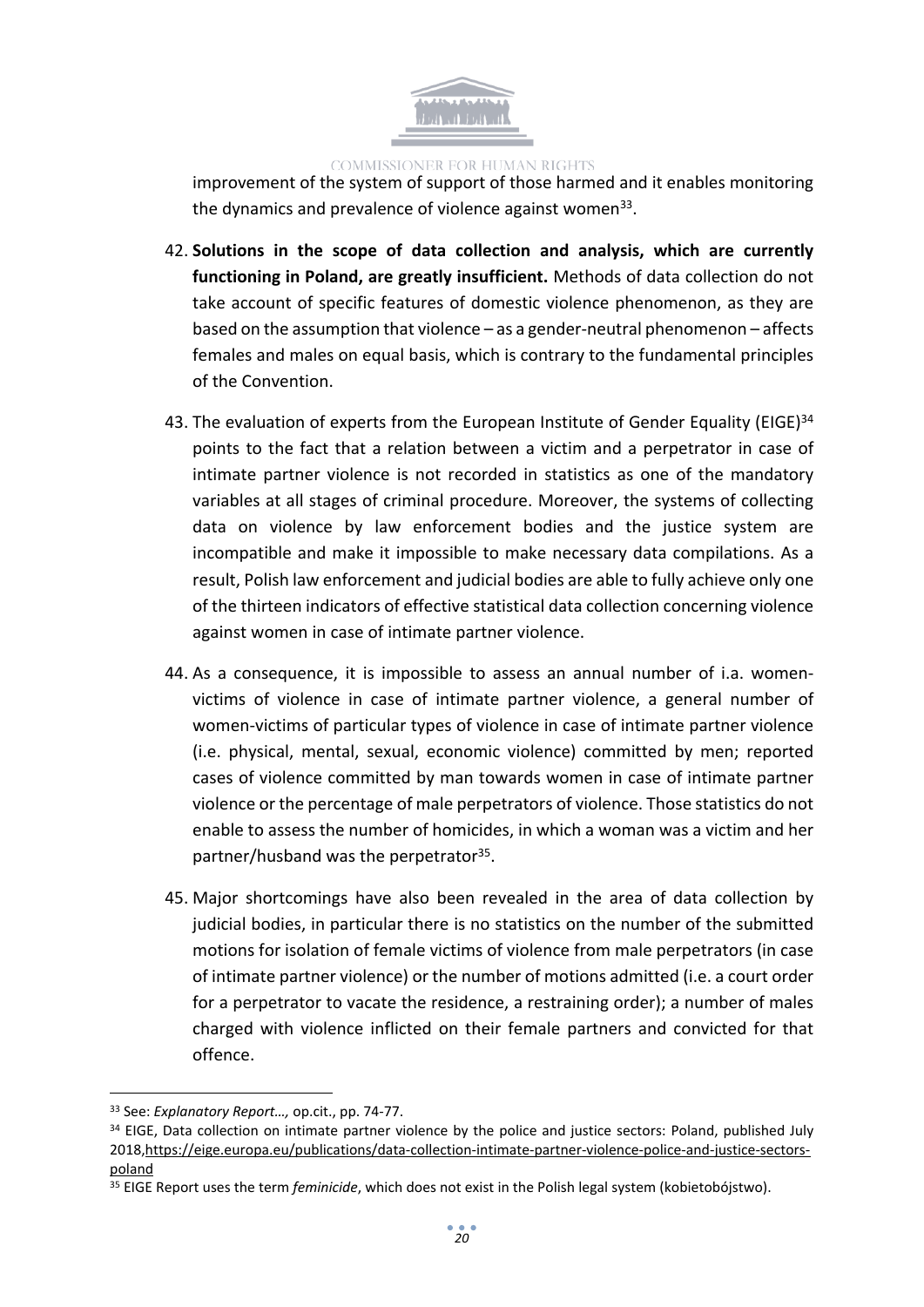

- 46. While supporting the results of EIGE evaluation, the Commissioner addressed the Ministry of Family, Labour and Social Policy<sup>36</sup> and the Government Plenipotentiary for Equal Treatment<sup>37</sup> pointing to the need to adjust the current measures to the standards resulting from the Istanbul Convention. In response the Ministry admitted to have noticed the need for changes and informed that it has been conducting analysis in this respect<sup>38</sup>.
- 47. The Government Plenipotentiary for Equal Treatment indicated that, according to the information obtained in 2017, Central Statistical Office does not conduct its own research on domestic violence and violence against women, and data on this subject is acquired from external information systems, i.e. from the police and from the Ministry of Home Affairs. Harvesting data on violence is hindered because of system shortcomings, i.e. divergent definitions of certain offences, which makes it impossible for data from various institutions to be identical. The Plenipotentiary declared that since 2017 that issue had been within the area of his interest, and he was going to organize an inter-ministerial meeting dedicated to the subject, which, however, has hitherto not taken place<sup>39</sup>.

### **Recommendations:**

# *XIV. To implement EIGE recommendations in the scope of effective collection of statistical data on intimate partner violence against women.*

### <span id="page-20-0"></span>**F. Research on domestic violence (Article 11 of the Convention)**

48. The government refers to the results of a survey conducted in 2014 by the EU Agency for Fundamental Rights and highlights that Poland belongs to a group of countries featuring the lowest percentage of women above 15 years of age who experienced physical and/or sexual violence from their current or former partner or another person (19% for Poland against 33% of the EU average). In respect of the above the Commissioner wishes to point to a reservation made by the authors of the survey report, that in case of certain Member States, i.a. Poland and Austria, female respondents tended to reveal only those cases of violence which were serious and as such were reported to the law enforcement bodies. The authors of the report note that Polish and Austrian women rarely tended to call themselves

<sup>&</sup>lt;sup>36</sup> Letter of intervention of the Commissioner for Human Rights to the Ministry of Family, Labour and Social Policy on statistical data concerning intimate partner violence, Ref: III.518.21.2018.

<sup>&</sup>lt;sup>37</sup> Letter of intervention of the Commissioner for Human Rights to Government Plenipotentiary for Equal Treatment on EIGE recommendations; Ref.: XI.518.19.2019.

<sup>&</sup>lt;sup>38</sup> Response of the Ministry of Family, Labour and Social Policy of 27 December 2019, Ref.: DPS.VII.071.4.2018.

<sup>&</sup>lt;sup>39</sup> Response of Government Plenipotentiary for Equal Treatment of 25 April 2019, Ref.: DOB.WRT.452I.3.2.2019.MD.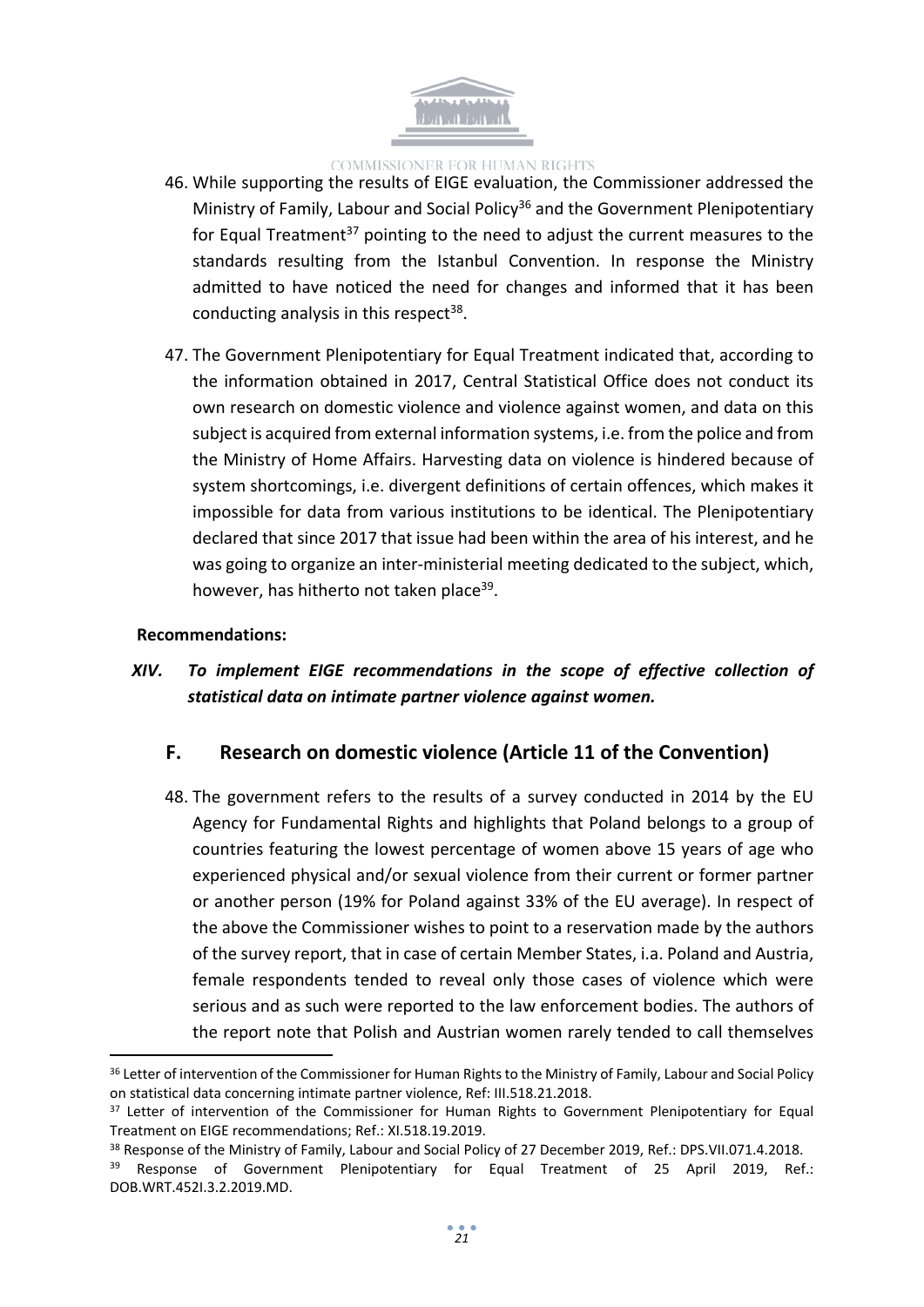

victims of violence, but it is further noted that in more than 60% of cases, an instance of domestic violence resulted in injuries<sup>40</sup>. This is a significant comment of the authors of the report, which must be taken account for while analysing the survey results.

- 49. In reference of the information included in the government's report, the Commissioner notes that **the list of surveys conducted does not take account of the results of the most recent "Nationwide Diagnosis of Domestic Violence" commissioned by the Ministry of Family, Labour and Social Policy and carried out in August 2019**, which is a continuation and complementation of the hitherto action to investigate the phenomenon of domestic violence. The survey covered the whole area of Poland and thus was representative. It was complemented by indepth interviews with experts working in the field of domestic violence prevention. **The Commissioner notices with regret that the survey results have not been posted on the website of the Ministry of Family, Labour and Social Policy.**
- 50. In an attempt to complement information presented by the government, the Commissioner decided to quote the main conclusions of the governmental report 41 . The Commissioner draws attention to one conclusion, according to which, in the opinion of respondents, domestic violence is a relatively frequent phenomenon – according to 9% of the Poles it occurs in almost every household, and according to 25 % of Poles, it occurs in a great majority of households, i.e. in more than half of them. According to 8% of respondents, [domestic] violence is a very rare or nonexisting (2%) phenomenon. When asked about the experience of violence in their childhood – every third respondent admits that they experienced physical or emotional abuse. Almost every fourth respondent witnessed emotional abuse in their childhood; almost the same percentage (23%) of respondents were victims of violence at their own homes.
- 51. As much as 57% of Poles surveyed experienced some kind of violence in their lives (recently or in the past). More than one instance of violence was experienced by 47% of Poles. The survey points, however, to the fact that those who experienced domestic violence usually (in most cases) do not look for any help whatsoever. If they finally decide to seek support – most of them are victims of physical, emotional and economic abuse (from 31 % to 24%), less often they are victims of sexual abuse (11%).

<sup>&</sup>lt;sup>40</sup> FRA, Violence against women: an<code>EU-wide survey Main results, 300</code> [https://fra.europa.eu/sites/default/files/fra\\_uploads/fra-2014-vaw-survey-main-results-apr14\\_en.pdf](https://fra.europa.eu/sites/default/files/fra_uploads/fra-2014-vaw-survey-main-results-apr14_en.pdf) p. 63 <sup>41</sup> Report made available upon the Commissioner's request of 30 December 2019, Ref.: XI.518.1.2019.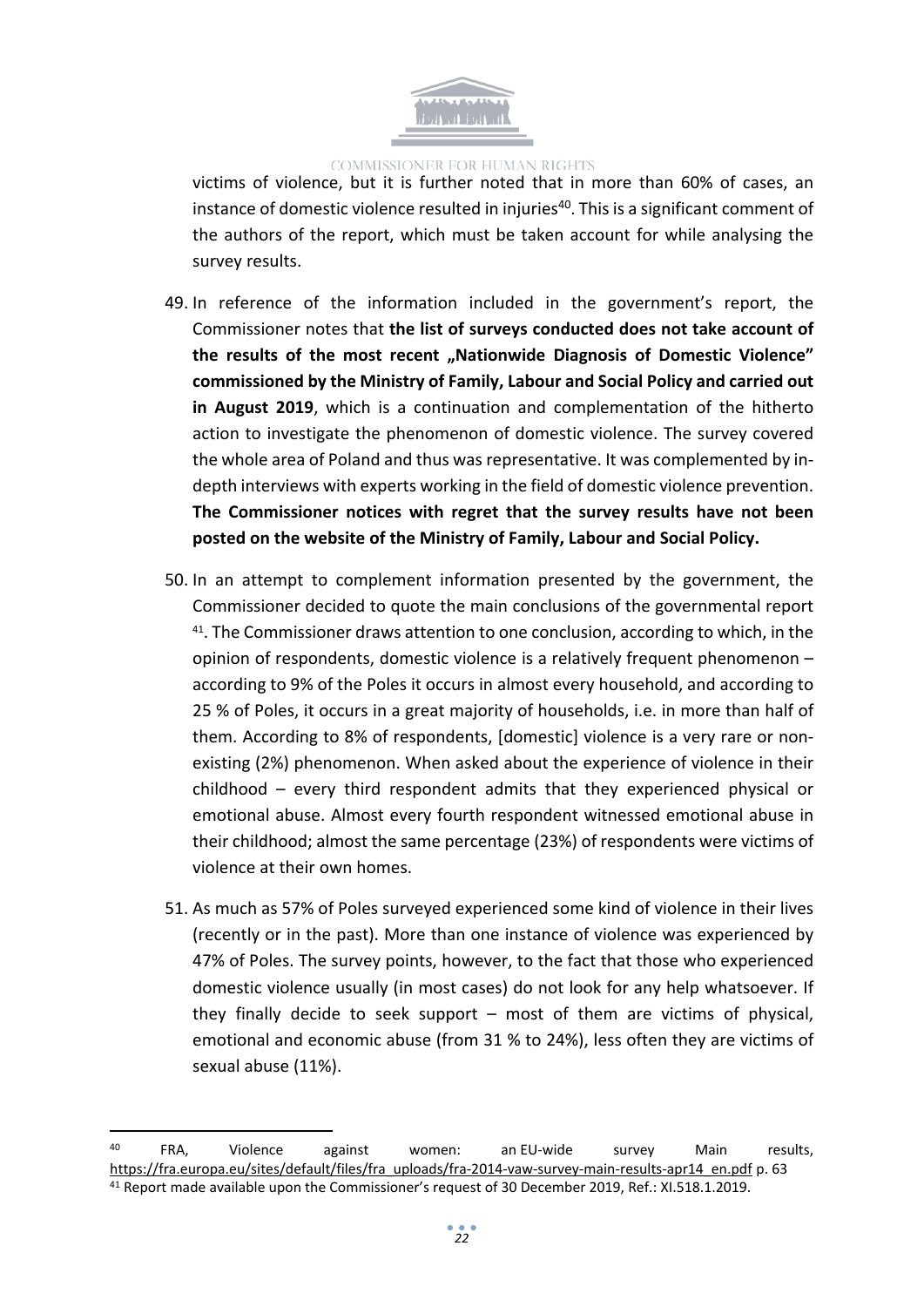

- 52. As much as 30% of the respondents admit they have ever been perpetrators of domestic violence – in case of 9% it happened only once, 17% inflicted violence several times and 3% are multiple perpetrators (this accounts for 9 million people). The most frequent types of violence used included emotional (24%) and physical (11%) abuse. In-depth interviews indicate that perpetrators feature common attitudes: a desire for power and control, a feeling of impunity and refusal to admit their guilt.
- 53. At a declarative level, a vast majority of Poles are able to identify a type of behaviour which points to the occurrence of violence. The problem is, however, that 10% of Poles perceive various types of violent behaviour as normal (this accounts for 3 million people). In particular this is common in case of manifestations of economic violence – according to 14% of respondents, "controlling [women's] access to money and controlling all the expenses are manifestations of partner's thriftiness". In case of sexual abuse it is quite concerning that 10 % of respondents (13 % of males and 7% of females) agree that ", when it comes to sex, a wife should always agree to what her husband wants", and 9% of the respondents – including 11% males and 6% females – admit that "rape does not happen in marriage". Attention is drawn to the fact that as much as 40% of Poles agree with the statement that "victims of domestic violence accept their fate".
- 54. The Commissioner is concerned about the survey results, according to which, in the opinion of the majority of Poles, **the legal regulations provide insufficient protection to victims of domestic violence** – this is the opinion of **72% of respondents**. Moreover, **79%** of respondents **are convinced that many families do not receive the necessary support** (from institutions, but also from relatives, neighbours or friends). At the same time, according to a widely prevalent opinion, violence is a private matter of a family – this is manifested by a huge percentage (18%) of respondents admitting that they have not taken any action to help a victim of violence because they did not feel like interfering with somebody else's business or they did not want to interfere<sup>42</sup>. In the Commissioner's opinion the above mentioned data show that the prevalence of violence in Poland is underestimated and social awareness of the Polish citizens in this respect is insufficient.

### *Recommendation:*

<sup>42</sup> Report entitled Ogólnopolska diagnoza zjawiska przemocy w rodzinie [Nationwide diagnosis of domestic violence phenomenon] compiled by Kantar Polska for the Ministry of Family, Labour and Social Policy, October 2019, pp. 16-31,41-43.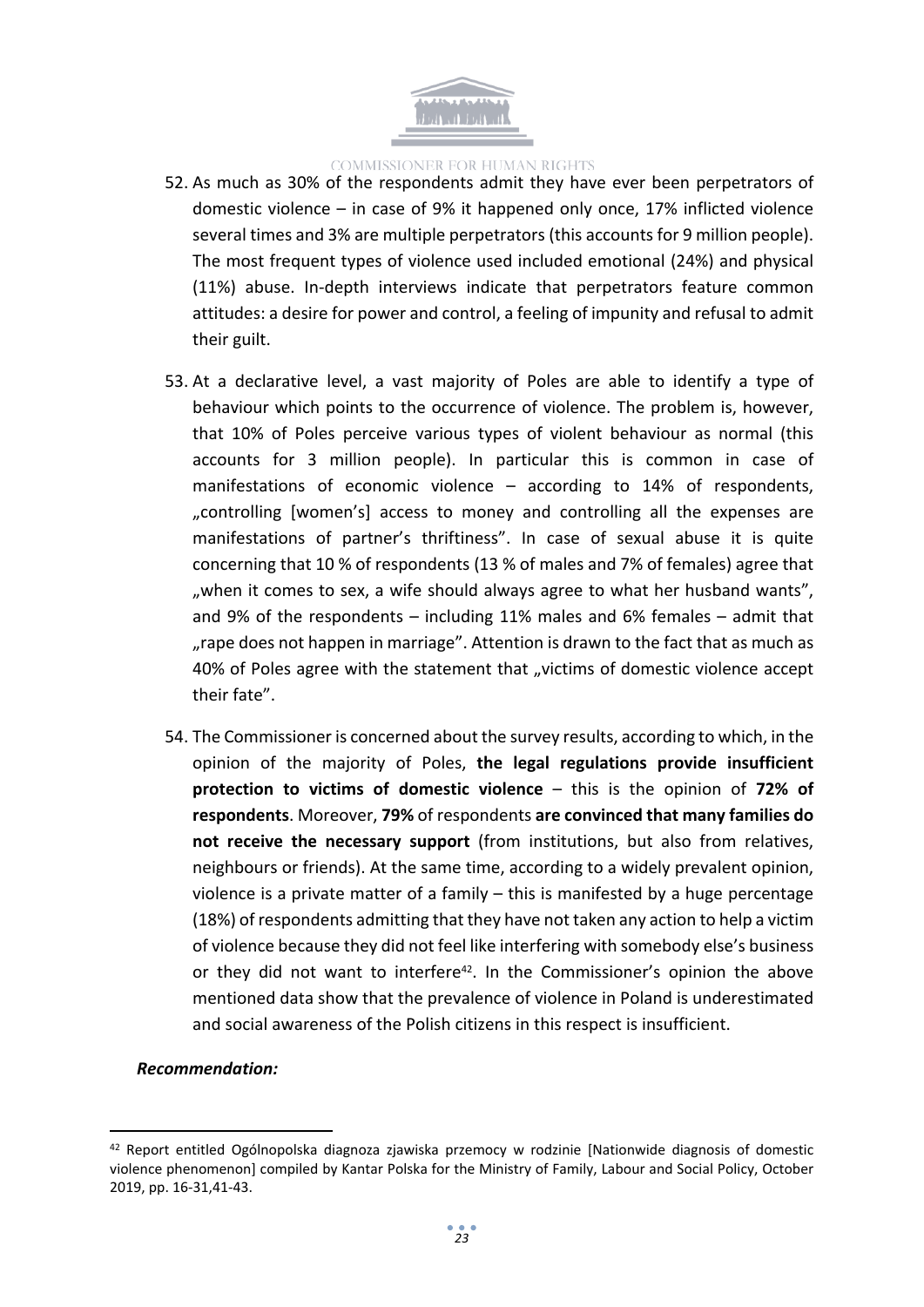

*XV. To publicize state-funded surveys on domestic violence and violence against women as much as possible.*

# <span id="page-23-0"></span>**Chapter III – Prevention**

# <span id="page-23-1"></span>**A. Awareness-raising (Articles 12 and 13 of the Convention)**

- 55. The Commissioner welcomesinformation aboutsocial campaigns conducted by i.a. the Ministry of Justice, the Ministry of Internal Affairs and Administration, Government Plenipotentiary for Equal Treatment, Polish Agency for Enterprise Development as well aslocal government units. The Commissioner approves of the fact that actions which raise awareness of violence are targeted at various social groups and representatives of various walks of life.
- 56. According to the Commissioner, campaigns targeted at uniformed service representatives are particularly important. The Commissioner wishes to point out that the existence of civil institutions, NGOs or schemes (e.g. "Blue Form" Scheme) which aim at helping victims of violence does not release from the obligation of combatting of violence against women and domestic violence among uniform service officers themselves.
- 57. The Commissioner's analysis results in a conclusion that inappropriate atmosphere within the service, a need to function in a hierarchical structure or reduced possibilities to question orders/assignments may – if accompanied by a lack of training on stress handling – trigger undesirable behaviour which can be manifested by e.g. being violent towards family members. In addition, the nature of service (of e.g. a policeman), knowledge of how to manoeuvre in the existing system of support to victims, knowledge of procedures and of those responsible for implementation thereof, may create difficulties for a given formation to identify officers of uniformed services who perpetrate domestic violence at their homes.
- 58. The Commissioner is concerned that the **majority of uniformed services do not have any anti-violence policy in place. It could be followed as a part of institutional culture by all the employees, who should be trained appropriately by their HR Department representatives. Each member of uniformed services should realize that perpetrating domestic violence is against the interest of the service they represent/armed forces, etc.** Perpetrating domestic violence when off duty should be deemed violation of professional code of ethics of an officer/soldier and each instance of committing domestic violence should be a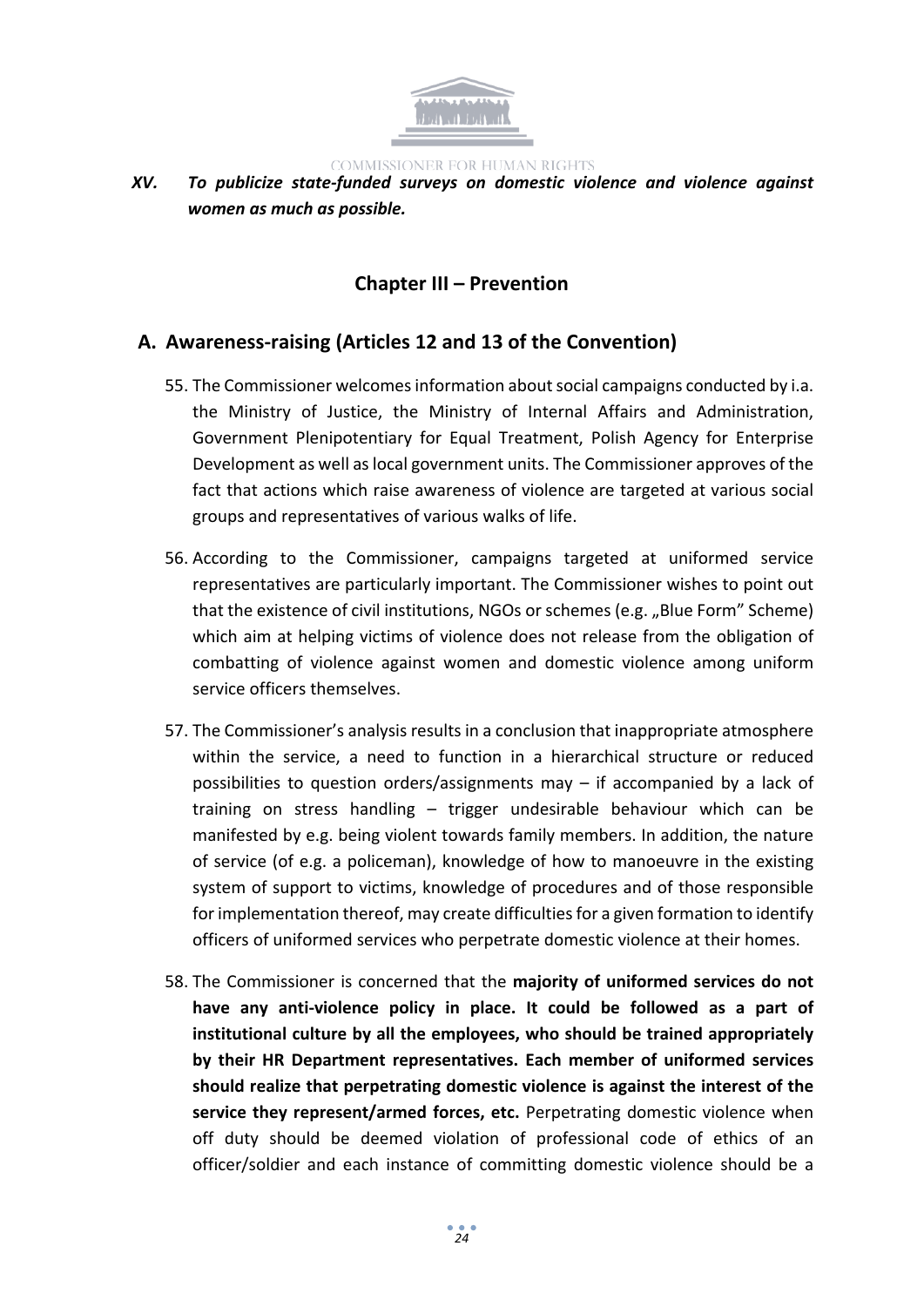

sufficient basis for opening disciplinary procedure against the perpetrator. A refusal to stop abusive and violent behaviour, a refusal to follow the recommendations of an individual corrective plan, or injuring an intimate partner should result in administrative dismissal due to committing an act which is against vital interests of a given uniformed service. Thus, a review has to be done of the existing regulations concerning disciplinary liability of particular formations and necessary modifications should be introduced – in particular if a disciplinary procedure cannot be instituted just because a mere violation of ethics or soldier's dignity and honour are insufficient reasons for starting such a procedure<sup>43</sup>.

59. In addition, the Commissioner recommends conducting standing screening of candidates to work in uniformed services for domestic violence acts committed by them (e.g. in classified databases), imposing an obligation on each and every soldier and officer to notify their superiors of criminal procedure or tax evasion procedure instituted or closed against them and of each and every conviction. The problem of domestic violence perpetrated by soldiers/officers should be included into the existing disciplinary databases and registers of complaints. Data collected in this way should be verified from time to time against the currently applicable assumptions of human resources management and training policies.

#### *Recommendations:*

- *XVI. To intensify educational actions aimed at raising social awareness of violence against woman and domestic violence, in particular in the scope of types of violence and manifestations thereof.*
- *XVII. To eliminate all the procedural constraints which make it impossible to open disciplinary proceedings against an officer/soldier for perpetrating domestic violence.*
- *XVIII. To develop comprehensive policies of zero tolerance to perpetrating violence off duty. Such policies to be developed by Heads of the uniformed services should include an establishment of a point of contact for domestic violence victims from the families of officers/soldiers, a support scheme for victims as well as individual corrective plan for an officer/soldier who perpetrates violence – the implementation of which should be monitored by his superior.*

# <span id="page-24-0"></span>**B. Education (Article 14 of the Convention)**

60. Over the past few years, the Commissioner has repeatedly notified the Ministry of National Education and the Prime Minister about the necessity of conducting anti-

<sup>43</sup> See: Article 17.4 of Military Discipline Act, Journal of Laws of 2019, item 1508, consolidated version.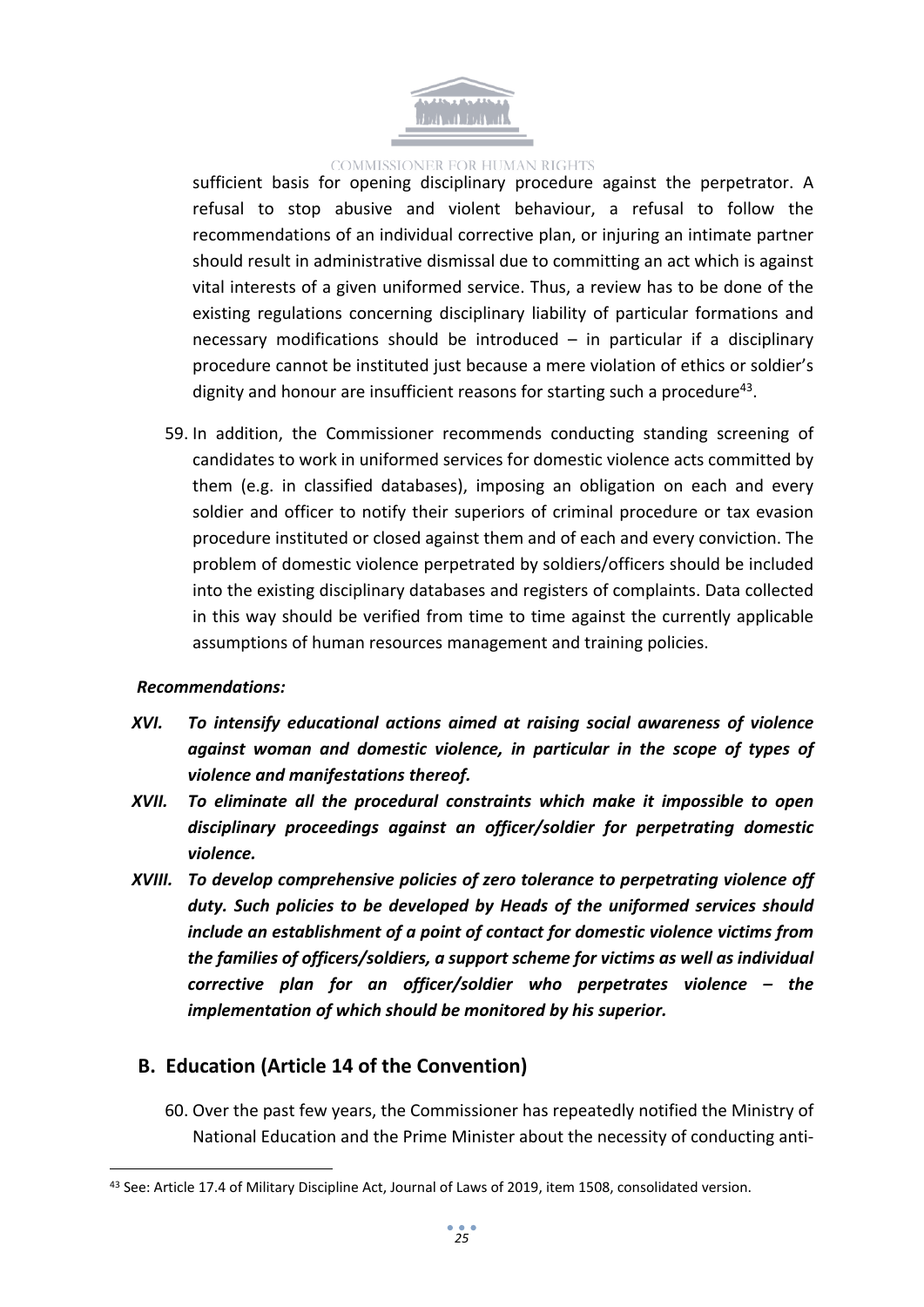

discrimination education in schools in order to promote the ideas of human rights, equal treatment, democracy and state ruled by law. The current curriculum does not include content directly referring to equal treatment of women and men as well as counteracting discrimination, nor does it prepare children and teenagers to function in a multicultural society.

- 61. The preschool curriculum has almost no content referring to human rights, antidiscrimination education or multicultural education. At the primary school level, pursuant to the Regulation of the Minister of National Education of 14 February 2017<sup>44</sup>, this type of content may be conveyed during geography class or ethics class (the latter is not obligatory and frequently not offered in Polish schools). Much the same problem affects post-primary education – the latest regulation issued by the Minister of National Education on 30 January 2018<sup>45</sup> largely ignored the Commissioner's critical remarks formulated in recent years. The core curriculum does not include anti-discrimination education as a separate subject. Content concerning discrimination is conveyed during the teaching of other subjects, often in a fragmentary manner devoid of essential context. For instance, the topic of discrimination to the secondary school students may be presented during history class (e.g. when discussing the Third Reich and the Holocaust), also during physical education classes. The problems of racial discrimination and xenophobia may be taught only to secondary school students with extended geography curriculum.
- 62. Topics left outside the core curriculum include gender equality, combating harmful gender stereotypes, and discrimination based on sexual orientation or sexual identity, religion or faith. In practice, these topics have been taught only in interested schools thanks to cooperation with NGOs engaged in the defense of human rights, after obtaining the consent of the school's headmaster and the parents' council. In recent years, however, such cooperation has met with decidedly negative reactions from the Ministry of National Education and the education departments subordinate to it. The NGOs have also found that obtaining permission to conduct such classes is much harder now than it was in previous years.
- 63. The Commissioner points out that increasing efforts in the area of antidiscrimination education and preventing gender-based stereotypes have been recommended to Poland for years by international human rights protection bodies,

<sup>44</sup> Journal of Laws of 2017 item 356.

<sup>45</sup> Journal of Laws of 2018 item 467.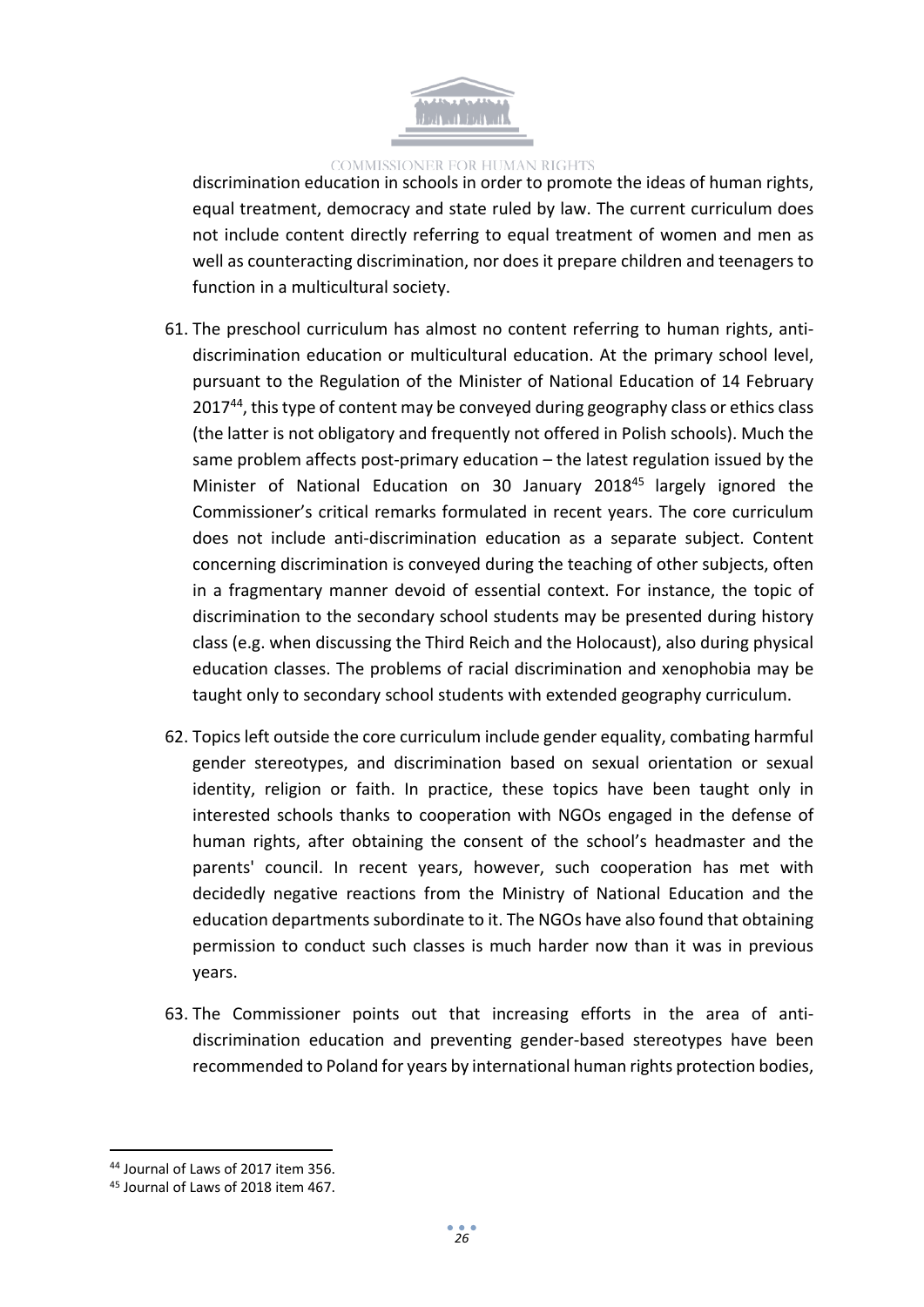

i.a. the Committee on the Elimination of Discrimination against Women<sup>46</sup>, Commissioner for Human Rights of the Council of Europe<sup>47</sup>, Human Rights Committee<sup>48</sup>, European Commission against Racism and Intolerance<sup>49</sup>. The recommendations have not yet been followed.

### *Recommendations:*

- *XIX. To extend the current basic curriculum to include education in the field of preventing violence against women and domestic violence in the form of antidiscrimination education classes.*
- *XX. To ensure that a school book is admitted for use based on a criterion of compliance of the book contents with the principle of equal treatment, including equal treatment of all genders.*

# <span id="page-26-0"></span>**C. Media (Article 17 of the Convention)**

- 64. 64. Individual complaints addressed to the Commissioner regularly highlight a problem of discriminatory contents of TV commercials. The complainants point to women frequently being objectified. These are cases of treating women as a sex object (e.g. advertisements of sexual enhancers), assigning them with an unequivocally stereotypical social role (e.g. advertisements of household equipment or groceries), or with a task to promote a distorted sense of health and beauty (e.g. advertisements of cosmetics and clothes). While seeking to achieve marketing objectives, advertisers make use of different means of expression which, the Commissioner admits with regret, handle the issue of violence against women and domestic violence in a simplified way, which often strips victims of violence of their dignity.
- 65. In this context the Commissioner points out a major problem, namely lack of effective legislative measures to eliminate such contents from public domain, including TV and the Internet. Having regard to his limited possibility of action towards private entrepreneurs, the Commissioner has repeatedly indicated the need for action to be taken by appropriate bodies, i.a. the President of National

<sup>46</sup> Committee on the Elimination of Discrimination against Women, Concluding observations on the combined seventh and eighth periodic reports of Poland, 14 November 2014.

<sup>&</sup>lt;sup>47</sup> Report by Nils Muižnieks Commissioner for Human Rights of the Council of Europe following his visit to Poland from 9 to 12 February 2016, point 135.

<sup>&</sup>lt;sup>48</sup> Human Rights Committee, Concluding observations on the seventh periodic report of Poland, point 16 f i 22 c, 23 November 2016.

<sup>49</sup> ECRI Report on Poland (fifth monitoring cycle), point 101, adopted on 20 March 2015, published on 9 June 2015.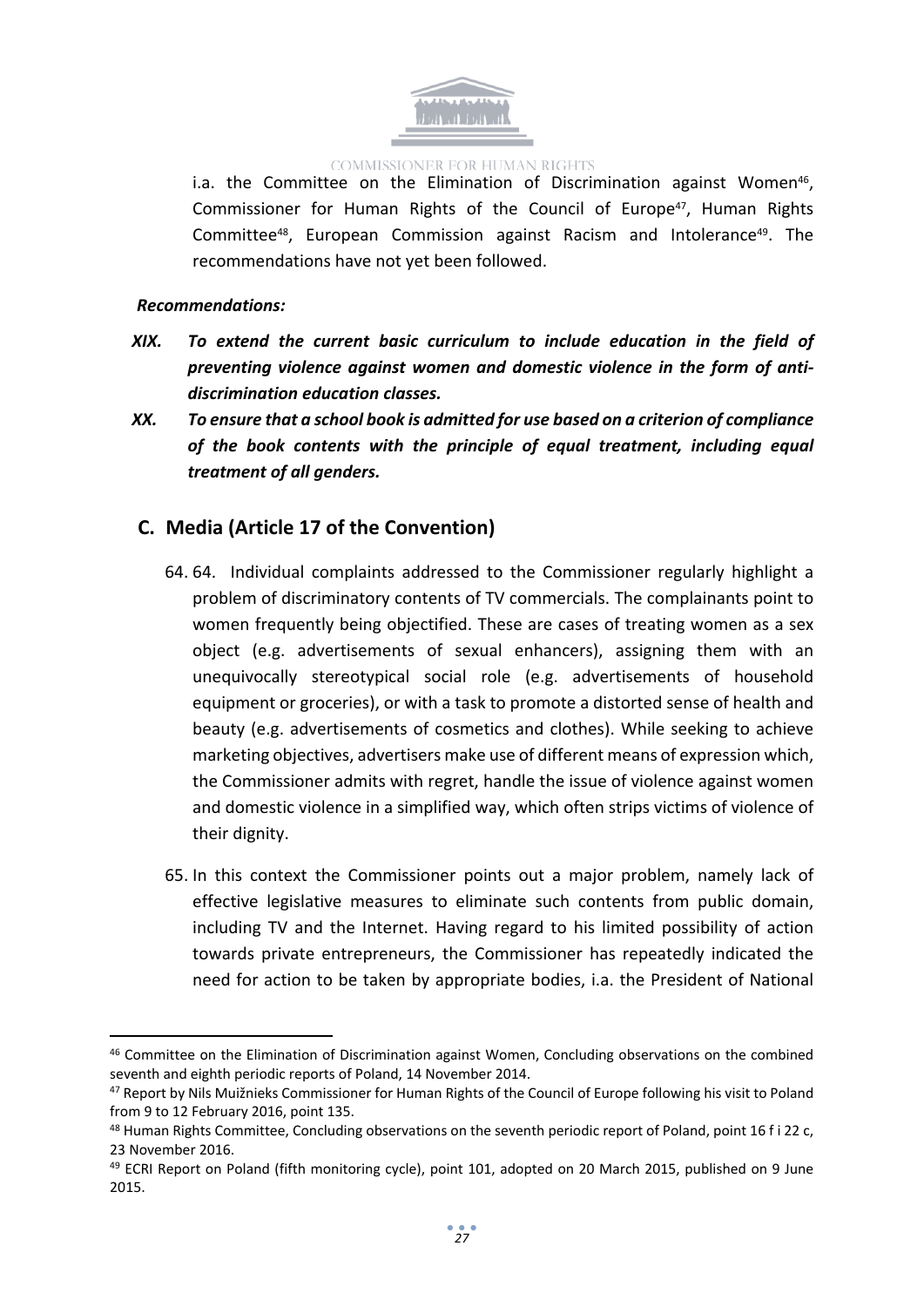

Council for Radio and TV in respect of TV commercials<sup>50</sup>. Looking at extremely low number of proceedings conducted by the National Council for Radio and TV (merely 2 casesin 2018) it is difficult to admit that its actionsrepresent a systemic response to the problem of broadcasting contents which discriminate women and which create tolerance for violence.

- 66. The Commissioner has also addressed the President of the Office for Competition and Consumer Protection<sup>51</sup> pointing out that advertisements which strip women of their dignity may, based on the Competition and Consumer Protection Act<sup>52</sup>, constitute a forbidden practice which infringes collective consumer interest. In his response, the President of the Office for Competition and Consumer Protection did not share the Commissioner's view and refused to initiate any action to this end.
- 67. The Commissioner underlines that, based on the currently applicable legislation, there is only a limited possibility to forbid entrepreneurs to broadcast sexist contents, as the provisions of the Act of 3 December 2010 implementing certain provisions of the European Union concerning equal treatment does not apply (due to exclusion provided for in Article 5(2)). Neither do the sexist communications concerning women as a social group fall under the Civil Code Act of 23 April 1964<sup>53</sup> in the scope of violation of personal rights.
- 68. Certain possibility for action is enabled by Unfair Competition Act of 16 April 1993<sup>54</sup>, which provides for a financial liability of an entrepreneur for committing an act of unfair competition, including for promoting advertisements which are contrary to the applicable legislation, morality, or which destroy human dignity. One has to point out, however, that such a suit may be filed only by an entrepreneur whose interests have been threatened or violated or by a nationwide or regional organization whose mission is to protect the interests of entrepreneurs<sup>55</sup>.

### *Recommendations:*

*XXI. To develop effective mechanisms to combat sexist contents, contents which promote gender-based violence and which reinforce the belief in inferiority of women.*

<sup>50</sup> Letter of intervention of the Commissioner for Human Rights of 16 January 2012, Ref.: RPO - 628976 - I/09.

<sup>51</sup> Letter of intervention of the Commissioner for Human Rights of 9 April 2014, Ref.: I.505.17.2014.

<sup>&</sup>lt;sup>52</sup> See: Article 24.2 of Competition and Consumer Protection Act of 16 February 2007, Journal of Laws of 2019, item 369, as amended.

<sup>53</sup> Journal of Laws of 2019, item 1145, consolidated version.

<sup>54</sup> Journal of Laws of 2019, item 1010, consolidated version.

<sup>55</sup> Pursuant to Article 18.1 and Article 19.1(2) of Unfair Competition Act.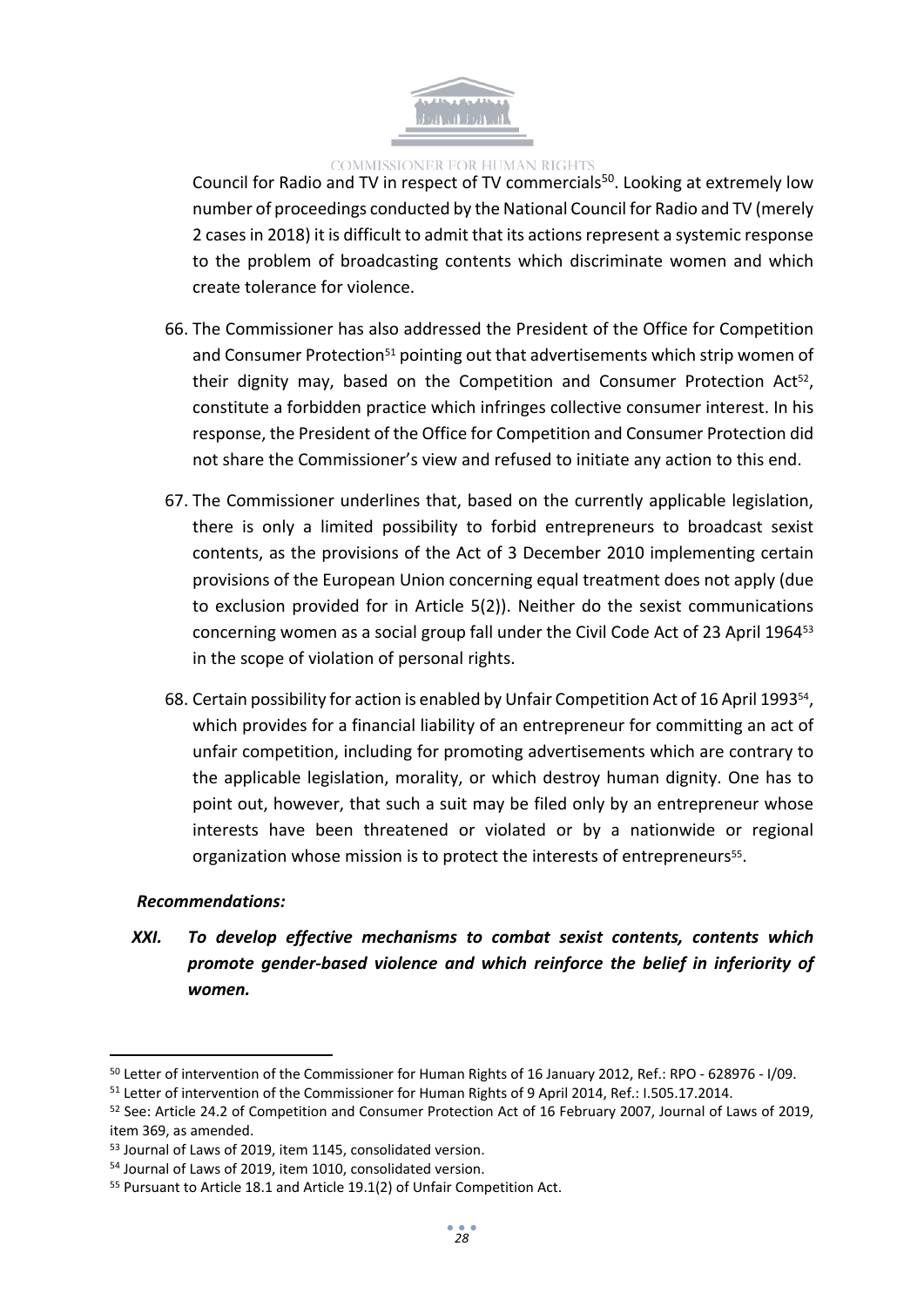

*XXII. To amend the Act implementing certain provisions of the European Union in the scope of equal treatment and to extend a possibility to file a suit for violation of equal treatment principle in all social domains, including in media.*

# <span id="page-28-0"></span>**Chapter IV – Protection and support**

# <span id="page-28-1"></span>**A. Access to information about support system (Article 13 of the Convention)**

- 69. In reference to the communication about access to information about institutions which provide support to victims of violence, the Commissioner points to certain shortcomings which occurred as a result of SARS-CoV-2 pandemic.
- 70. In March 2020, the Commissioner drew attention of the Minister of Family, Labour and Social Policy to a real risk of a significant increase in the number of domestic violence cases during the pandemic as a result of quarantine measures introduced by the Polish government<sup>56</sup>. Considering that the need to contain SARS-CoV-2 escalation changed the hitherto procedures of work of central and local government institutions, including also agencies providing support to victims of domestic violence, the Commissioner appealed for compiling a precise list of support measures for victims of domestic violence to be available nationwide. He also recommended updating of databases posted on the Ministry's website to include current information such as e.g. whether a given shelter is open, whether a given centre keeps providing psychological, social, vocational and family counselling by means of remote communication devices. Moreover, the Commissioner called for the interdisciplinary teams and task forces to operate by means of remote communication and to monitor the situation of families affected by domestic violence, suspected of domestic violence or in respect of which the "Blue Form" procedure has been completed. The Commissioner appealed to the Minister for issuing relevant instructions and guidelines to all the units on how to support victims in the time of pandemic.
- 71. The Ministry responded after five weeks<sup>57</sup>. The Commissioner's recommendations have been taken account of only partially – the Ministry recommended for task forces to work from home, and appointed one representative of each task force to monitor the situation in a family in which domestic violence has occurred.

<sup>&</sup>lt;sup>56</sup> Letter of Intervention of 30 March 2020 to the Minister of Family concerning individuals subjected to domestic violence, Ref.: XI.518.13.2020.

<sup>57</sup> Response of the Ministry of Family, Labour and Social Policy of 5 May 2020, Ref.: DPS-VII.5130.40.2020.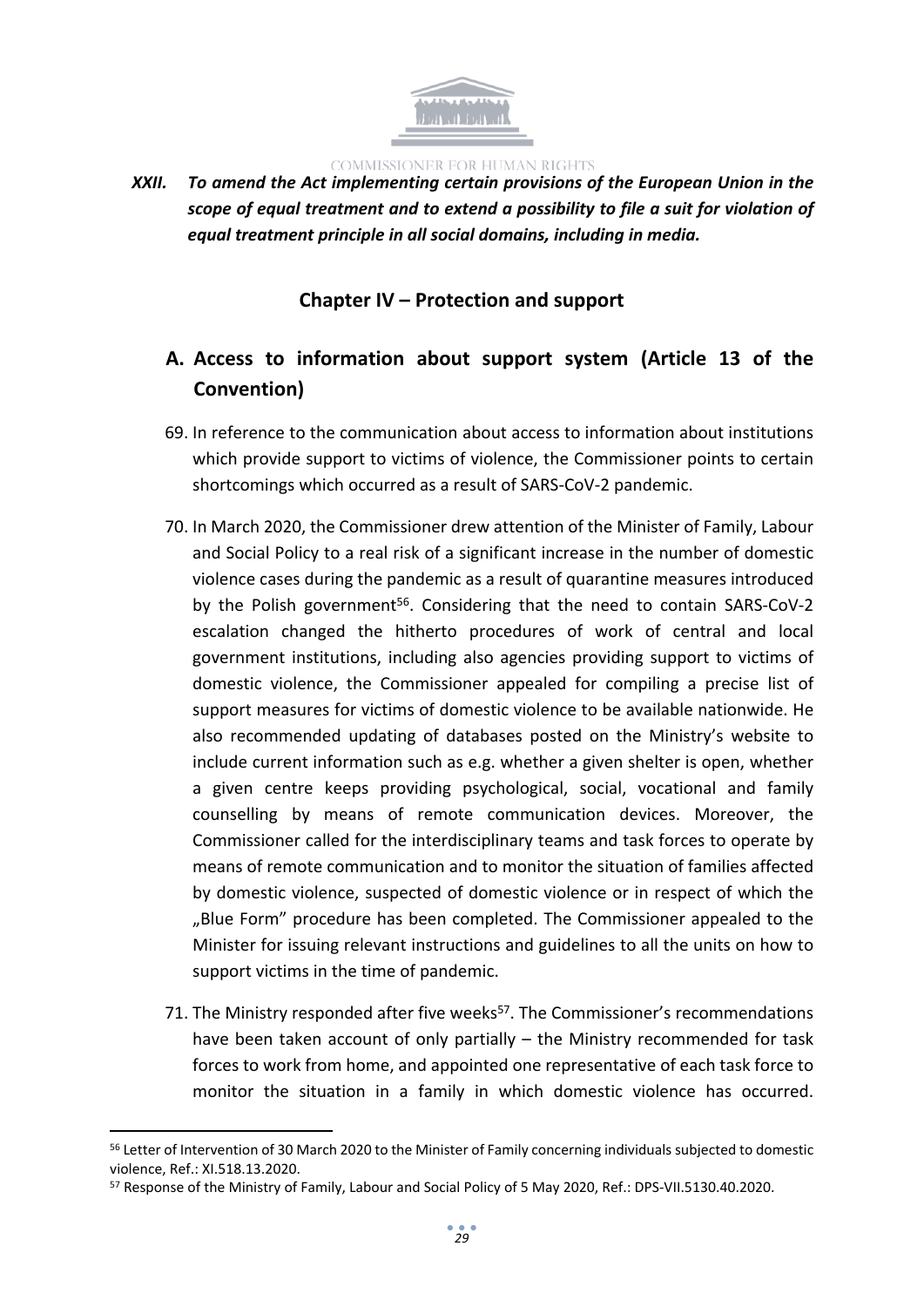

**Ministry's instructions which concentrate on the implementation of a strict sanitary regime rather than on creating environment to facilitate continuing support to victims** raised the Commissioner's doubts. The needs of the people experiencing domestic violence have been ignored, which is manifested i.a. by the fact that the **Ministry ordered shelter providing institutions to suspend all the forms of support provided on appointment and to reduce the number of on-site workers to the minimum. In respect of the recommendation concerning the list of services available the Ministry limited itself to forwarding the Commissioner's request to provincial administration offices. The Ministry's website has still not been updated to include current information about possible support, account taken of information about operating procedures during the pandemic.** 

#### **Recommendations:**

*XXIII. To work out adequate forms of operation to ensure support to victims of domestic violence in the period in which hitherto procedures of support have been limited or unavailable due to public health emergency. To publicize updated information about available support, account taken of the procedures of operation during the pandemic.*

# <span id="page-29-0"></span>**C. General support services and legal aid (Articles 20 and 57 of the Convention)**

- 72. The Commissioner welcomed the passing of the Act of 5 August 2015 on free-ofcharge legal counselling services and education in law<sup>58</sup>, which creates the foundations of a system of free legal counselling services for those who cannot afford such services for a fee. Since the entry into force of the Act, the Commissioner has been focusing his attention around monitoring its implementation and around collecting information on possible irregularities which might appear in practice.
- 73. The Commissioner keeps receiving complaints that the system of free legal counselling is not sufficiently effective. The system is evaluated negatively by NGOs, Supreme Audit Office<sup>59</sup> and the Ministry of Justice itself. The subject matter covered by the Act is too narrow – the Act does not provide for a possibility to receive counselling at the stage of court proceedings and it does not provide for a

<sup>58</sup> Journal of Laws of 2015, item 1255, as amended.

<sup>&</sup>lt;sup>59</sup> Information of Supreme Audit Office concerning the results of audit P/17/090 Operation of the system of free legal advice, LOP 430.001.2018, ref.: 4/090/LOP.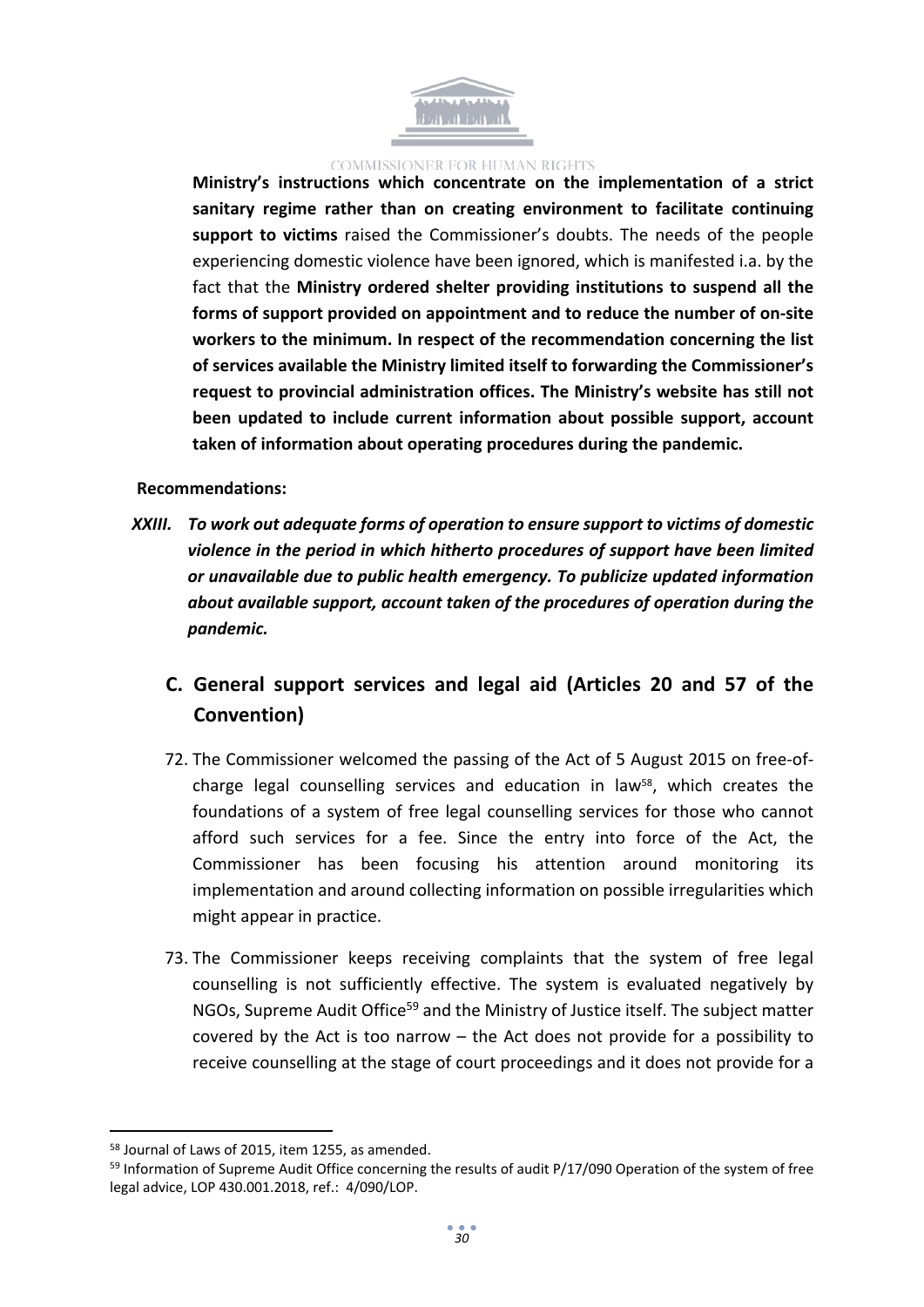

possibility to have letters of process written either in preparatory proceedings or in court or administrative proceedings under way<sup>60</sup>.

74. Regardless of the above, the Commissioner points to a problem of low social awareness concerning an opportunity to use the counselling based on the Act concerned. This might be also one of more important reasons why free legal counselling system enjoys such a low public interest. In a survey commissioned by the Institute of Public Matters the respondents most often indicated lack of awareness that such a possibility exists as the cause of not seeking free legal counselling at places specially organized for this purpose nationwide. Media have also highlighted the argument that the citizens simply do not know about such a support scheme.

### *Recommendations:*

- *XXIV. To amend the Act on free legal counselling services and education in law, to broaden the range of those entitled to receive such support, account taken in particular of victims of domestic violence.*
- *XXV. To conduct actions publicizing a possibility to receive legal counselling for free.*

# <span id="page-30-0"></span>**D. Specialist support services, shelters and support for victims of sexual violence (Articles 22, 23, 25 of the Convention)**

75. The Commissioner points out that the scope of assistance offered to victims of violence is currently defined by Article 3(1) of Domestic Violence Prevention Act. It lists actions taken in respect of victims of violence, starting from counselling (in the area of medicine, psychology, law, social, vocational and family matters), through crisis intervention and assistance, advice on measures protecting against further violence (restraint orders, making the perpetrator vacate the residence), to a medical examination and issuing a certificate of being subjected to violence. Assistance also includes support in providing accommodation to a victim of violence in the form of a separate accommodation or a shelter dedicated to victims of domestic violence. One has to bear in mind, however, that **due to a general nature of Article 3, the list provided in its paragraph 1 is only a declaration of actions to be taken rather than a legal standard.**

<sup>&</sup>lt;sup>60</sup> Letter of intervention of the Commissioner for Human Rights to the President of the Republic of Poland of 6 January 2017, Ref. IV.510.9.2014.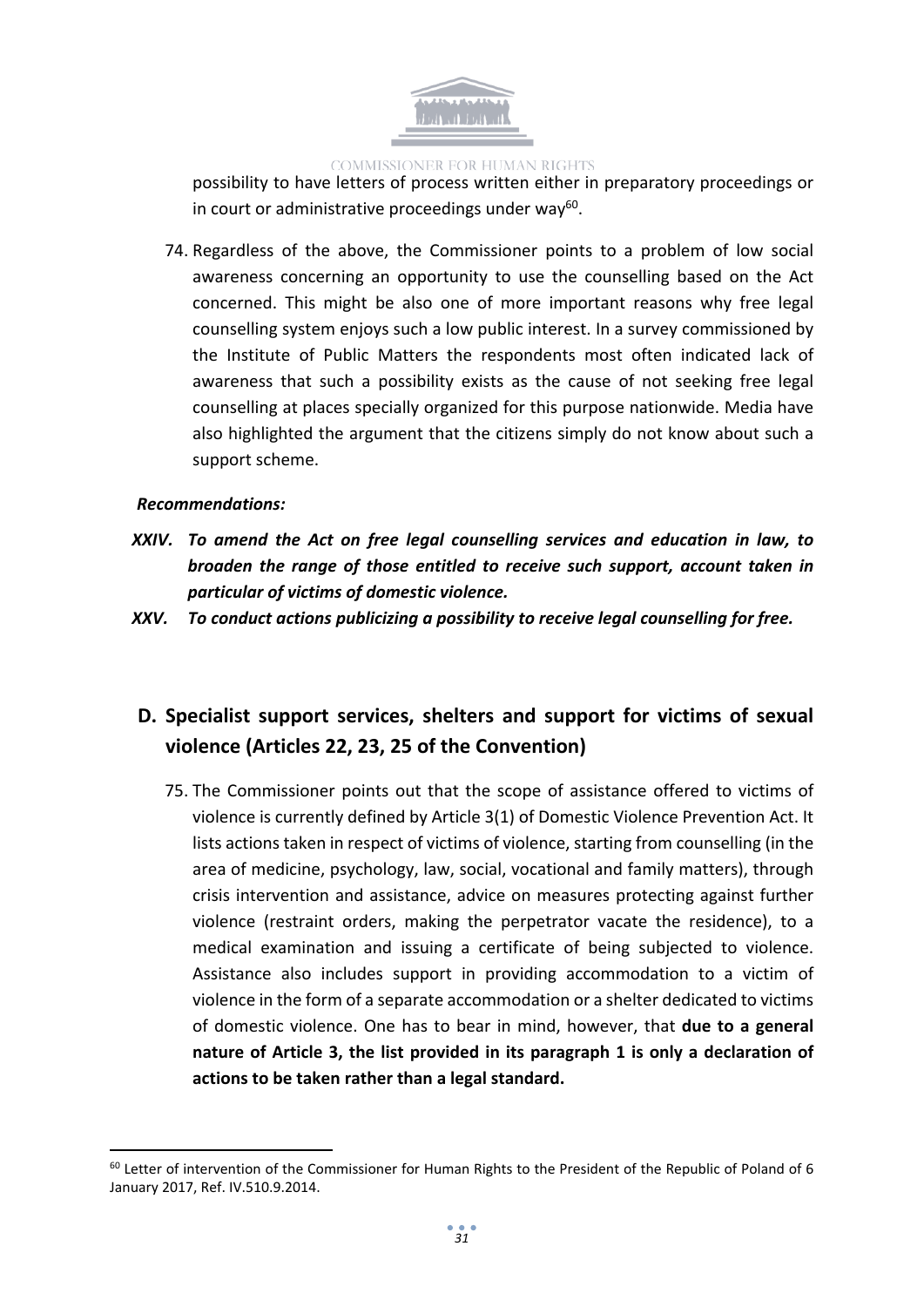

- 76. Specialized centres of support for victims of domestic violence are institutions, the scope of operations of which is focused on assistance in overcoming crisis situation related with domestic violence. Establishing and managing such centres is vested, pursuant to Article 6.4(1) of the Act, with government administration. This is the task of a country authorities which use state funds for the purpose. In the Commissioner's opinion, specialized support centres are one of key elements of the system of assisting victims of violence, which should ensure comprehensive assistance at professional level, which is so important after going through such a traumatic experience.
- 77. Because of that the Commissioner is concerned that the **number of specialized support centresfor victims of domestic violence isinadequate, account taken the prevalence of domestic violence**. The Commissioner points out that in the period 2015-2017 there were 35 specialized support centres in Poland which could accommodate only 591 victims. In 2018 one new centre was opened, and the number of places for victims increased by 15. The average per province is 2-3 specialized support centres, although in some provinces, namely Łódzkie and Lubuskie, there is only one such centre<sup>61</sup>.
- 78. The Commissioner welcomes the fact that in 2018 the number of centres increased to 36, but he is still of the opinion that this number is greatly insufficient considering the scale of the violence phenomenon in Poland, especially in light of the Explanatory Report to the Istanbul Convention<sup>62</sup>. To illustrate the problem, the Commissioner points to the data collected by the National Police Headquarters, according to which the number of individuals suspected to be victims of violence in 2019 amounted to 88,032<sup>63</sup>.
- 79. The Commissioner points out that the problem of insufficient number of support centres was noticed i.a. by Human Rights Commissioner of the Council of Europe in her Report on Human Rights in Poland<sup>64</sup>. A recommendation that Poland increase

<sup>&</sup>lt;sup>61</sup> Information available on the website of the Ministry of Family Labour and Social Policy: <https://www.gov.pl/web/rodzina/baza-kontaktowa-specjalistyczne-osrodki-wsparcia-dla-ofiar-przemocy>

 $62$  Explanatory Report to the Council of Europe Convention on preventing and combating violence against women and domestic violence, Istanbul, 11.V.2011, section 135.

<sup>63</sup> Report on implementing "Blue Form" Scheme in 2019. [http://www.statystyka.policja.pl/st/wybrane](http://www.statystyka.policja.pl/st/wybrane-statystyki/przemoc-w-rodzinie/137709,Sprawozdania-z-realizacji-procedury-quotNiebieskie-Kartyquot.html)[statystyki/przemoc-w-rodzinie/137709,Sprawozdania-z-realizacji-procedury-quotNiebieskie-Kartyquot.html](http://www.statystyka.policja.pl/st/wybrane-statystyki/przemoc-w-rodzinie/137709,Sprawozdania-z-realizacji-procedury-quotNiebieskie-Kartyquot.html)

<sup>64</sup> Council of Europe Commissioner for Human Rights Dunja Mijatović. Report following her visit to Poland in the period 11 - 15 March 2019.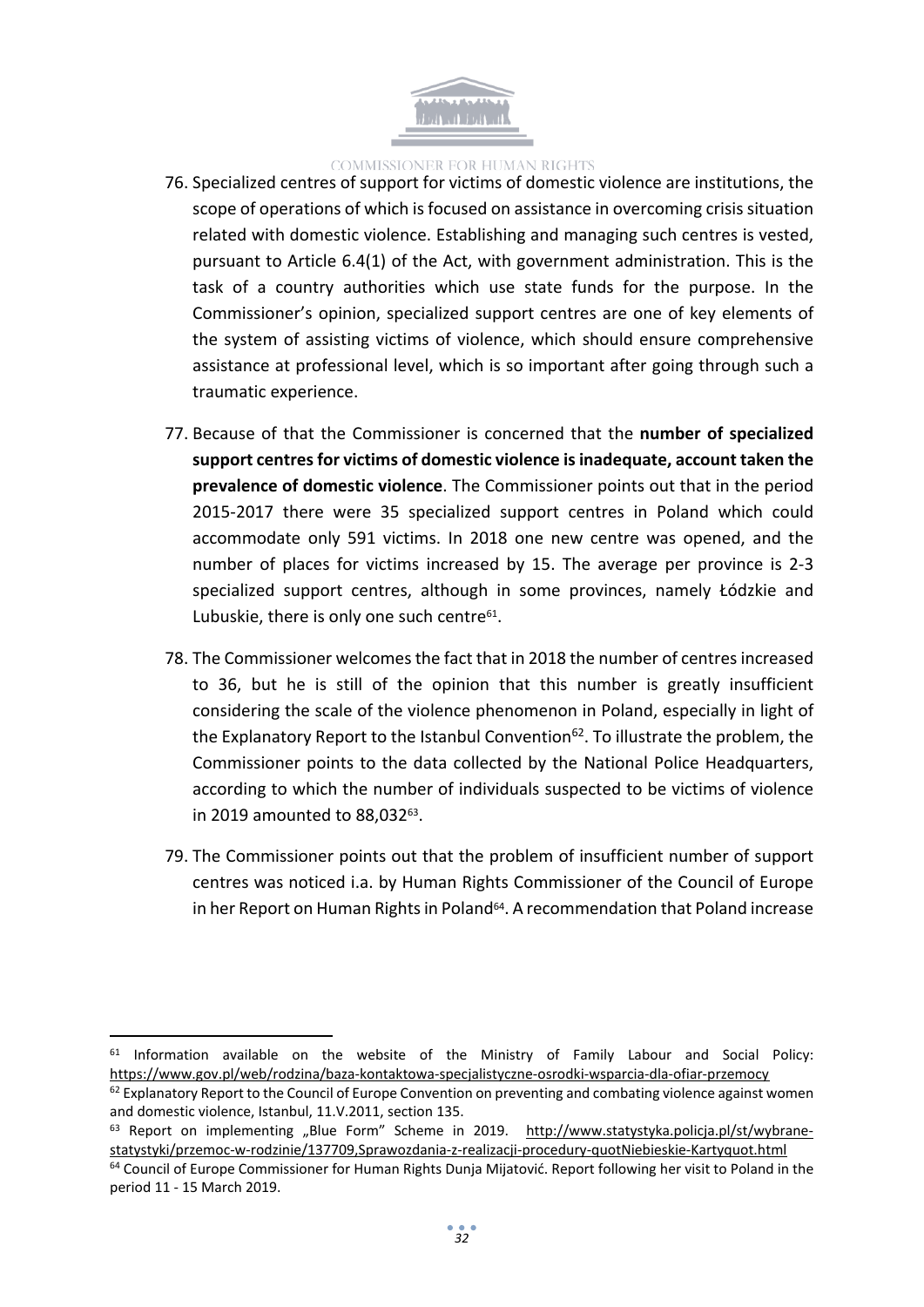

the number of centres for support of victims of domestic violence was also voiced by the Committee on Economic, Social and Cultural Rights<sup>65</sup>.

- 80. Moreover, it is necessary to ensure that each centre has got sufficient human and financial resources to ensure full range of support. Here the Commissioner points to conclusions included in the report by the Supreme Audit Office<sup>66</sup>, according to which the access to services guaranteed by applicable legislation is limited. The main problems centred around a lack of providing legal advice, advice on psychological and family matters, as well aslimited accessto full-ranged specialized counselling services at the support centre, as those centres did not organize assistance on-site. Also, support in the form of creating support groups and therapeutic groups was not rendered to the extent guaranteed.
- 81. Apart from support available at specialized centres of support, victims of domestic violence should have a possibility to use safe shelters available at support centres operating round the clock and at crisis intervention centres. The obligation to provide this type of support is vested with local government units: municipality $67$ and county<sup>68</sup>.
- 82. The Commissioner points out that in 2018, from among 856 institutions rendering support to victims of domestic violence 559 were run by municipalities and 297 were run by counties. A vast majority of them (500) operated in the form of consultation centres (58%), 220 operated as crisis intervention centres (26 % including 58 crisis intervention points), 36 of them were specialized support centres (4%), 17 functioned as support centres (2%), and 19 as shelters for mothers with minor children and for pregnant women (2 %). According to the Commissioner, the number of municipal and country support centres is also insufficient. Moreover, the Commissioner is concerned to observe that year after year their number has been decreasing: in 2015 there were 24 such institutions, in 2016 - 22, in 2017 - 20, and in 2018 - 17. It also has to be pointed out that six provinces had no such centres whatsoever, despite the fact that establishing them is mandatory. A similar situation is with shelters for mothers with minor children and for pregnant women. In 2018 there were 19 such shelters, and although their number increased by 6 in comparison with 2017, there are still provinces in Poland

<sup>65</sup> Committee on Economic, Social and Cultural Rights, Concluding observations on the sixth periodic report of Poland, 26 October 2016.

<sup>&</sup>lt;sup>66</sup> Information of 26 April 2016 pointed to shortcomings in access of victims of domestic violence to specialized support in the scope guaranteed by applicable regulations.

<sup>67</sup> Article 6.2(3) of Domestic Violence Prevention Act.

<sup>68</sup> Article 6.3(3) and (4) of Domestic Violence Prevention Act.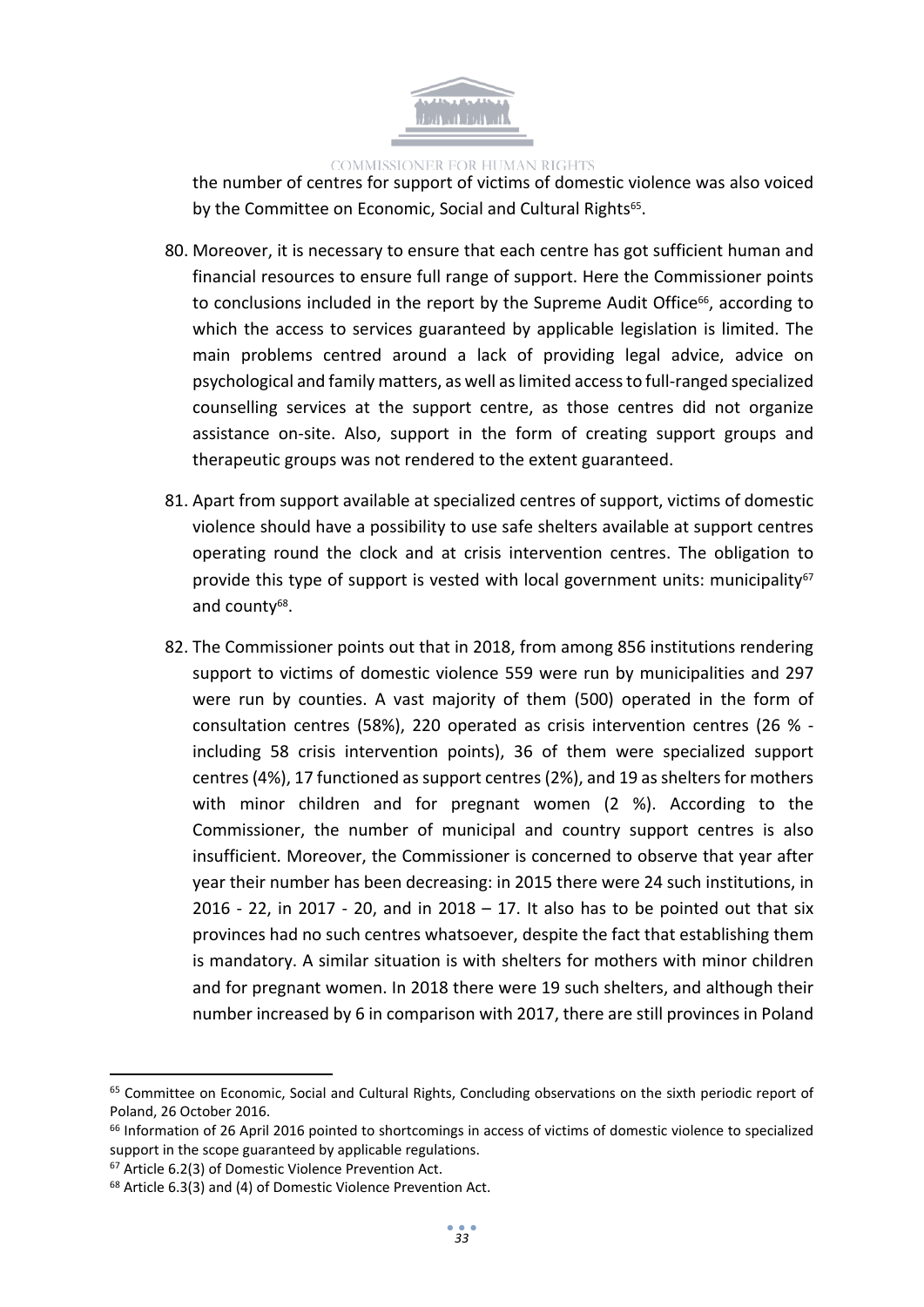

where such service is unavailable at all, namely Podlaskie, Kujawsko-Pomorskie, Wielkopolska, Opolskie and Małopolska provinces.

- 83. The Commissioner is concerned with a conclusion of the Ministry of Social Policy included in the report on implementing the National Programme for Domestic Violence Prevention, according to which the Ministry has been observing a decline in the number of support centres since 2007, but it has no influence on the increase of the number of such centres because, according to the legislation in force, the establishment of such centres is an internal task of local governments. The Commissioner reminds that according to the Act, the Province Governor supervises the implementation by local government of tasks resulting from Domestic Violence Prevention Act.
- 84. It needs to be underlined that a vast majority of support institutions is not accessible to persons with disability who are victims of domestic violence. In light of information collected in 2014<sup>69</sup>, out of 35 specialized support institutions for victims of domestic violence operating in Poland merely 8 are located in buildings which are adjusted to the needs of persons with physical disability (lift or wheelchair ramp to the building entrance, appropriate width of corridors, WC adjusted for the disabled). 32 centres have never been visited by a person with hearing loss, only one centre started standing cooperation with a branch of Polish Association of the Deaf which provides sign language translators. None of the centres declared launching a website available to people who are blind, or providing a videotelephone to enable people who are deaf to contact the centre. The Commissioner notices that the Reports on the implementation of the National Programme for Domestic Violence Prevention do not include evaluation of the degree of the centres' adjustment to the needs of people with disability, they merely indicate the number of people with disabilities who applied for support (in 2017 – 78 individuals, in 2018 – 84 individuals). Thisis particularly important in light of indications that domestic violence is exceptionally often experienced by people with disabilities, especially women, whose access to support measures is very limited, which was pointed out by i.a. the Committee on the Rights of Persons with Disabilities in Final Comments to an initial report of Poland on the implementation of the Convention on the Rights of People with Disabilities<sup>70</sup>.

### *Recommendations:*

 $69$  Based on telephone interviews conducted on 25 August 2014 by the Commissioner's staff with workers of specialized centres for supporting victims of domestic violence. See: CHR Report entitled Przeciwdziałanie przemocy wobec kobiet [Preventing Violence against Women], *op. cit*.

 $70$  Committee on the Rights of Persons with Disabilities, Concluding observations on the initial report of Poland, *op. cit.*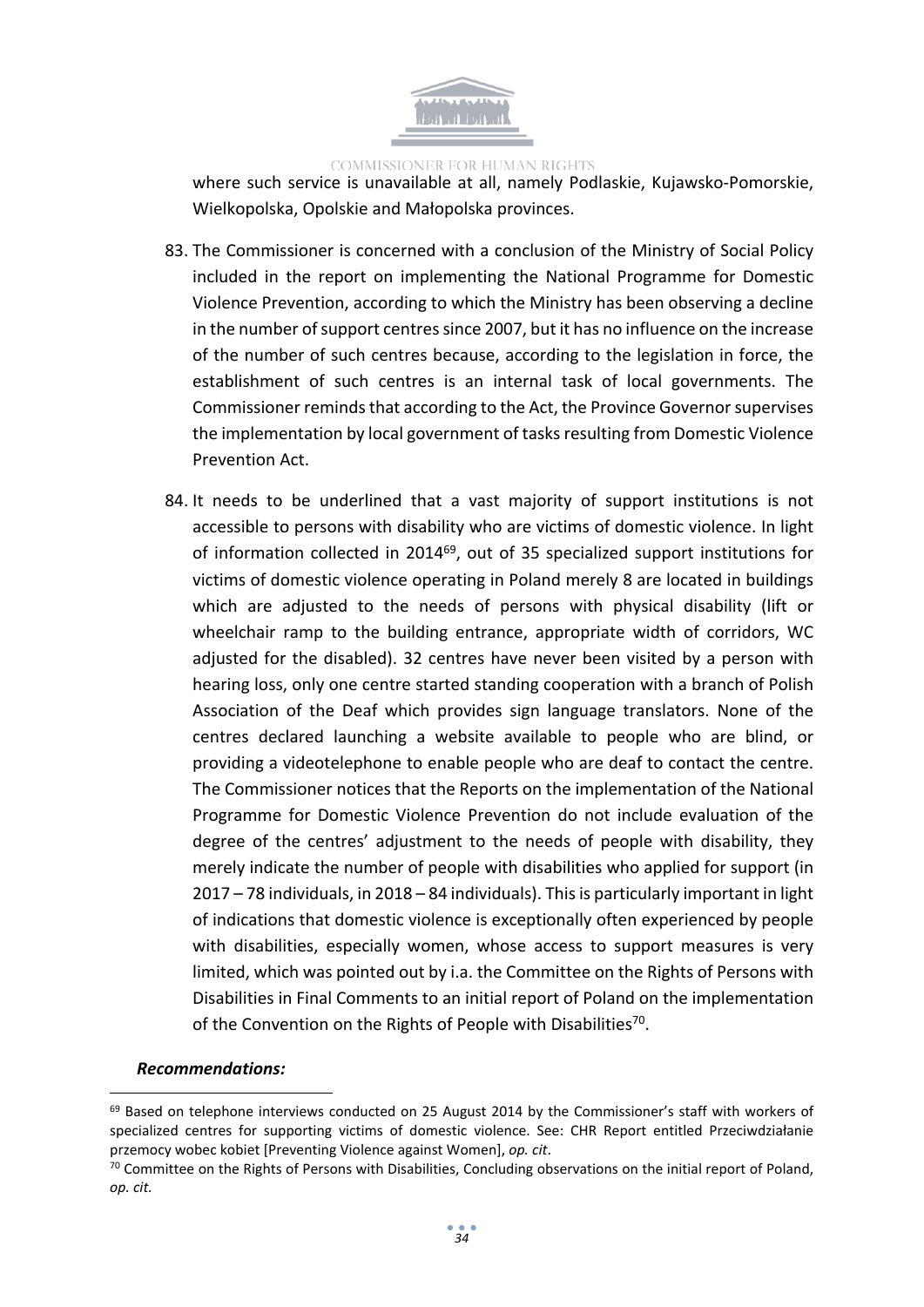

- *XXVI. To conduct a nationwide analysis of needs and access to specialized centres for support of victims of domestic violence and to update the analysis from time to time.*
- *XXVII. To introduce more effective supervision over the implementation by local government units of tasks resulting from Domestic Violence Prevention Act.*
- *XXVIII. To ensure that Domestic Violence Prevention Act is more specific as concerns the principles and procedure of admission to specialized support centres of victims of domestic violence, and as concerns minimum standards of fundamental services rendered by specialized support centres for victims of domestic violence.*

# <span id="page-34-0"></span>**F. Preventive intervention and treatment programmes (Article 16 of the Convention)**

- 85. According to the Commissioner, effective prevention of domestic violence is impossible without appropriate measures in place to exert influence on the perpetrators of violence to change their attitudes. The benefits of such actions are indisputable – their effectiveness is confirmed by results of a nationwide survey commissioned by the Ministry of Labour and Social Policy<sup>71</sup>. According to the above mentioned data, 67% perpetrators participating in the correction and educational scheme declared that during that period time they stopped using violence. Moreover, 12% of those who had previously participated in such schemes stated that following its completion they did not use violence for more than one year, and 34% said they stopped using violence completely. The schemes have also been evaluated positively by the coaches, 94% of which approved of the schemes' effectiveness because of changes in behaviours observed in participants.
- 86. According to the Commissioner, **Domestic Violence Prevention Act does not define precisely what corrective and educational actions are to look like.** Guidelines for development of model corrective and educational schemes for perpetrators of domestic violence have been defined in Annex 2 to the National Programme for Domestic Violence Prevention 2014-2020<sup>72</sup>, established by a Resolution of the Council of Ministers of 29 April 2014 although, according to the Constitution of the Republic of Poland, they should be regulated by a statute-like piece of legislation.

 $71$  Research concerning perpetrators of domestic violence: a survey of participants of correction and educational schemes. Nationwide survey of professionals who conduct correction and educational courses for perpetrators of domestic violence, Research results: MillwardBrown SMG/KRC for the Ministry of Labour and Social Policy – nationwide diagnosis concerning perpetrators of domestic violence.

<sup>72</sup> Monitor Polski of 2014 item 445.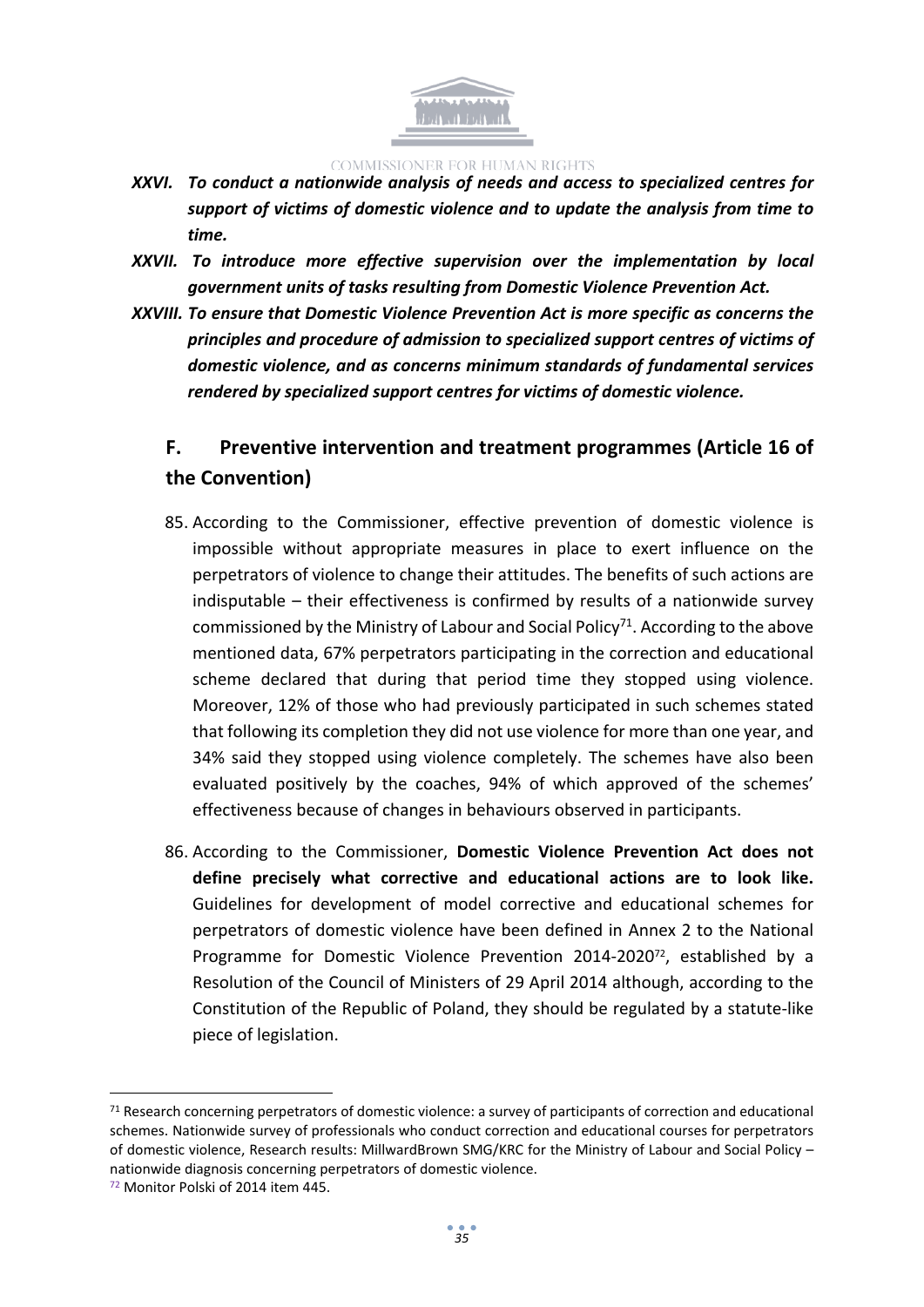

- 87. **Currently applicable criminal legislation assumes that correction and educational actions should cover only those perpetrators to whom probation measures were applied in the criminal procedure, a court decision about it being optional. Applicable legislation does not provide for participation in correction and educational scheme being obligatory to perpetrators who are sentenced to imprisonment without parole.** Such persons may be offered to participate in such an individual scheme while serving their prison sentence, but it has to be remembered that a convicted person can refuse to participate. If a prisoner serves time in prison without parole, they will leave the prison without being subjected to corrective actions and without an obligation to submit to such actionsin the future. Thus, in potentially more drastic cases of using violence (when a court holds that a probation measure will not be sufficient and orders imprisonment without parole), the perpetrator may not be subjected to corrective actions.
- 88. A positive evaluation of effectiveness of correction and educational schemes and the fact of the measure being hardly used by courts call for a need to modify the applicable criminal law solutions so that more perpetrators of violence are covered by such schemes. To this end **it is justified to apply a principle of referring all the perpetrators of domestic violence to participate in correction and educational schemes.** In case of applying probation measures, imposing and obligation to participate in the scheme should be mandatory (and not applied only in particularly justified cases). An analogous measure should be applied towards perpetrators convicted to a prison time without parole. **To this end it is necessary to introduce an obligation for perpetrators to participate in such schemes and an obligation to courts to apply such a measure in each and every case of convicting a perpetrator of domestic violence to a prison time without parole.**
- 89. It has to be noted, however, that changes in this direction should be correlated with an extension of the existing number of entities that implement such schemes. This is a very important aspect as the Commissioner receives information that not all counties develop and implement correction and educational schemes, as a result of which persons on whom such an obligation to participate was imposed as well as those who would like to voluntarily participate in such a scheme have difficulties in finding such a scheme in their place of residence, especially in small localities. This problem was also highlighted by Supreme Audit Office in its information of 26 April 2016, according to which in 2014, correction and educational schemes were not available in more than 40 % of counties in Poland, and in 2015 – in 28 % of counties.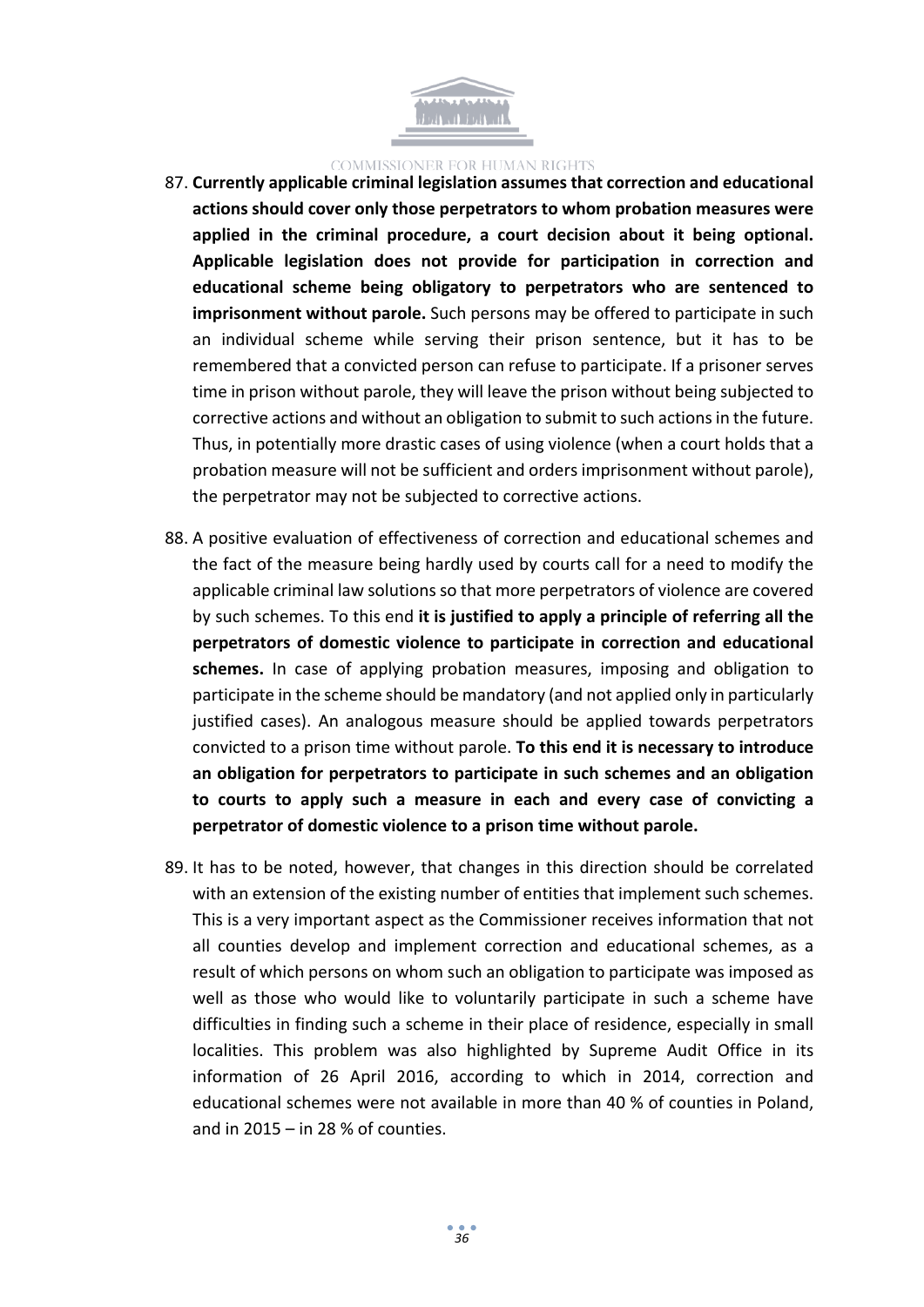

90. The Commissioner points out that the year 2018 saw a decline in the number of entities conducting correction and educational schemes for perpetrators of domestic violence – from 253 in 2017 to 233. Also, the number of voluntary participants of such schemes declined (in 2017 – 4327 individuals, in 2018 – 4037 individuals). The development of such a form of support is still insufficient. This is visible in particular against the data saying that in 2018 the number of individuals suspected of perpetrating domestic violence amounted to 73,65473.

### *Recommendations:*

- *XXIX. To include precise definition of "correction and educational actions" in the Domestic Violence Prevention Act, including their detailed scope.*
- *XXX. To conduct a system analysis of access to institutions running correction and educational schemes.*
- *XXXI. To introduce legislative changes as a result of which an order to participate in a correction and educational scheme is issued to each and every perpetrator of domestic violence convicted to a prison sentence, and in particular in cases of being convicted to a prison time without parole.*

# <span id="page-36-0"></span>**H. Training of professionals dealing with violence and domestic violence (Article 15)**

- 91. In the Commissioner's opinion, conducting regular training for judges and prosecutors, and for post-graduate trainees who study to be judges and prosecutors, is an integral element of effective prevention of violence against women and domestic violence. Such training should take account of information on mechanisms of applying violence and stereotypes related with using domestic violence, legal measures and available forms of assistance to victims of those offences.
- 92. According to an analysis of cases concerning violence, which were reported to the Commissioner, proceedings conducted feature irregularities in many instances, which negatively impacts the rights of those harmed, and which may often lead to secondary victimization of victims of the above mentioned offences.
- 93. In the process of analysing domestic violence case files the Commissioner found out that the most often irregularities were as follows: domestic violence victims are discouraged from reporting that offence; evidence submitted by victims of

<sup>&</sup>lt;sup>73</sup> Report on the implementation of the National Programme for Domestic Violence Prevention 2014-2020 for the period from 1 January to 31 December 2018, p.111.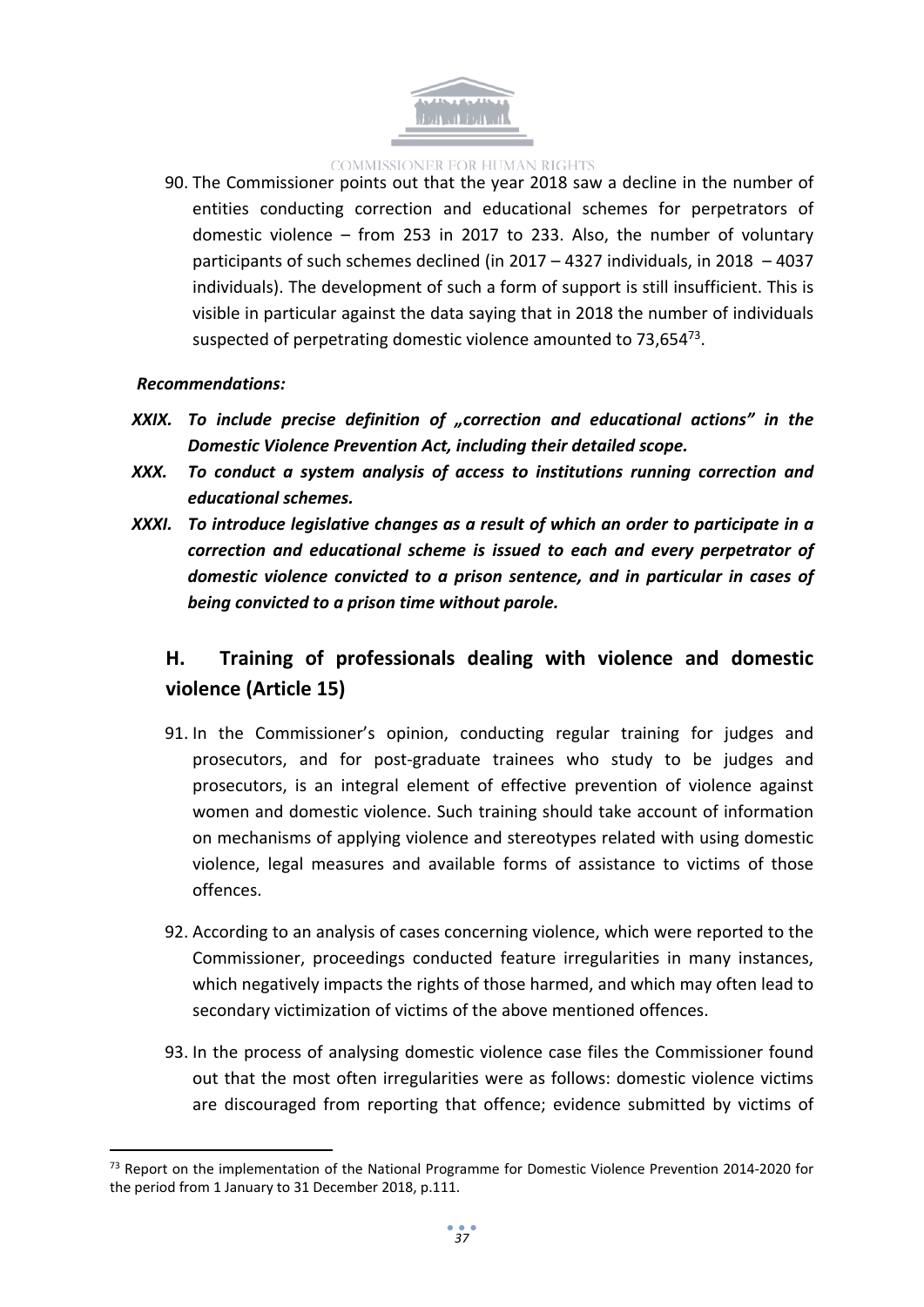

violence is not taken account of; value of evidence attesting to domestic violence occurrence is depreciated; violence is qualified as an act to be prosecuted based on private prosecution procedure and not based on public prosecution procedure; preventive measures are not applied to those suspected of perpetrating domestic violence; preparatory proceedings are too long.

- 94. Irregularities also occur after the indictment is submitted to court. Victims are notified correctly of their rights and obligations. However, only in few cases, following the indictment, victims participate in the proceedings as ancillary prosecutors, and thus deprive themselves of the right to submit evidence or to appeal against a court decision; in such case any action to the detriment of the accused may be taken only upon the prosecutor's (i.e. public prosecutor's) initiative. There are also cases of acquitting the perpetrator and the prosecutor agrees with the court arguments and does not appeal against the decision to the detriment of the accused.
- 95. The Commissioner points out that cases of family violence offences should be conducted account taken of guidelines decoded from the Directive 2012/29/EU<sup>74</sup>. The key objective of which is to ensure that the individual needs of the victims of offences are taken care of and their rights are reinforced so that each victim can receive a minimum level of protection, information, assistance and access to judicial system, regardless of nationality and place of residence in the EU. Additionally, special attention is given to support and protection of victims of some offences, which are particularly prone to secondary victimization, intimidation and recourse by perpetrators, e.g. to victims of gender-based violence, or to victims of intimate partner violence. The Commissioner is of the opinion that the directive has not been implemented correctly yet.
- 96. In his letter of 3 August 2019 to the Director of the National School of Judges and Prosecutors<sup>75</sup>, the Commissioner recommended that training programmes for judges- and prosecutors-to-be are extended to include issues concerning protection of victims of domestic violence and that judges and prosecutors are subject to on-job training on current measures resulting from the EU law in the scope of protecting victims of offences, including in particular domestic violence.

<sup>74</sup> Directive of the European Parliament and of the Council of 25 October 2012 establishing minimum standards on the rights, support and protection of victims of offence, and replacing Council Framework Decision 2001/220/JHA (Official Journal of the European Union L 315/57).

<sup>75</sup> A letter of the Commissioner of 3 August 2019 Ref.: 11.518.2.2019.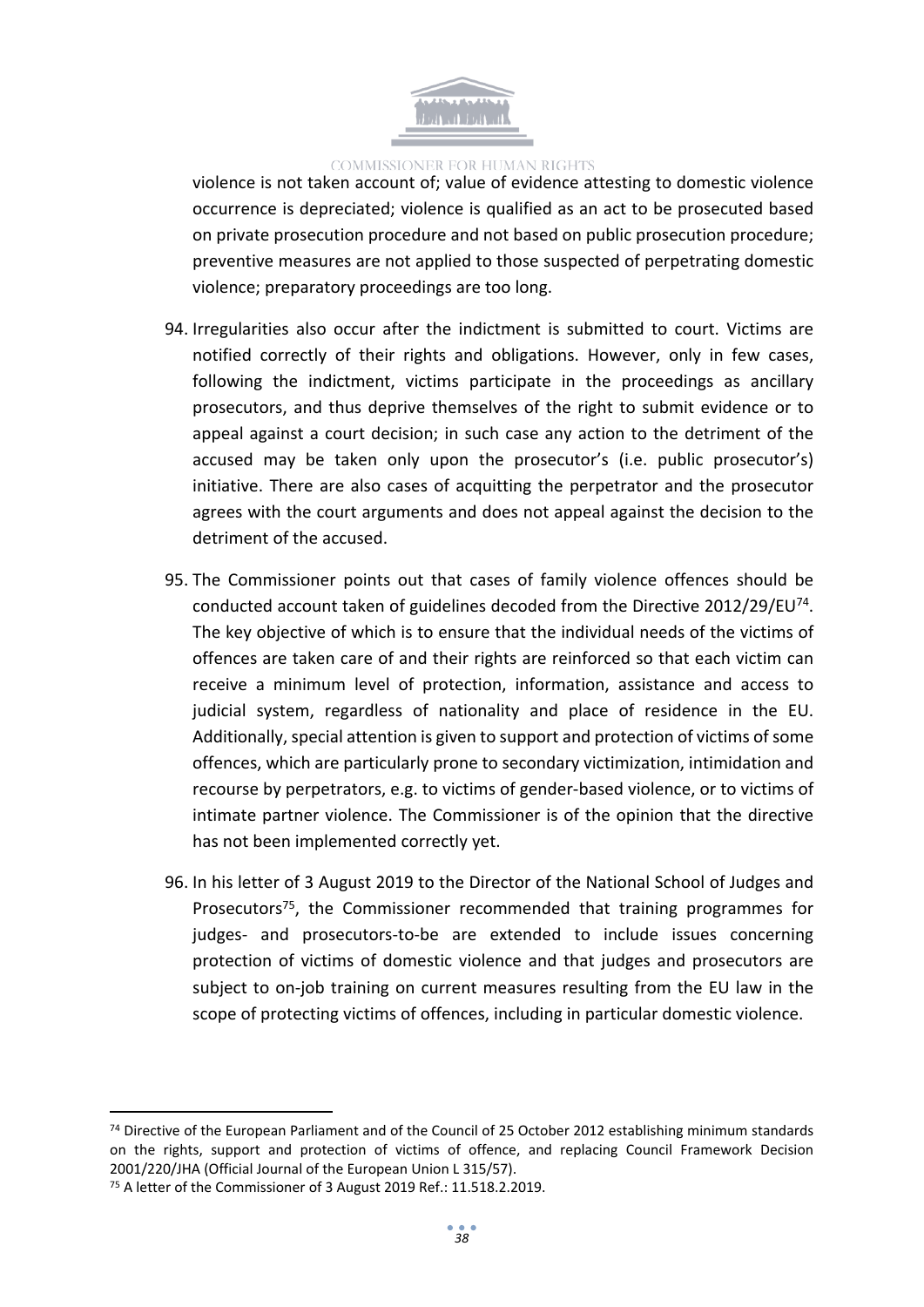

- 97. In response<sup>76</sup> the Commissioner received information that the curriculum of postgraduate prosecution studies includes classes on offences against family and custody and selected issues from Domestic Violence Prevention Act **in the total number of 6 training hours**. In addition, there are classes concerning state compensation to victims of offences and the rights of victims of offences, **in the total number of 4 hours**. Post-graduate studies for judges do not provide for studying domestic violence prevention issues as a separate subject, but it is discussed during general classes concerning detailed part of the Penal Code, substantive law and litigation regulations. The course of post-graduate studies for judges provides that the students are to meet with a court supervisor with whom they will discuss issues concerning domestic violence prevention. The issue of violence also appears during continuous on-job training for judges and prosecutors during a cycle of training sessions on human rights protection.
- 98. **The Commissioner approves of the efforts of the National School of Judges and Prosecutors concerning domestic violence prevention. However, the length of training on violence is insufficient, and educational cycles do not include any other type of training on the standards stemming from the Istanbul Convention.**

#### *Recommendations:*

- *XXXII. To increase the number of hours of training in domestic violence in the curriculum for trainees studying to be judges and prosecutors.*
- *XXXIII. To include Istanbul Convention standards to the cycle of training for trainees studying to be judges and prosecutors and to continuous training cycles for judges and prosecutors.*

# <span id="page-38-0"></span>**Chapter V – Substantive law**

# <span id="page-38-1"></span>**B. Custody, visitation rights and safety and other measures provided by family law (Article 31 of the Convention)**

99. The Commissioner draws attention to the fact that proceedings in family law cases are usually quite long – recesses between hearings last for months, the same situation is with waiting for examination by expert witnesses and drawing opinions by them. A right to appeal against decisions issued during the proceedings extends the time even further. The problem of long-lasting proceedings is visible in

<sup>76</sup> A letter of Director of the School of Judges and Prosecutors of 21 August 2019, Ref.: BD-I.034.7.2019.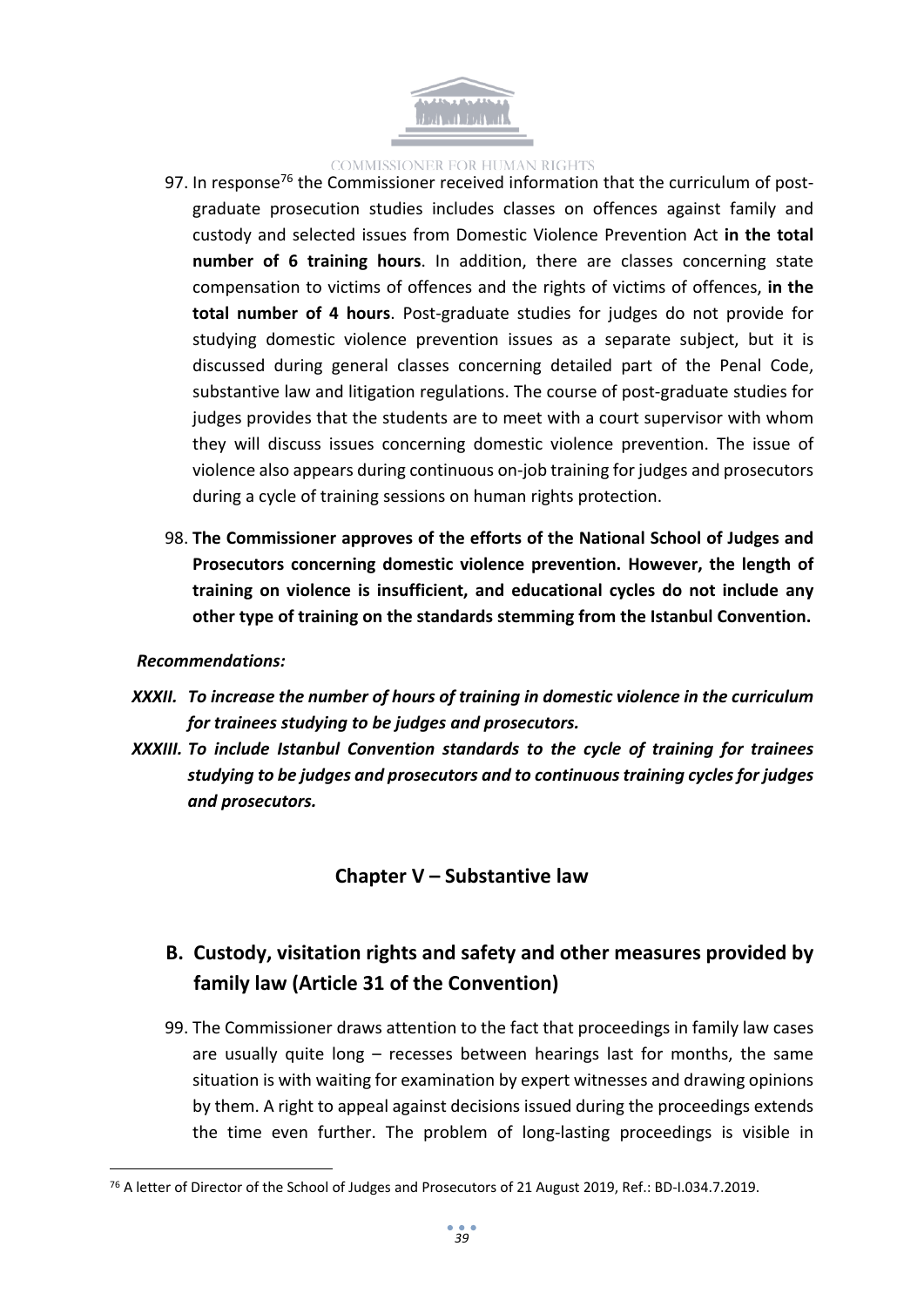

particular in divorce cases, when the court issues a judgment concerning custody and visitation rights. According to the Commissioner's experience, during a divorce case the court is often forced many times to decide about motions for protection and change of protection in case of custody and visitation rights, which prolongs the date of issuing a judgment of divorce. Long-lasting proceedings matter a lot also in cases concerning child abduction abroad as the time flow may result in a final admittance of the actual (illegal) state of affairs and in adjusting the legal situation to that state of affairs.

- 100. Complaints submitted to the Commissioner's Office also point to problems concerning immediate application and enforcement of final court judgments. The Commissioner notes that court supervisors who are to take a child away from its parent (or relatives) and give it over to the parent authorised to custody, do not have effective legislative measures at their disposal to persuade the parent to give the child away or to find a child who has been in hiding (also in cases of child abduction abroad). Moreover, if a child refuses to leave the parent who is not authorised to custody (which may be a result of manipulation and persuasion), the supervisor usually refrains from taking the child away due to child's wellbeing. As a consequence of relying on the fait accompli principle, the parent who keeps the child after several ineffective takeovers may successfully apply to a court to determine the child's residence at his/her home, as that home has become a regular residence of the child.
- 101. Both the length of proceedings and limited effectiveness of the above measures may result in the child's remaining in a violent environment or in a victim of violence being forced to be in constant contact with a perpetrator of that violence. A statutory amendment has been suggested to suspend divorce proceedings more than once (see: Section F).
- 102. The legal measure concerning visitations may prompt various types of questions. A mere refraining from executing visitation rights or hindering the execution of visitation rights may certainly be an instance of an abusive behaviour, as both a parent and a child have the right to see each other. However, the Commissioner also receives complaints, according to which the above mentioned legal provisions may be applied instrumentally and be a manifestation of economic abuse of the other parent, e.g. if the non-leading parent reports problems with visitations, such as hindering them or making them impossible, which results in the court's charging the leading parent with payment of certain amounts of money. This is problematic in particular if the visitation does not take place as a consequence of a clear wish of the child who is afraid of staying with a violent parent.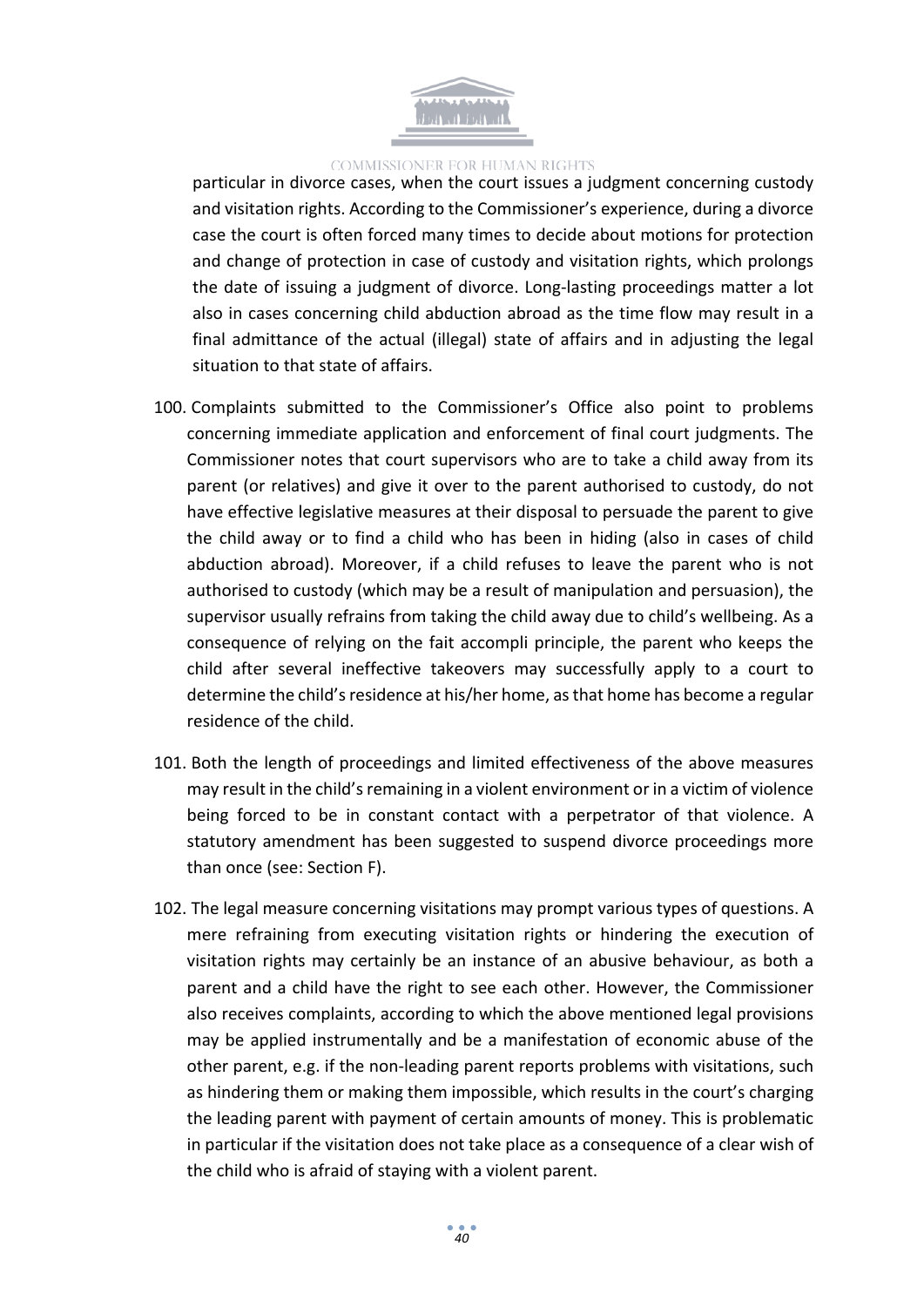

### <span id="page-40-0"></span>**C. Criminal law (Articles 33-41 of the Convention)**

- 103. The Commissioner highlights that **Polish legislation does not provide for full protection against gender-based violence against women and domestic violence**. Regulations concerning combat of various forms of discrimination and violence against women are dispersed in different statutes and in most cases they are of a general character only.
- 104. In reference to the standards of criminal law the Commissioner points out that Article 207 of the Penal Code is the one which is most often applied in cases of domestic violence. The Article is included in Penal Code's Chapter XXVI [Offences against family and custody], which demonstrates that it focuses chiefly on family and its proper functioning, as well as on custody.
- 105. Article 207 § 1 of the Penal Code penalizes physical or emotional abuse of a closest person or a person who is dependent on the perpetrator on standing or temporary basis. This forbidden act carries a prison sentence of 3 months to 5 years.
- 106. The Commissioner underlines that cruelty the offence referred to in Article 207 § 1 of the Penal Code, is categorized as *delicta propria* (i.e. an offence which may be committed only by a person having certain distinctive features) in that part, in which a victim is the closest person to the perpetrator (as defined by Article 115 § 15, i.e. a spouse, descendant, ascendant, siblings, a relative in the same line or degree, an adopted person and his/her spouse, as well as a cohabitating person or person in conjugal relationship) or a person which is dependent on the perpetrator. This means that a former spouse or partner cannot theoretically be a perpetrator of the offence defined by Article 207 of the Penal Code. As a consequence of such a wording of the clause, it does not cover all the types of behaviour defined by the Istanbul Convention in its Article 3b. In the part concerning cruel behaviour towards a minor or a physically or mentally disabled person (Article 207 § 2 of the Penal Code) cruelty is categorized as *delicta communia,* i.e. an offence which may be committed by any sane person who has criminal capacity.
- 107. In relation to sexual harassment the Commissioner points to the lack of a specific provision of the criminal law which penalizes that type of behaviour. Article 216 of the Penal Code, indicated by the government, is a general provision which penalizes all the types of perpetrator's behaviour which are manifestations of contempt for another person, in particular a behaviour aimed at humiliating, destroying dignity of another person, or behaviour which offends another person.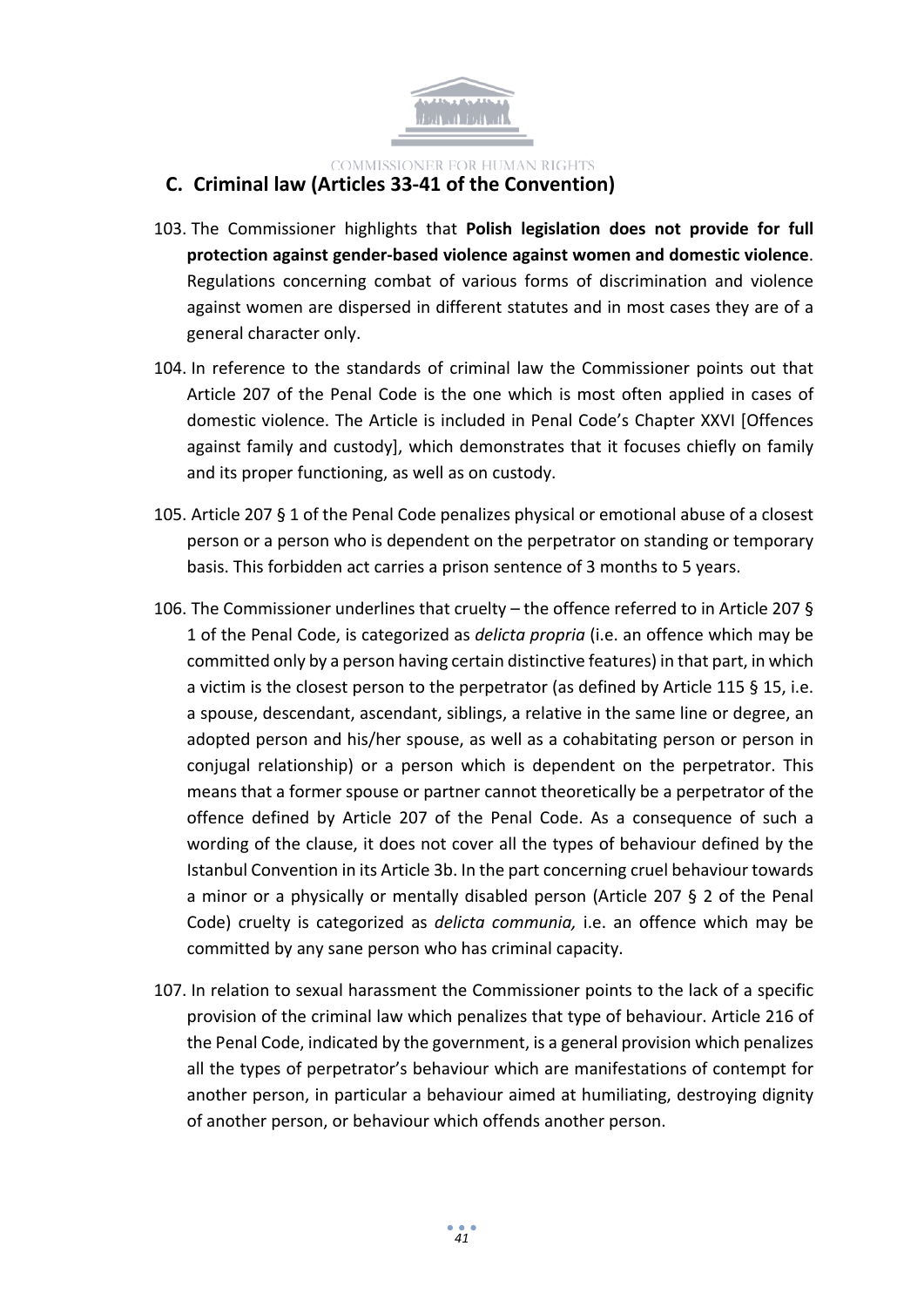

- 108. The Commissioner reiterates that in terms of civil law Polish legislation provides protection against sexual harassment only within the area of access to publicly offered services, social protection and broadly understood employment area, pursuant to the Labour Code and an Act implementing certain EU provisions on equal treatment. Sexual harassment in other areas of public live, e.g. at universities, in public domain etc. (see Section 3-4) is not included in the regulations.
- 109. The Commissioner does not challenge the fact that in case of sexual harassment it is possible to claim that a certain amount of money be paid as compensation for infringing personal rights pursuant to Articles 23 and 24 in relation with Article 448 of the Civil Code<sup>77</sup>. However, the Commissioner highlights, that the principle of reversed burden of proof, so characteristic of discrimination proceedings, shall not apply in such cases.
- 110. As far as sexual abuse is concerned, the Commissioner welcomes changes in the hitherto procedures of hearing witnesses of victims of rape and forced sexual act (Article 197 of the Criminal Code), sexual abuse of insane or helpless person (Article 198 of the Penal Code) and sexual abuse of a dependent person (Article 199 of the Penal Code) introduced as Articles 185c - 185d of the Code of Criminal Procedure.
- 111.The Commissioner welcomes the fact that following his data analysis, according to which in practice a significant period of time passes (even more than 90 days) since the date of reporting an offence by a victim until the victim's being heard by a court, since 5 October 2019 a new obligation has been introduced to the Code of Criminal Procedure, according to which no more than 14 days should pass between the date of reporting the offence by the victim and the victim's being heard by a court.
- 112. Nevertheless, the Commissioner points to the fact that, according to the Polish legislation, rape is called an offence only if sexual activity is forced by a perpetrator by coercion, threat or deception (Article 197 § 1 of the Penal Code). This prompts questions as to the definition of rape fulfilling the requirements of Article 36 of the Istanbul Convention, which provides that the definition of offence against sexual freedom should be based on the lack of consent of the complainant, not the use of force, threat.
- 113.Moreover, there are reservations as to practical handling by law enforcement bodies of cases concerning sexual violence. In their motions to the Commissioner concerning preparatory proceedings, victims of sexual violence accuse law enforcement bodies of the following: not believing in the accounts made by victims

<sup>77</sup> Act of 23 April 1964 Civil Code, Journal of Laws of 2019 item 1145, consolidated version.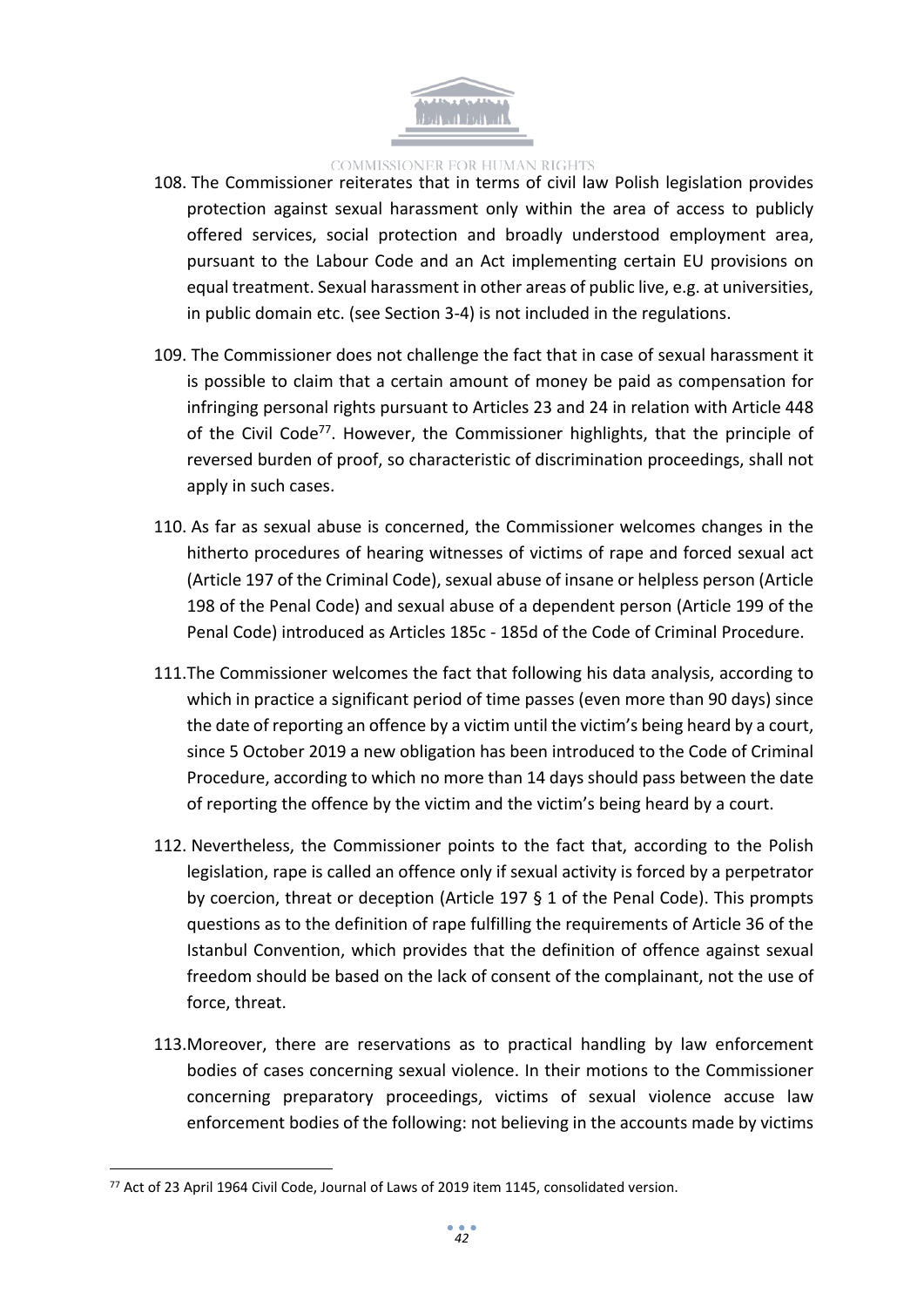

of sexual abuse, in particular when they say that they did not agree to sexual contact; negative attitude of prosecutors and judges to victims, which is manifested i.a. by depreciating victims' testimony, lack of empathy; lack of training of law enforcement officers (the Police) in conducting proceedings in cases of suspected use of a rohypnol-like substances by perpetrators; failure of the Police to ensure that the victim of rape is heard and handled by an officer of the same gender. The complaints addressed to the Commissioner reveal a huge degree of prejudice against women and harmful beliefs concerning victims of sexual violence.

114.Forced sterilization – although, as the government admits, prohibited by law (art. 156 of the Penal Code) – in practice may affect especially women and girls with disabilities<sup>78</sup>. This issue is not well documented, although recent research suggests that women with intellectual disabilities deprived of their legal capacity, placed under guardianship and living in institutions, might be sterilized against their will or without their informed consent, as the CRPD pointed out<sup>79</sup>.

#### **Recommendations:**

- *XXXIV. To amend the Penal Code to make its definitions coherent with the definitions of violence against women and domestic violence as provided by Article 3 (a) (b) (d) of the Istanbul Convention.*
- *XXXV. To amend the Penal Code in relation to rape offences and other offences against sexual freedom so that to penalize all non-consensual instances of sexual behaviour towards a harmed person.*
- *XXXVI. To monitor practical implementation of Article 185c§2 of the Code of Criminal Procedure in the context of victim's first hearing.*
- *XXXVII. To amend the Act implementing certain EU provisions concerning equal treatment and to extend the possibility to file a suit for violation of equal treatment principle, including abuse, in all aspects of social life.*
- *XXXVIII. The State should fund academic research on the topic of forced sterilization and take steps to eliminate this practice.*

# <span id="page-42-0"></span>**F. Prohibition of mandatory alternative dispute resolution processes or sentencing (Article 48 of the Convention)**

<sup>78</sup> See: Submission of Association of Women with Disabilities ONE.pl and Women Enabled International to the CRPD Committee for its Review of Poland, July 31, 2018.

 $79$  Committee on the Rights of Persons with Disabilities Concluding observations on the initial report of Poland, 29 October 2018, CRPD/C/POL/CO/1, points 30-31.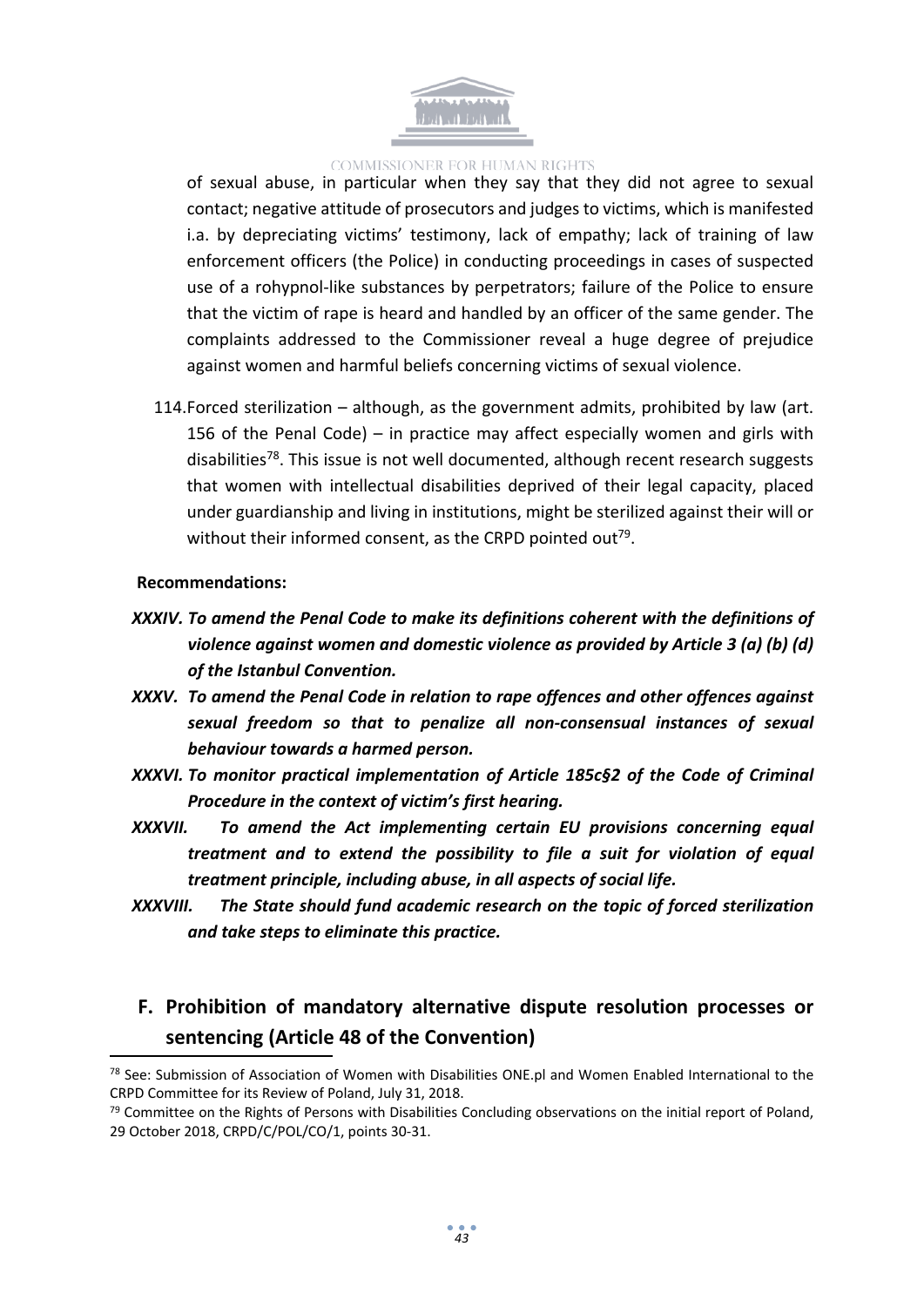

115.The Commissioner notes an alarming trend of legislative changes proposed by the Ministry of Justice in the area of divorce proceedings. As an example the Commissioner wishes to invoke a proposal to introduce a new information procedure about quasi-obligatory mediation, which is to precede a substantial examination of a petition for divorce or separation. This proposal has not become a law.

# <span id="page-43-0"></span>**Chapter VI – Investigation, prosecution, procedural law and protective measures**

# <span id="page-43-1"></span>**B. Immediate response, prevention and protection, risk assessment and risk management (Articles 18, 49, 50, 51 of the Convention)**

116.Pursuant to Article 8a of the Domestic Violence Prevention Act of 29 July 2005, the tasks of the General Prosecutor include development and publication, at least once per two years, of guidelines concerning the procedures of common organizational units of the prosecutor's office in the scope of domestic violence prevention. The Commissioner notices with concern that new guidelines have not been published in recent years – the latest applicable guidelines were issued by the General Prosecutor on 22 February 2016.

### **Recommendations:**

- **XXXIX. General Prosecutor should develop urgently new guidelines concerning the procedure of common organizational units of prosecutor's office in the scope of domestic violence prevention.**
- **XL. General Prosecutorshould observe a deadline for drafting guidelines, asindicated in Domestic Violence Prevention Act.**

# <span id="page-43-2"></span>**C. Emergency barring orders, restrain and protection orders (Articles 52, 53 of the Convention)**

117.The Commissioner welcomes the fact of the Sejm's passing an act introducing measures in the scope of immediate isolating a violence perpetrator from a victim<sup>80</sup>.

<sup>80</sup> Act of 30 April 2020 amending the Code of Civil Procedure Act and certain other acts, Journal of Laws of 2020 item 956.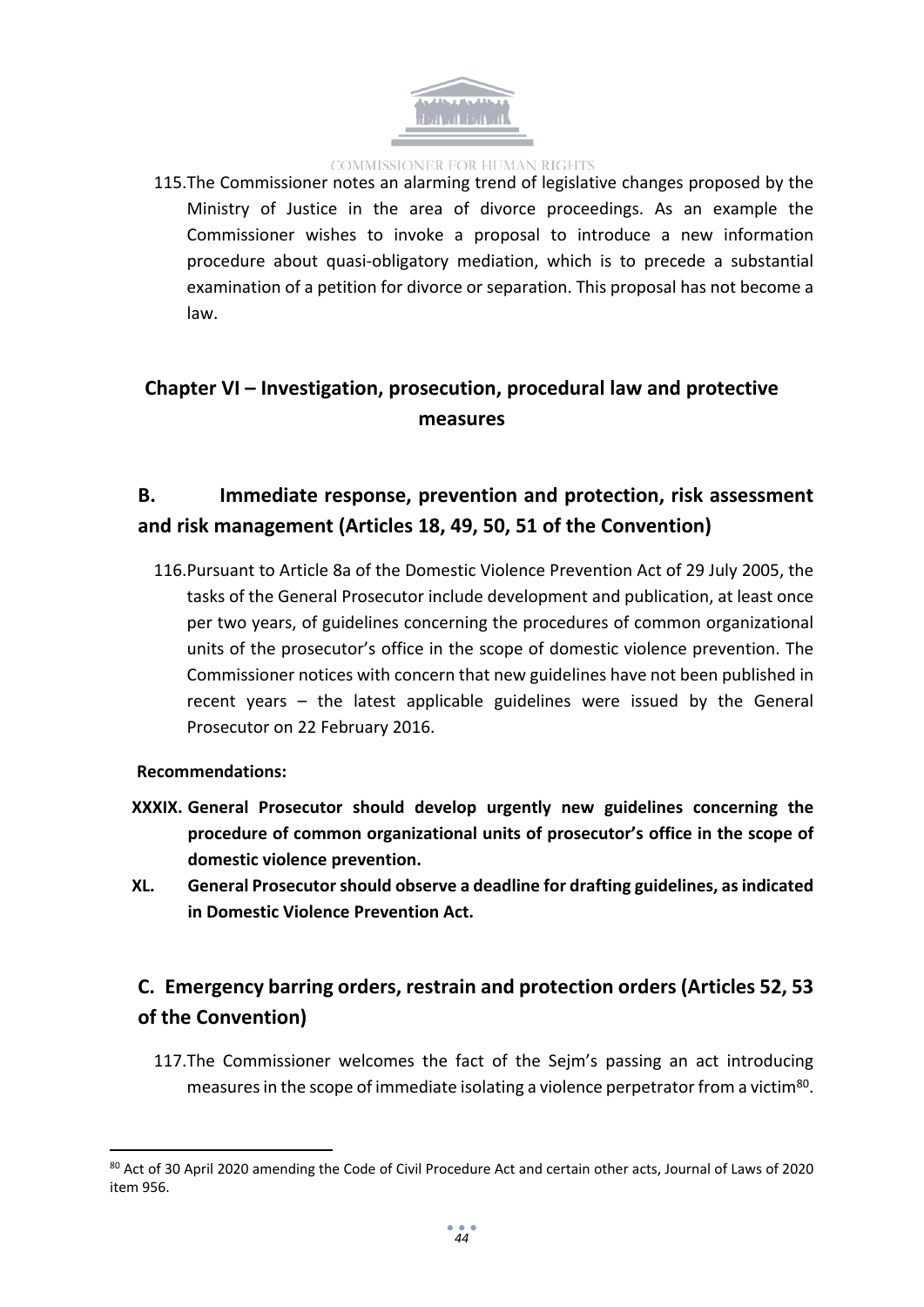

The Commissioner wishes to highlight that this postulate has been fulfilled thanks to strong determination and huge engagement of civic society organizations.

- 118.The Commissioner welcomes changes which enable Police officers to make the perpetrator vacate a jointly occupied residence, its immediate surroundings or issues a restrain order to prevent the perpetrator from approaching the residence and its immediate surroundings. According to the amended provisions, the order to vacate the residence also includes situations where a victim of violence does not occupy an apartment, if a family member perpetrating violence has temporarily vacated the apartment, as well as situations where a perpetrator stays in the apartment temporarily or irregularly together with a victim.
- 119.The Commissioner also positively assesses that similar measures of immediate isolation of the perpetrator from the injured person may be used by a soldier of the Military Police against a violent soldier performing active military service.
- 120.The Commissioner also approves of a change providing that the Police officer may issue an immediate order to vacate the residence by the perpetrator (i.e. during the intervention or upon receiving information about occurrence of domestic abuse) and that the order may be demanded by a victim of domestic violence regardless of whether the perpetrator is actually charged with the offence. The Commissioner also approves of a change that the new measures are applicable in cases of Military Police soldiers.
- 121.**The Commissioner points out that although the new regulations extend significantly the scope of protection of a victim of domestic violence, they still seem not to fulfil the requirements provided by Article 52 of the Istanbul Convention.** Firstly, one has to point out that **the new regulations do not provide for a possibility to issue a temporary restraint order barring a perpetrator to approach a victim of domestic violence unless criminal proceedings are under way, under which such a measure may be applied.** Thus, there is a major gap in the protection of a victim of domestic violence, which should be eliminated by the legislator as soon as possible. Criticism should also be voiced about a measure adopted in the amended Article 11a.3 of Domestic Violence Prevention Act of 30 April 2020, according to which a person of age who staysin the apartment following its being vacated by the perpetrator, must pay rent and fees for the apartment (unless the perpetrator was ordered to pay alimony to that person). The Commissioner points out that the fact of vacating the apartment does not deprive the perpetrator of a title to it, and so it should not impact the perpetrator's liability to pay rent for the apartment, which payment is in many cases based on joint and several liability with the victim. It also has to be pointed out that very often victims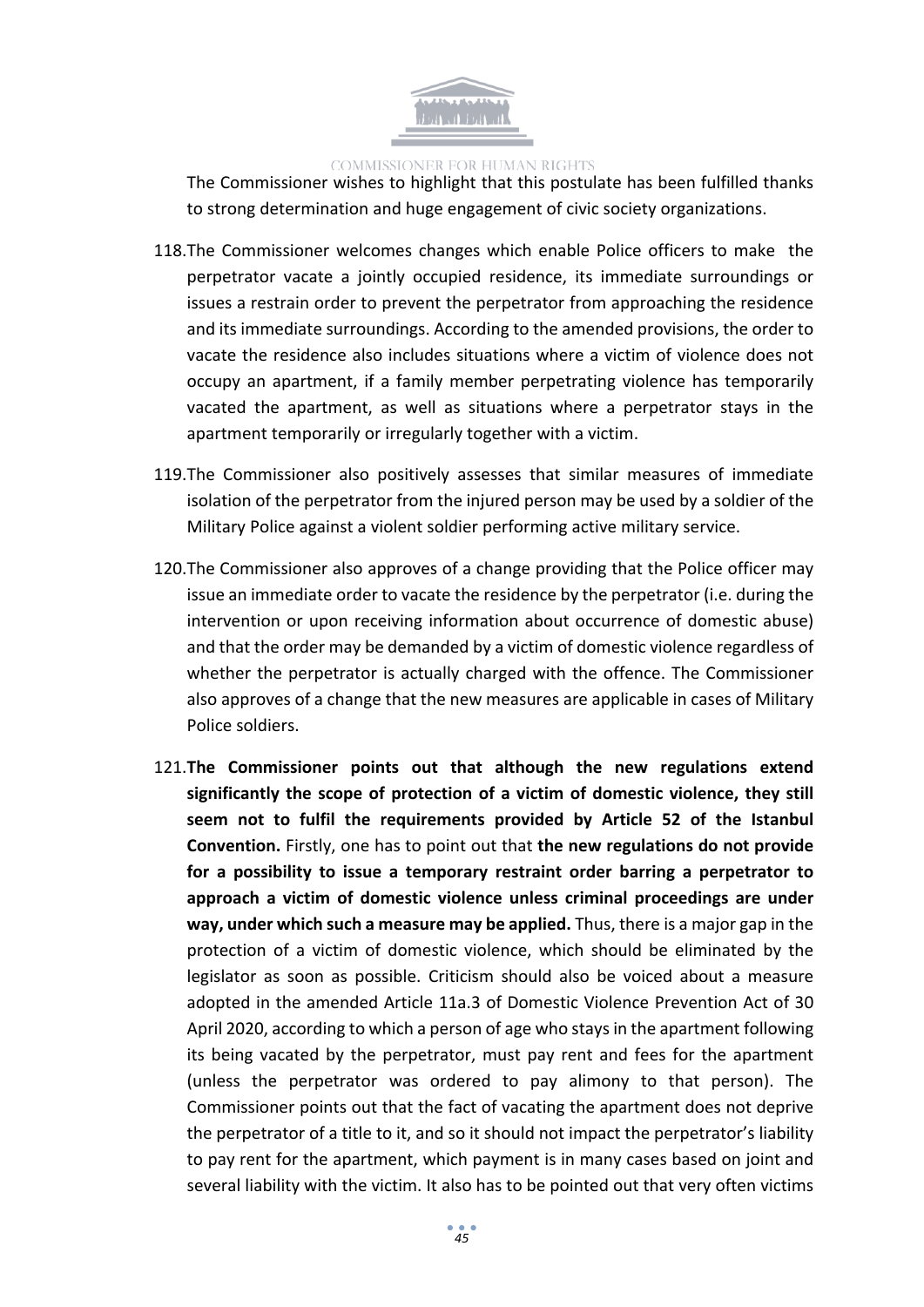

of domestic violence depend economically on the perpetrator and the prospect of a statutory obligation of taking over the burden to maintain the apartment may discourage them to file a motion to the court.

### *Recommendations:*

- *XLI. To introduce a possibility to issue a temporary bar on approaching the victim, regardless of criminal proceedings under way.*
- *XLII. To change the act in the scope of paying rent and maintenance of the apartment by a victim of domestic violence.*
- *XLIII. To take urgent information and training actions addressed to the services which are to apply new measures.*

# <span id="page-45-0"></span>**D. Investigations and evidence, measures of protection (Articles 54 and 56 of the Convention)**

122.Cases examined by the Commissioner's employees revealed a problem of practical implementation of Article 185c § 2 of the Code of Criminal Procedure (in the wording applicable by 4 October 2019), which provides that victims of sexual offences are heard by court. According to the data collected by the Commissioner, it happened that a long period of time passed (even more than 90 days) between the date of reporting the offence by a victim until the victim was heard by the court. Because of that, the Commissioner sent a Letter of Intervention to the Minister of Justice, in which he recommended actions to improve the situation of victims by eliminating the shortcoming revealed. As a result of the Letter of Intervention, an amendment to the Code of Criminal Procedure has been in force since 5 October 2019, according to which the victim must be heard by court within 14 days of reporting the offence. The Commissioner welcomes the above mentioned amendment, but points out that it is necessary to monitor its application in practice.

### *Recommendations:*

- *XLIV. To monitor practical application of Article 185c § 2 of the Code of Criminal Procedure in the context of the first hearing of the victim of offence by a court.*
- <span id="page-45-1"></span>**E.** *Ex parte* **and** *ex officio* **proceedings (Article 55 of the Convention)**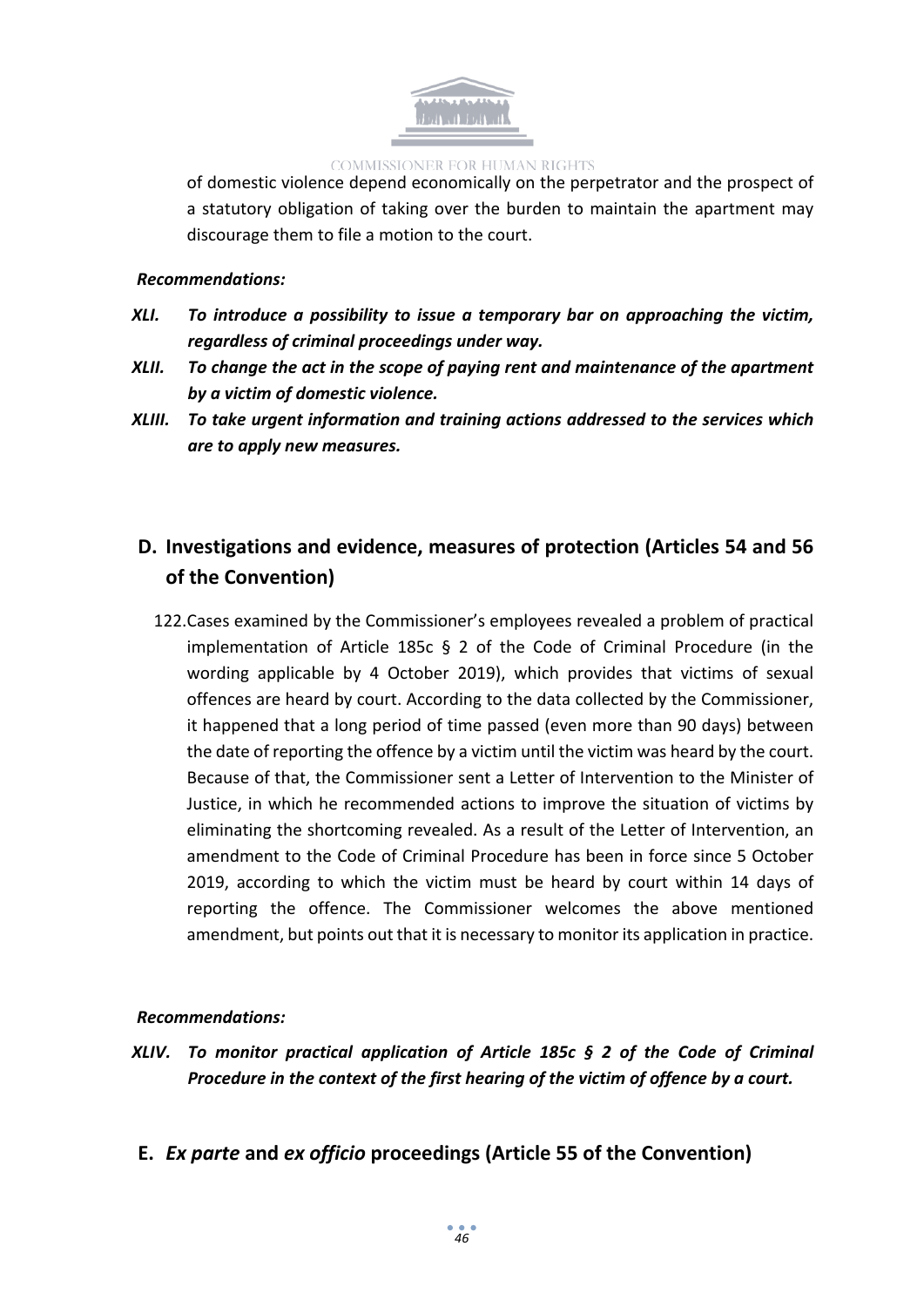

123.The Commissioner points out that as a consequence of the reservation made by Poland as to the Convention, certain petty offences, which could fall under the rigour of Article 35 of the Convention, are not prosecuted by state, but are handled under private prosecution procedure initiated by victims. This relates in particular to offences involving causing impairment of a body function or an incapacitating condition which lasts not longer than 7 days (Article 157§ 2 of the Penal Code) or hitting or otherwise violating bodily integrity (Article 217 § 1 of the Penal Code). Proceedings in such cases may be opened ex officio if, in a prosecutor's opinion, this is required due to public interest (Article 60 § 1 of the Code of Criminal Procedure). In practice, however, a prosecutor's taking over a private prosecution case is quite infrequent.

#### *Recommendations:*

*XLV. To change the law concerning prosecution of offences described in Article 157§ 2 and Article 217§1 of the Penal Code for those offences to be prosecuted ex officio if the forbidden act suits the description of domestic violence or to change practices by obliging prosecutors to prosecute such offences ex officio (e.g. by appropriate clauses in the General Prosecutor's guidelines concerning the operation of common organization units of the prosecutor's office in the scope of domestic violence prevention).*

### <span id="page-46-0"></span>**Chapter VII – Migration and asylum**

### <span id="page-46-1"></span>**B. Gender-based asylum claims (Article 60 of the Convention)**

124. Since 2015 the Commissioner has been receiving numerous complaints from foreigners who have been trying in vain to enter the territory of Poland via border check points in Terespol (with Belarus) or Medyka (with Ukraine) with the intention to apply for international protection in Poland. As a rule, a declaration to apply for international protection in Poland, which is made on the border, should result in such foreigners being allowed to enter the Polish territory, their applications being accepted by the Border Guard officers. However, according to the complaints received by the Commissioner and according to observations made during visits made to the check points by the Commissioner's employees, in many cases the Border Guard officers do not accept foreigners' declarations of intention to apply for international protection in Poland, they prevent them from filing such an application and as a consequence, they refuse those foreigners the right to enter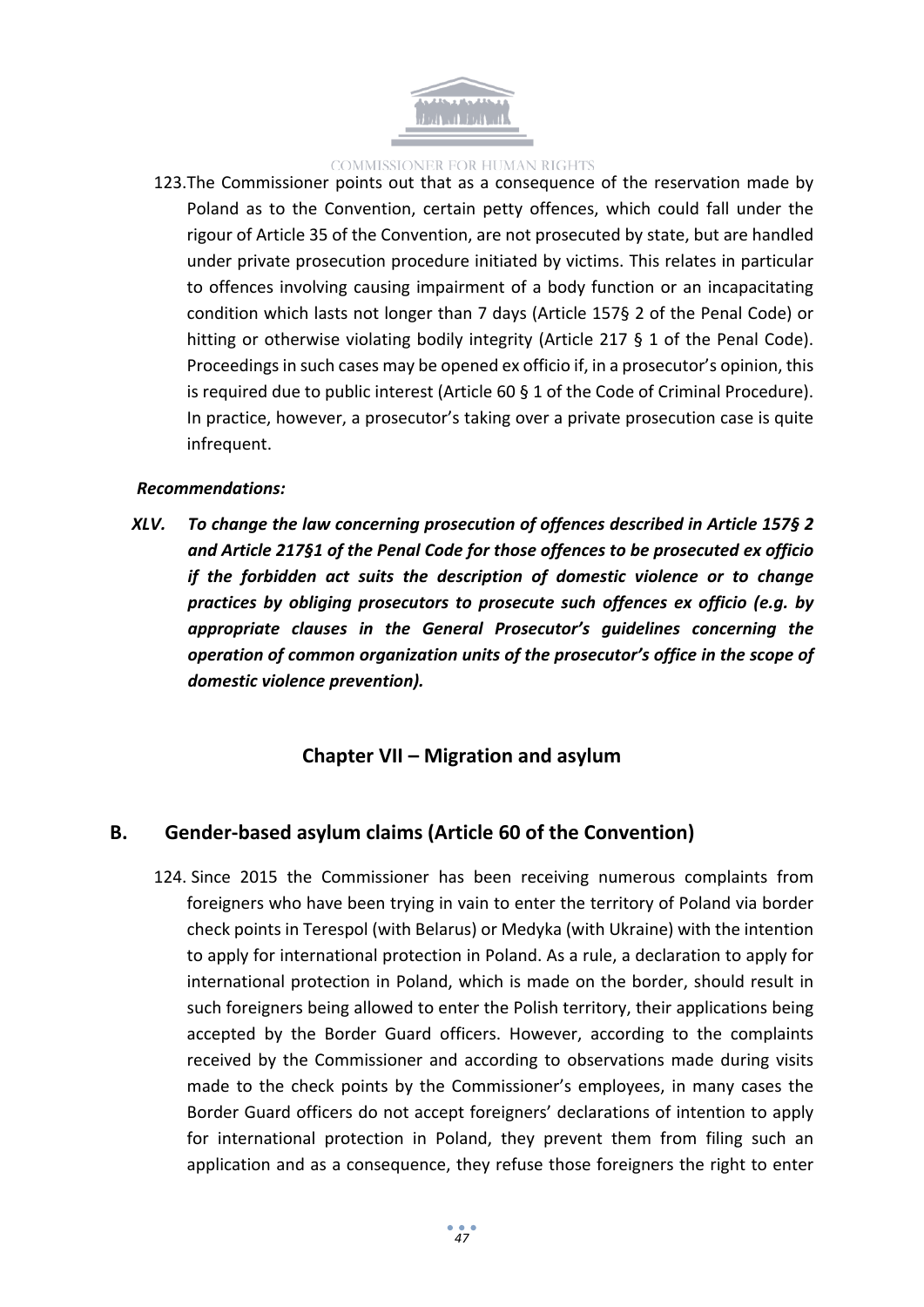

Poland. In the group of foreigners who are refused to apply for international protection there are women who justify their declaration to apply for the protection with gender-based violence experienced in their country of origin. In such cases, according to the Commissioner's representatives' observations of interviews conducted by Border Guard officers with the foreigners, gender-based violence is not deemed by Border Guards to be a form of persecution, even if a woman concerned is not likely to receive any administrative support in her home country.

- 125.Every time when, following a border control completion, a Border Guard official sees no basis for granting entry to Poland to a foreigner, an official report of an interview with the foreigner is made. The report, however, is only an internal document and it is usually quite short, no more than three sentences. According to the practices observed during the on-site visitation, instead of relaying the whole course of an interview with the foreigner and writing down all their statements, Border Guard officer notes down only information which in his/her opinion is vital for determining the cause of the foreigner's coming to Poland. The contents of the report depend totally on the Border Guard officer who interviews the foreigner. The interviews are not recorded in any way, and the reports concerned are not read out to the foreigners. Thus, they are not in a position to verify or correct information therein. Due to the same reason, the contents of the reports cannot be verified by other Border Guard officers, including by the superiors of interviewing officers.
- 126.As a result of a lack of any possibility to verify the course of interviews with foreigners, which are of key importance in identifying them as individuals seeking international protection in Poland, foreigners who belong to that sensitive group are not ensured effective access to procedures of handling international protection applications. The need to ensure such guarantees are in place arises from recital 25 of the Preamble and Article 6.2 of Directive 2013/32/EU on common procedures for granting and withdrawing international protection. This is why, in the Commissioner's opinion, it is necessary for the legislation to define in detail the Border Guard officers' obligation to record interviews conducted with foreigners on the border. Reporting those interviews on standardized forms should be the basic procedure, including a mandatory question about an intention to apply for international protection in Poland. The Commissioner has addressed i.a. the Ministry of Home Affairs to introduce relevant regulations to the Polish law.

#### *Recommendations:*

*XLVI. To define by statute Border Guard service obligations in the scope of making records of interviews conducted with foreigners during border checks, under the so called second line border check procedure.*